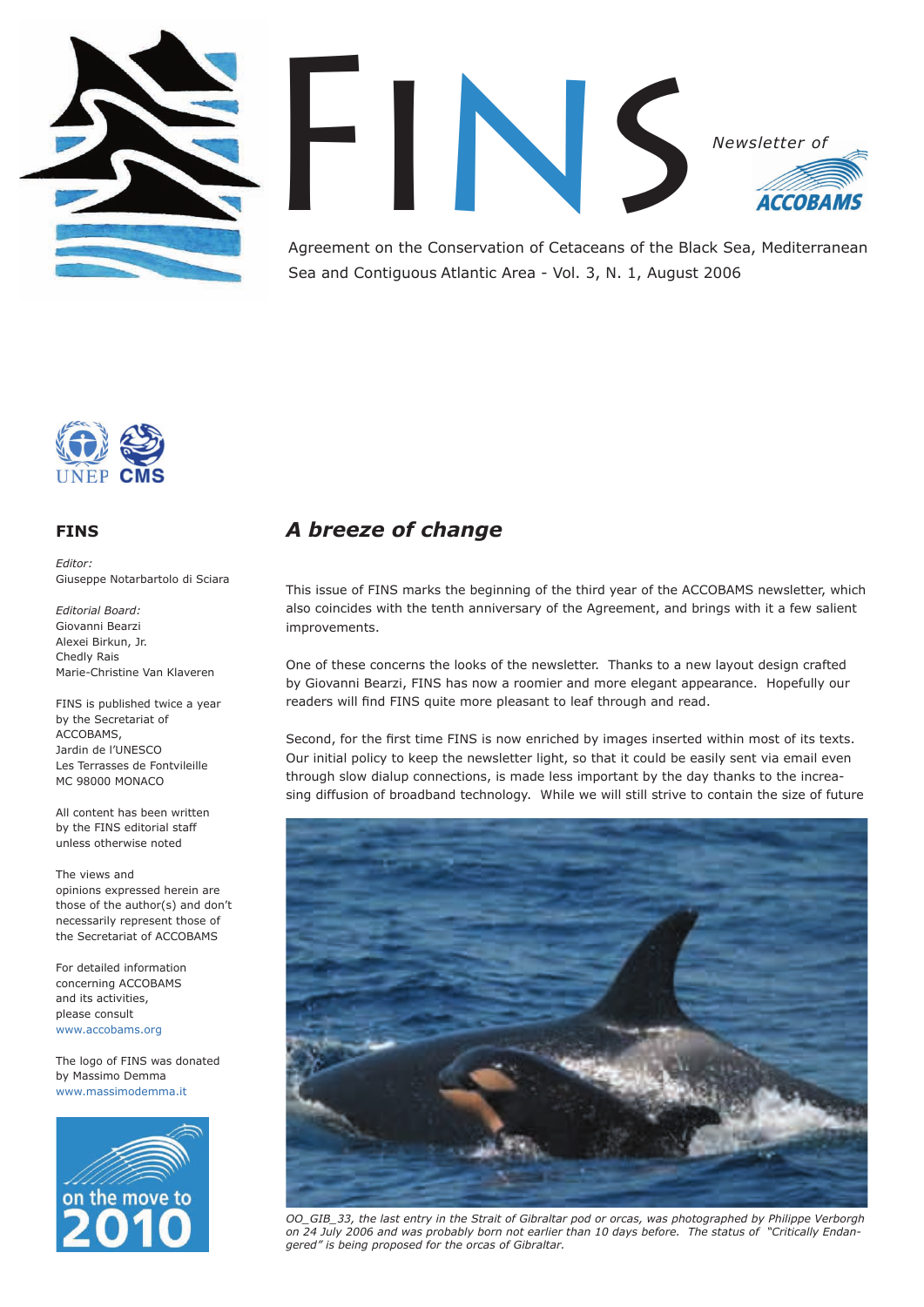

issues of FINS within reasonable limits, we are confident that our readership will appreciate a newsletter which from now onwards will be richer both in colour and content.

Third, to promote and increase interactiveness with its readers, FINS will now include a *Forum* section to allow various stakeholders from the challenging arena of cetacean conservation to make their voices heard and give visibility to their different viewpoints.

Although we anticipate that it may take a while for the process to get up to speed, we hope that FINS' *Forum* will grow to encompass the most fundamental questions related to conservation. Everyone agrees in principle that whale and dolphin populations should be conserved, however things are not easy in practice because conservation often conflicts with specific human interests. Governments have committed themselves to cetacean conservation, but all parties deserve attention, and conflict solution is usually tricky, when not downright impossible.

The same dolphin which subtracts value to a small-scale fisherman by damaging his trammel net will at the same time provide enormous value to large numbers of other people with its mere existence. But how can we generate a "value-flow" from the public at large to the fisherman, to compensate him for the incurred loss?

The main challenge of cetacean conservation lies here, and only a blend of ingenuity, dedication and goodwill will help to address such challenge with success. In this effort governments badly need all the support they can get from the different stakeholders, but must reciprocate by ensuring that their commitment is followed by adequately funded actions. Mutual trust cannot indefinitely rest on words: sooner than later, it needs facts.

It is our hope that FINS, and in particular its *Forum*, will provide an increasingly useful tribune to engage and enliven such debate.

## *Table of contents*

| Editorial                                                                   | page 1            |
|-----------------------------------------------------------------------------|-------------------|
| Historical perspective on ACCOBAMS (S. Gotheil)                             | 3                 |
| Forum                                                                       | 10                |
| Ziphius material wanted                                                     | 11                |
| SPECIAL: Ship strikes                                                       | 12                |
| Ship strikes in the Mediterranean (S. Panigada)                             | $12 \overline{ }$ |
| Risks of collision for fin whales (L. David)                                | 16                |
| Vessels and dolphins (D.S. Pace, A. Miragliuolo, B. Mussi)                  | 19                |
| News from the Scientific Committee                                          | 21                |
| News from Range States - Croatia                                            | 22                |
| The Lošinj Dolphin Reserve (D. Holcer, C. Fortuna. P. Mackelworth)          | 22                |
| The early days of the Adriatic Dolphin Project (G. Bearzi)                  | 25                |
| Press Communiqué: the Lošinj Dolphin Reserve established                    | 27                |
| News from the Secretariat                                                   | 28                |
| Short news                                                                  | 29                |
| First dedicated cetacean surveys in the Levant Basin (A. Scheinin, R. Kent, |                   |
| D. Kerem, V. Podiadis)                                                      | 29                |
| Mass-strandings in the Black Sea (G. Radu, K. Popov, K. Mikhailov, A.       |                   |
| Birkun, Jr.)                                                                | 32                |
| Book review (G. Notarbartolo di Sciara)                                     | 33                |
| Calendar of events                                                          | 34                |
| Acknowledgments                                                             | 34                |
|                                                                             |                   |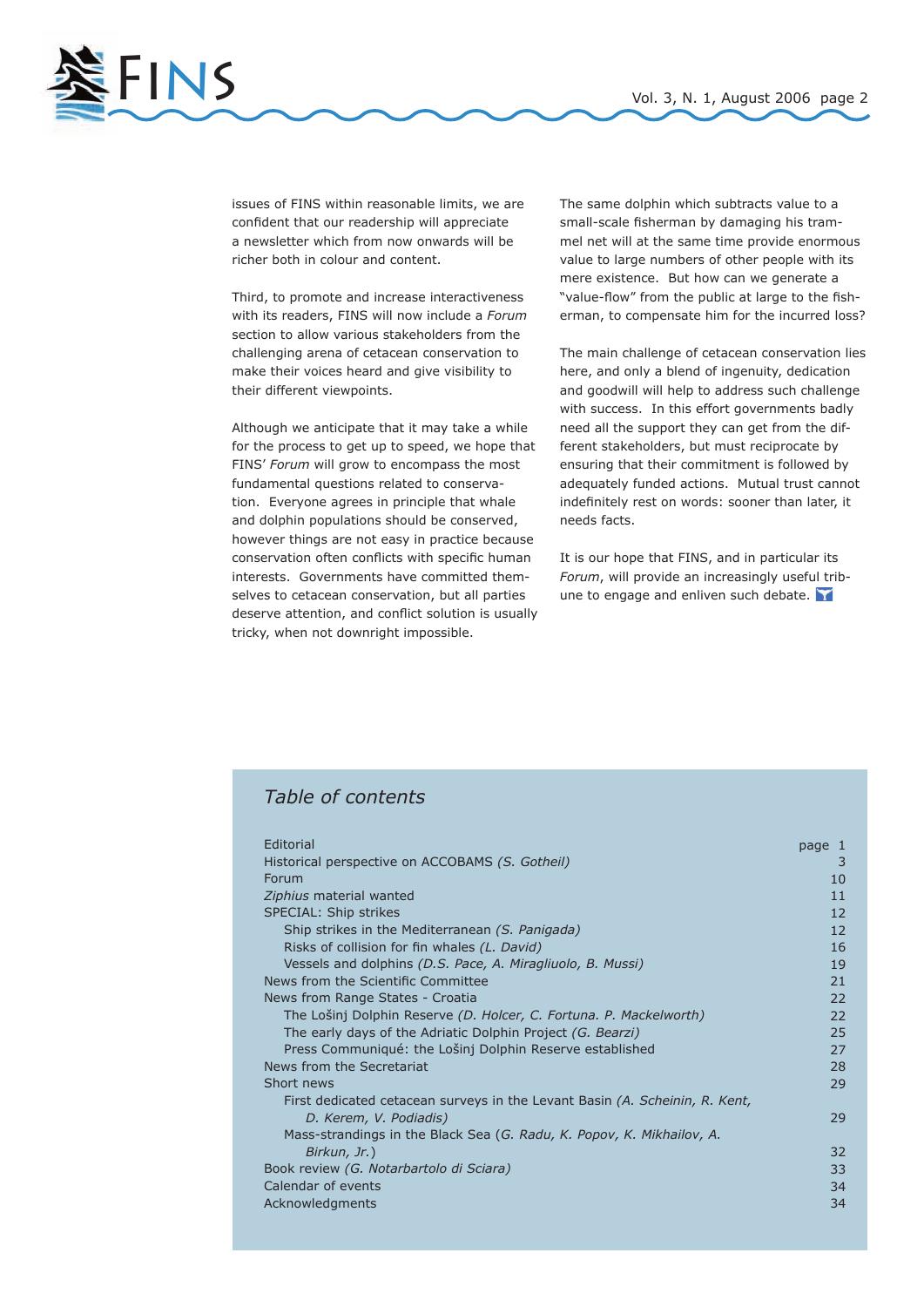

## *The great odyssey of international environmental regimes: a historical perspective on the ACCOBAMS Agreement*

*Sarah Gotheil*

As any artefact, ACCOBAMS results from a particular historical development. Its very existence, its content, its shape and language lie within the scope of a wider international system and are the product of complex historical processes.

While only 40 years ago the adoption of such an instrument would have been unthinkable, environmental agreements are nowadays so numerous, that some authors even speak about "treaty congestion". This evolution gives an interesting standpoint on the changes that have taken place in our societies, as it captures quite a dramatic transformation of our vision of nature and its fragility, calling into question our methods of production, and the very notions of "progress" and "development". As a consequence, states' roles and responsibilities – and for that matter everyone's – have also evolved in order to take account of the need to prevent further deterioration of our natural environment and improve its state.

The purpose of this article is to foster our understanding of the mechanisms that have led AC-COBAMS to become the instrument we know. In this pursuit, it examines the historical evolutions leading to the creation of international environmental regimes, it outlines the specific features of these regimes and discusses the philosophical grounding of them. Placing ACCOBAMS into its historical context will finally help us assess its functioning and put forward some hypotheses about its development.

### **Historical contextualisation of ACCOBAMS.**

ACCOBAMS results from a movement which took place in the 1970's on an international scale, widely highlighting and criticising our destructive modes of production and consumption, condemning in the wake of this general raise of awareness the slaughter perpetrated by the whaling industry in the world's oceans.

This unprecedented situation, which did not suddenly arise during the 1970's, took however a particular shape at that time. The international community was faced with new challenges, as it became widely acknowledged that technological progress and development bore a cost,

and quite a dramatic one, as it imperilled our marine and terrestrial ecosystems, and, in the long run, the very continuation of human life on earth. Environmental protection and sustainable development became two themes that gradually profoundly changed international - and national - law, and called for innovative solutions. On the interstate level, they were characterised by environmental treaties, which resulted in the birth of a new form of law, namely international environmental law.

The Seventies also coincided with a change of perception of cetaceans, whales in particular. Seen heretofore as a mere resource exploited to the point of near extinction, they were raised as respected creatures, becoming a centre of attention and a symbol of the movement of nature protection. We can go as far as end of 19th Century to observe one of the first incidents where the large-scale harvesting of an animal, which happened to be a marine mammal – the fur seal – was countered by a country. In 1886, the USA seized three British vessels hunting in international waters – under the unbreachable rule of the freedom of the sea – for the reason they considered it to be an activity *contra bonos mores* (against moral). The case was brought into court, and although the international arbitration decided in the favour of the UK, it still admitted that the exploitation of a common resource benefiting humanity's commercial prosperity should be regulated. This incident can be seen as having laid the foundations of the nowadays well established rule according to which states have to collaborate when exploiting a shared resource.

The first half of 20th Century witnessed several other episodes leading to the birth of a proper environmental law. During the 1920s, the League of Nations mandated a jurist to submit a report on existing regulations of marine biological resources. The paper presented the immense gap in that area, calling for urgent action to remedy the situation, and emphasised especially the case of whales, suffering from a dramatic, if not irreversible, population decline.

The whaling states themselves started worrying about the survival of their industry, leading them

### **Sarah Gotheil**

has recently graduated in social and political sciences at the University of Lausanne, and is now working at the Global Marine Programme of IUCN in Gland, Switzerland

sarah.gotheil@bluewin.ch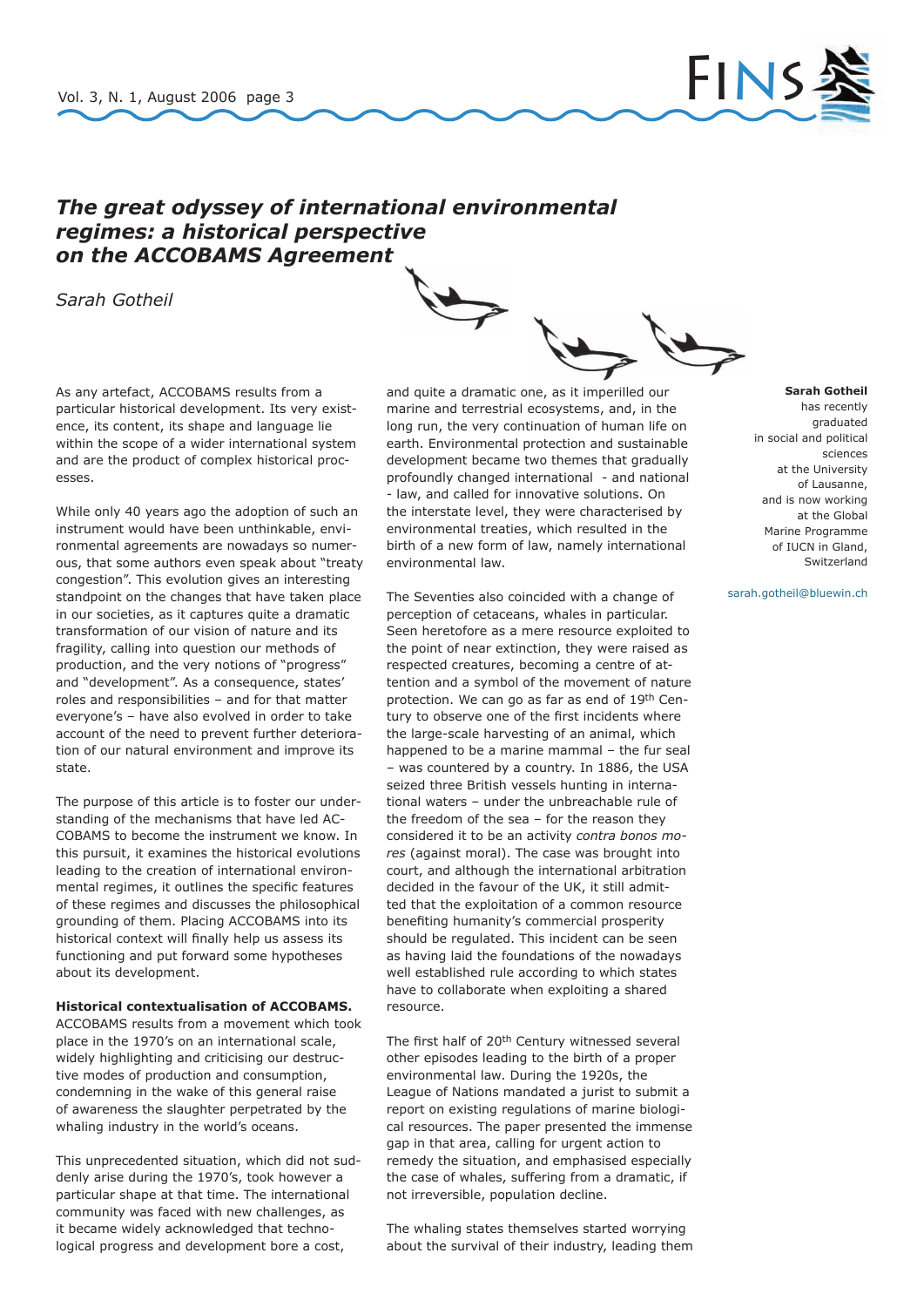

to sign, in the 1930s, an agreement to manage collectively whaling resources. Having nonetheless no more effect than a declaration of intent, the states decided, just after the war in 1946, to engage in a new convention, the International Convention for the Regulation of Whaling (ICRW), which gave birth to the famous International Whaling Commission (IWC). Due to states' competitiveness and focus on national interest, however, the first 30 years of IWC were marked by failure to find a consensus and reverse the decline of whale populations.

Typical of a wildlife management treaty of the "first era", the ICRW focused on the conservation of the whale resources solely through the regulation of human exploitation. However, the years following the creation of the IWC viewed increased recognition of the adverse impact of human activities on the environment and the need to protect natural habitats, which will be embodied in the next generation of conservation agreements. While more and more scientists, researchers and policy makers publicised their discontent about the inconsiderate exploitation of our environment, whales included, organisations dedicated to nature protection started burgeoning.

The publication of *Silent Spring* in 1962, by Rachel Carson, helped precipitating the wider public's awareness about the harm of pollution. Often considered as a signature event in the birth of the environmental movement, the book described the hazards of the indiscriminate pesticide DDT, how it entered the food chain, caused several species of insects and birds to disappear, and could even cause cancer, while remaining toxic in the environment. Dropping the bombshell, her writings led to a huge controversy, urging the American president himself to take action. With political and legal consequences, as DDT was banned for agricultural use in the USA, and subsequently in many countries in the 1970's, Carson's book questioned humanity's

faith in technological progress. Equally widespread in its international echo, the report by the Club of Rome, *The limits to growth*, put forward the incompatibility between endless growth and finite resources. Much less radical in its conclusion than *Silent Spring*, the report advocated a wise management of natural resources.

Although far from being an exhaustive description of the multiple factors that have led to a profound change of our societies, these events illustrate that the depletion of our natural resources and the increased pressure imposed upon our terrestrial and marine environments were recognised as the downside of development. What became global issues, as not only most states were faced with the same challenges, but also because activities within one state – and on the high seas – could have far-reaching consequences, requested concerted action by the global community and slowly paved the way for the emergence of the concept of sustainable development.

A window of opportunity was therefore created for the convening in 1972 of the United Nations Conference on the Human Environment (UNCHE), also known as the Stockholm Conference. Considered as a watershed, it has been said that "[The Stockholm Conference is the] cocoon from which the chrysalis of international environmental law emerged as a legal subject in its own right". The Conference, reuniting 113 countries for 2 weeks to discuss about environmental - and development – issues, acknowledged the legitimacy of placing these matters to high on the political agenda, and recognised that they could be properly managed under the mere condition that the entire international community undertook efforts in a collaborative and cooperating spirit, through the use of international institutions. The Stockholm conference offered hereby an inducement to initiate numerous international environmental regimes. The United Nations system itself, which hadn't anticipated

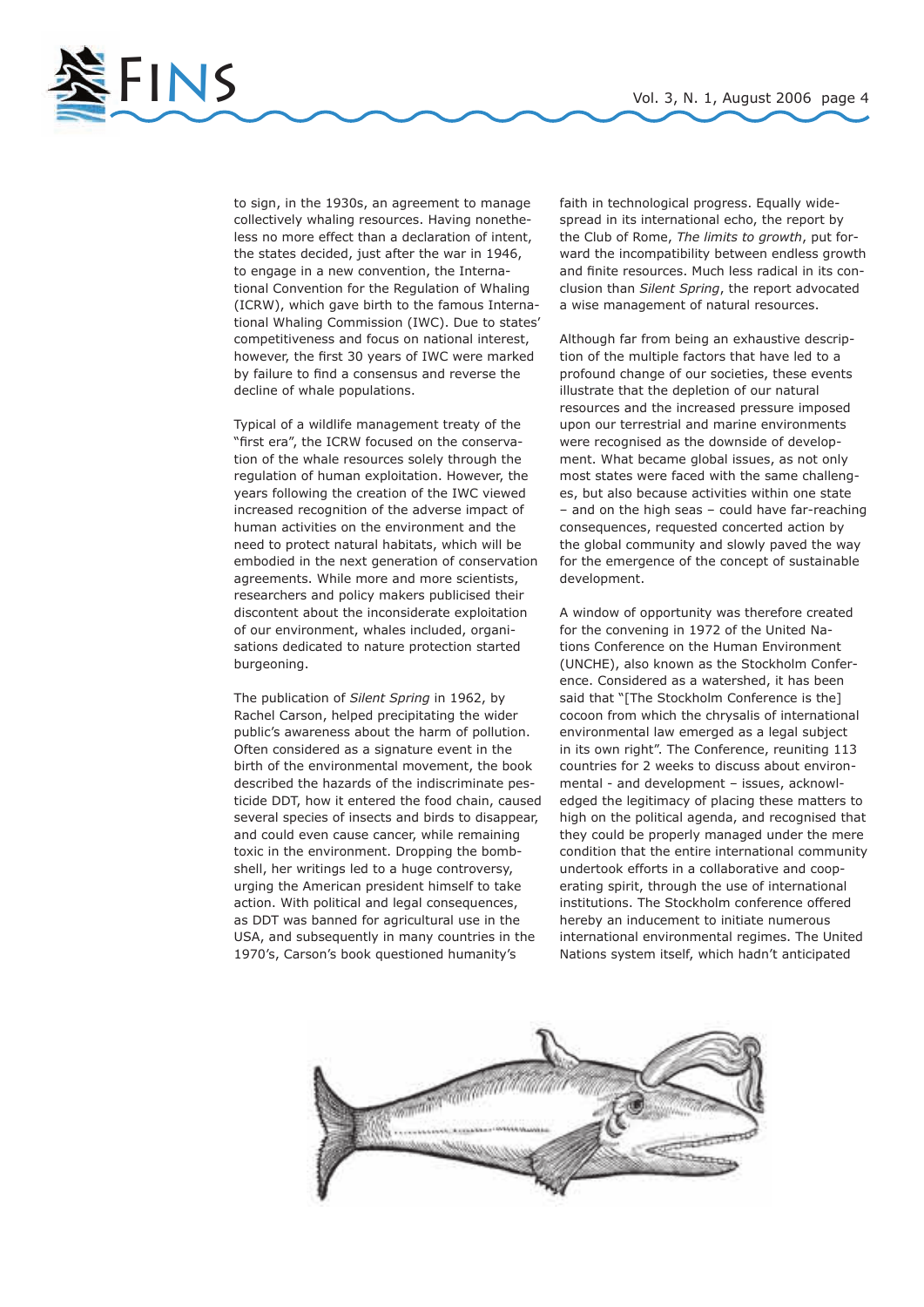

the need to regulate environmental issues at its creation in 1945, therefore set off the United Nations Environmental Programme (UNEP) in 1972.

As regards cetaceans, the importance of the Stockholm conference was twofold. First, it highlighted the fact that whales were not the only threatened marine mammals. Some species of small cetaceans, which didn't benefit from any conservation measure, were also overexploited and therefore under threat (the IWC has indeed never reached an agreement on its competency to regulate the hunting of small cetaceans). Second, the Stockholm Convention voted unanimously a 10-year moratorium on whaling (53 votes in favour and 12 abstentions). Although a non-binding declaration, it had a whacking impact on the public as well as on the IWC, suddenly thrust into the limelight. Very significantly, for the first time in IWC's history, the totality of the Commission's members assembled at the 1972 reunion that just followed UNCHE.

Subsequently, the states engaged in numerous environmental conventions, like the 1973 Convention on International Trade in Endangered Species of wild fauna and flora (CITES) – whose need had already been the subject of a resolution voted by IUCN members in 1963 – and the 1979 Convention on the conservation of Migratory Species of wild animals (CMS), both direct products of the Stockholm Conference. The discussions on the future United Nations Convention on the Law Of the Sea (CLOS), which started in 1973, also integrated those international evolutions, stressing the importance of conserving and managing marine resources, the exploited ones in particular, by means of collaboration and cooperation between states. Interestingly, CLOS treated cetaceans as a different category from all other marine species, as states were given the right to prohibit the exploitation of these creatures, independently of their conservation status.

During the 1980s two important reports were written inspired by the Stockholm principles, that would become worldwide references in terms of environmental management: (a) the World Conservation Strategy (WCS), formulated by IUCN in 1980 with the collaboration of UNEP and WWF, which laid the foundations of a new concept called "biodiversity", and (b) the World Charter for Nature, adopted by the General Assembly of the United Nations in 1982, inspired by the WCS. Recognising that marine and terrestrial ecosystems are life-support systems, life on earth depends on their conservation. Both reports advocated a sustainable use of our natural environment and encouraged international cooperation.

The United Nations Conference on Environment and Development (UNCED), also known as the Rio Conference, took place in 1992. To celebrate the 20th Anniversary of the Stockholm Conference and to build upon it, 170 nations assembled to discuss environmental issues. They gave birth to two key agreements, the Convention on Biological Diversity (CBD) and the UN Framework Convention on Climate Change (FCCC), as well as the famed Rio Declaration, which sanctioned the trendiest principles of international environmental law. Although some researchers see the Declaration as a step back, given its emphasis on development rights rather than on environmental duties, others viewed it as a very positive instrument transforming the international system by merging two formerly separated rights, commercial on the one hand, environmental on the other, into one single concept called sustainable development. Whatever the opinion, the Declaration crystallised numerous principles which are found in international treaties, including ACCOBAMS.

Upon the bedrock that forms international relations, namely international cooperation, good neighbourliness, equity and good faith, new values derived from the Rio Conference started to be integrated into practice, soon to become fundamental. These values are based on the principle that states not only have rights towards their natural resources, but also responsibilities, embodied in the new concepts of sustainable development and precautionary principle. While the Declaration clearly states the nations' right to develop, it also stresses the importance of considering environmental protection as an integral part of economic development. The utilisation of natural resources must be sustainable in order to meet the needs of present and future generations, and effective environmental legislation must be enacted by nations in order to reach these goals. The Declaration encourages states to engage in environmental impact assessments before undertaking activities that might harm the environment, and stresses the importance of transparency and civil participation. It calls for creativity, ideals and courage to be mobilised to forge a global partnership, and promotes incentives rather than sanctions to achieve these objectives. It specifically emphasises the need of international solidarity to strengthen capacity building and the recognition that poorer countries represent a priority, being particularly environmentally vulnerable and having little means to protect some of the world's most valuable ecosystems. In this respect, through the principle of common but differentiated responsibilities, developed countries bear special environmental obligations, as they possess the necessary means to fulfil these tasks.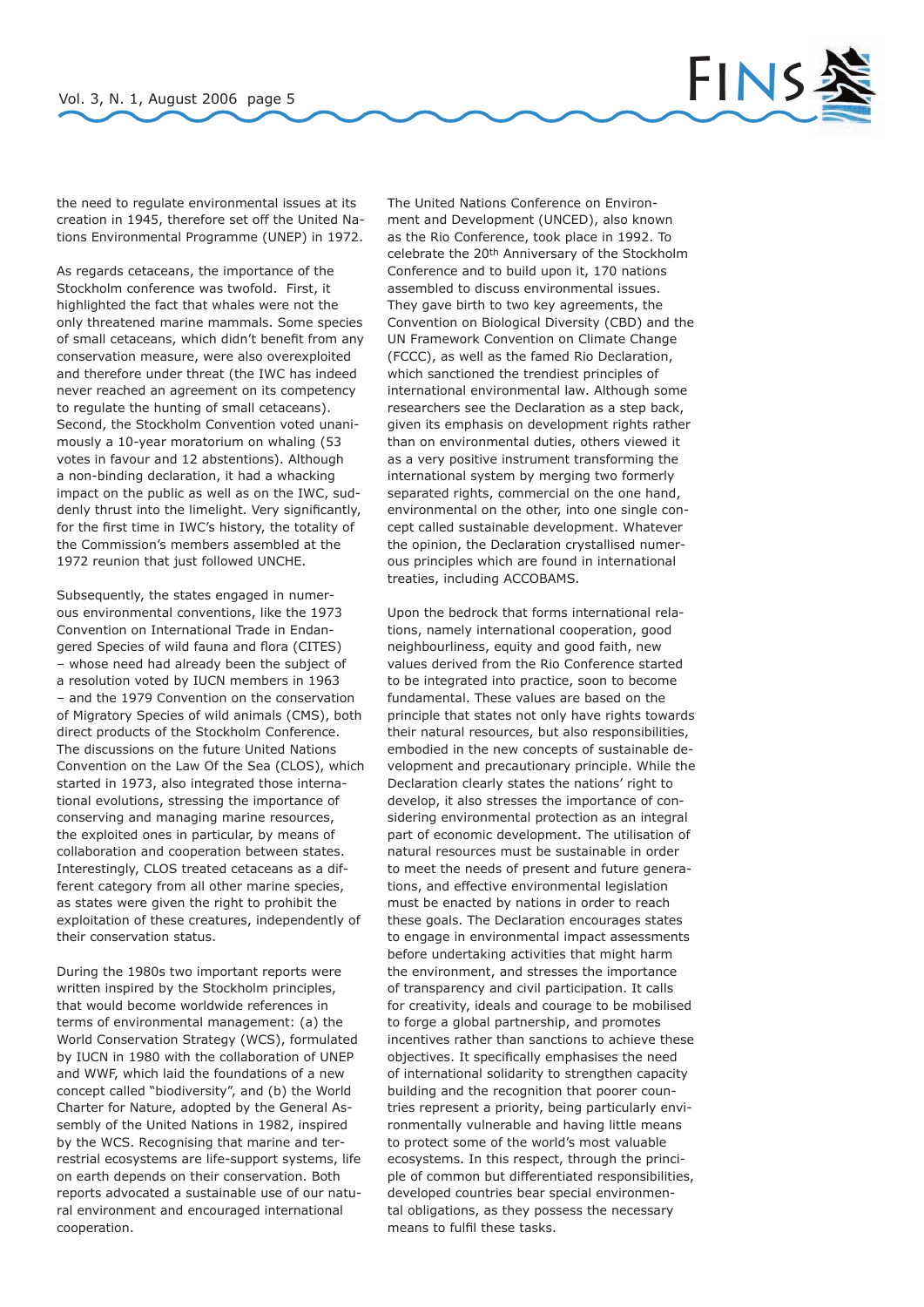FINS Vol. 3, N. 1, August 2006 page 6

The Declaration has also some shortcomings, as its terms are not well defined and there is ample room for interpretation of its text, to say the least. The principle according to which the polluter should bear the cost of pollution is written in a cautious language, and there is no mention of the "common heritage of mankind", which implies quite strong commitments for its maintenance. It offers however a framework to be used as a reference and has the advantage of representing a truly international consensus on core principles of law concerning sustainable development. Although human beings are expressly claimed as being the centre of concern, the text clearly embodies an ecosystem approach, recognising the "interdependent nature of the Earth". Subsequently, many states incorporated the concept of sustainable development in their national jurisdictions, which have progressively been evolving and developing since.

### **The special case of environmental regimes.**

International organisations in their broad sense cover numerous shapes of entities, which can be instruments of hard law (binding) or soft law (non-binding), efficient or dormant, bi- or multilateral, small or big sized. The unique outline of environmental agreements shows an interesting evolution of international law, where states adapted in an innovative way to new concerns in the frame of an international system made of constraints. In a few words, those agreements share the following traits: they are (or at least are supposed to be) effective without being too restrictive, flexible and relatively low cost. Environmental regimes represent, in a way, workin-progress, placed half-way between traditional international organisations, characterised by permanent personnel, a heavy and bureaucratic structure and a high membership, and organisations having no structure at all.

These multilateral environmental agreements (MEAs) are all constituted the same way. They are hierarchical entities dominated by the organ of decision, namely the Meeting or Conference of the parties (MOP or COP). Having no headquarters, they are light and flexible entities, sometimes electing a Bureau to take decisions between sessions on its behalf. MEAs also comprise subsidiary organs of various shapes (scientific committee, technical committee, compliance committee, etc.) depending on the subject at hand. Finally, they institute a secretariat, the only permanent body of the agreement. These treaties also share another common feature: they contain lists, usually in their appendices, of sites or species to protect, pollutants or hunting methods to forbid, etc. It is also the COP's responsibility to update these inventories.

These regimes are a recent phenomenon, the

primary embryonic model being the 1971 RAM-SAR Convention on Wetlands. Lacking a COP, it introduced it in 1987, making CITES the first environmental agreement to establish a COP. As years went by, the COPs tended to play increasingly greater roles and met more and more often. Both global and regional instruments were created in parallel, states having no preference for one or the other form. While universal conventions (like CBD or FCCC) give international standards, regional agreements are adapted to the local situation. If the subject is complex or controversial, framework conventions are first written, later defined and detailed by protocols (as for example the 1976 Barcelona Convention or the 1992 Bucharest Convention, for the protection of the Mediterranean and Black seas respectively).

Why are such instruments originated? It seems that there is a tacit internationally-scaled agreement not to create heavy, bureaucratic and costly structures, often seen as inefficient. UNEP is the last global traditional international organisation having been established on the basis of an environmental treaty. While some authors view this as a blatant proof of the poor willingness of the states to commit to their environmental duties, giving therefore little power to MEAs, others think on the contrary that these entities are really meant to be effective and efficient.

In any case, this represents an evolving process, as environmental treaties tend to implement stricter rules with the passing years. The 1995 African-Eurasian Waterbird Agreement (AEWA), for instance, is the first treaty to adopt a legally binding action plan, an example which was followed by ACCOBAMS (both agreements were created within the framework of CMS). While older conservation agreements can be seen as obsolete, they are usually updated in order to implement newer international principles. The Barcelona Convention for the protection of the Mediterranean, for example, was amended in 1995 to adopt a precautionary and ecosystem approach to conservation. To fulfil the same objective, its 1982 protocol on protected areas was replaced by the 1995 protocol, known as "SPAMI Protocol" (Specially Protected Areas of Mediterranean Importance). The SPAMIs not only have the specificity to include areas located in the high seas, but their measures are also binding upon all parties to the Protocol once the protected area is put on the SPAMI List.

The SPAMI Protocol, together with ACCOBAMS and the Mediterranean PELAGOS Sanctuary (on the SPAMI list since 2002), the first one ever to have been created with the specific objective to conserve marine mammals, have been negotiated and developed at the same period and are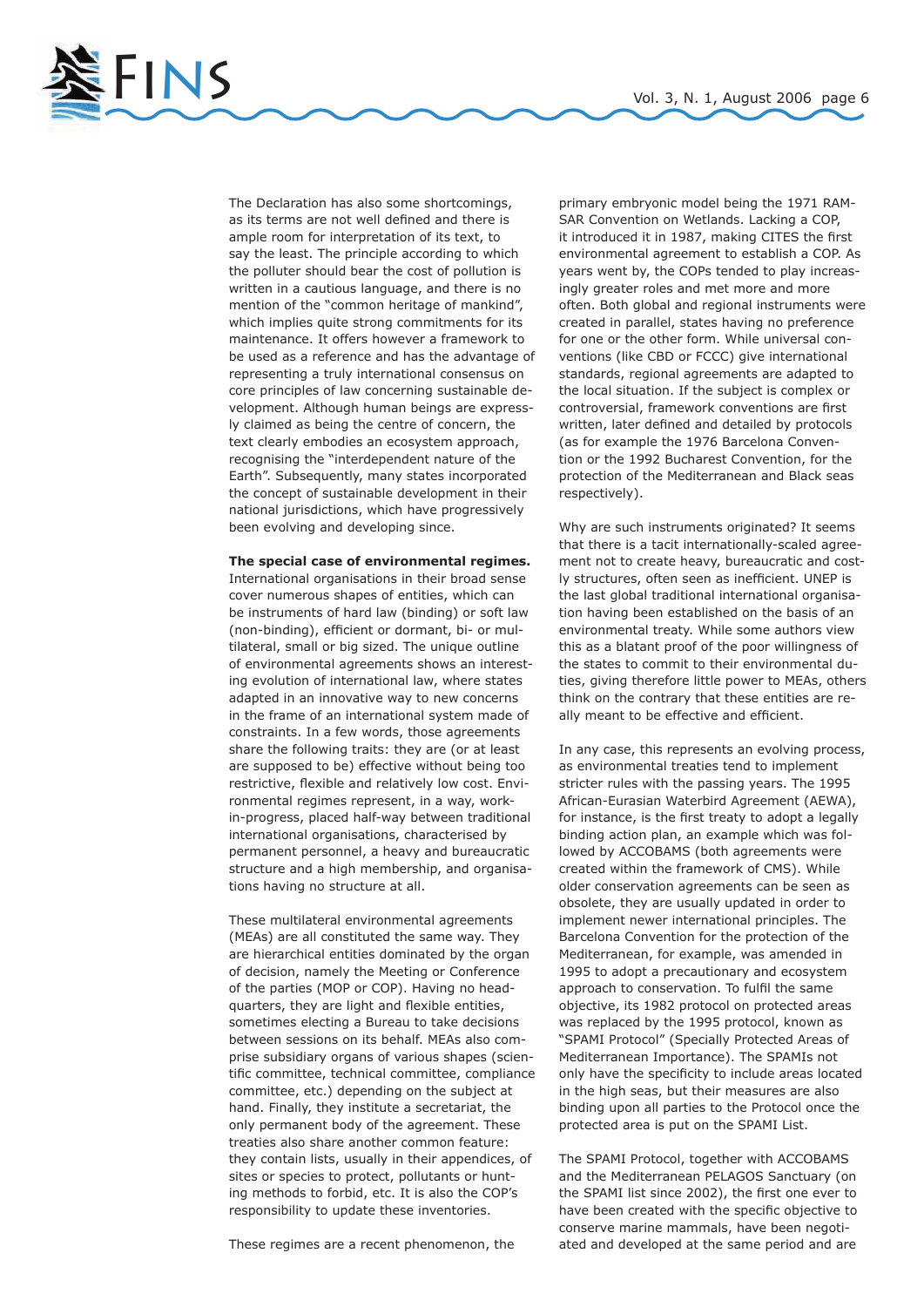

supposed to reinforce each other harmoniously.

**Philosophical foundations.** Philosophy distinguishes three types of environmental ethics, namely anthropocentric, biocentric and ecocentric, each giving value to different elements. Capturing different representations of human beings in their environment, they influence our manner of contemplating and regulating our actions.

Anthropocentrism, by focusing on human beings, tends to view humans apart from nature and consider the natural world as being at our disposal. If it views exploitation of the environment as legitimate, it is incumbent upon us to use our natural resources wisely, in order to fulfil our as well as future generations' "needs". Protection is therefore motivated by utilitarian and material considerations. In terms of regulation, it is often translated into single-resource management with a view to satisfy human objectives. An Agreement like the International Convention for the Regulation of Whaling would typically fall into this category.

On the contrary, biocentrism shifts values from human beings to all living creatures, respecting therefore all types of lives. As it is however difficult in practical terms to protect each single individual, the priority is often given to certain animals or plants. However, by valuing living creatures, biocentrism cannot be applied to larger or more abstract entities, whether biotic like species or abiotic like ecosystems, the atmosphere or oceans, making it a rather irrelevant concept for environmental conservation. When considering an agreement like ACCOBAMS, these aspects are important. While animal rights movements can be seen as being based on a biocentric ethic, a wildlife conservation treaty is more concerned with the long-term preservation of the whole species than with the short-term protection of individual animals. This is not to say that measures cannot be taken also to protect individuals, however the objective is long-term conservation of populations and species. In this respect, ACCOBAMS has actually adopted a very strict regulation, forbidding any deliberate taking, hunting, fishing, capturing, killing and even harassing of cetaceans.

Ecocentrism is a good transcription of the ecological approach, being concerned with the natural system, its living and non living elements as wells as their interactions, and recognises ecosystems as dynamic entities. Human beings are considered as an integral part of them, as they both influence ecosystems and are influenced by them. On the global policy level, the "ecosystem approach" was recognised, mainly since UNCED, as the international standard for management and sustainable development. Although no internationally agreed definition exist, the primary objective of the ecosystem approach is to promote and conserve ecological integrity, based on ecosystems' health, productivity and biological diversity, while allowing human use on a sustainable basis. Social and economic goals are therefore fully integrated in management approaches, which are more holistic and integrative. Scientific information plays a key role, as the formulation of management objectives are based upon it, as well as the precautionary principle, which imposes prudence where scientific knowledge is lacking. Thus, the ecosystem approach is adaptive, as management goals and measures evolve with increased scientific knowledge.

While the ecosystem approach requires states to protect land, oceans and their inhabitants from all sources of degradation, the conservation of particularly vulnerable species and ecosystems, through protected areas amongst other tools,

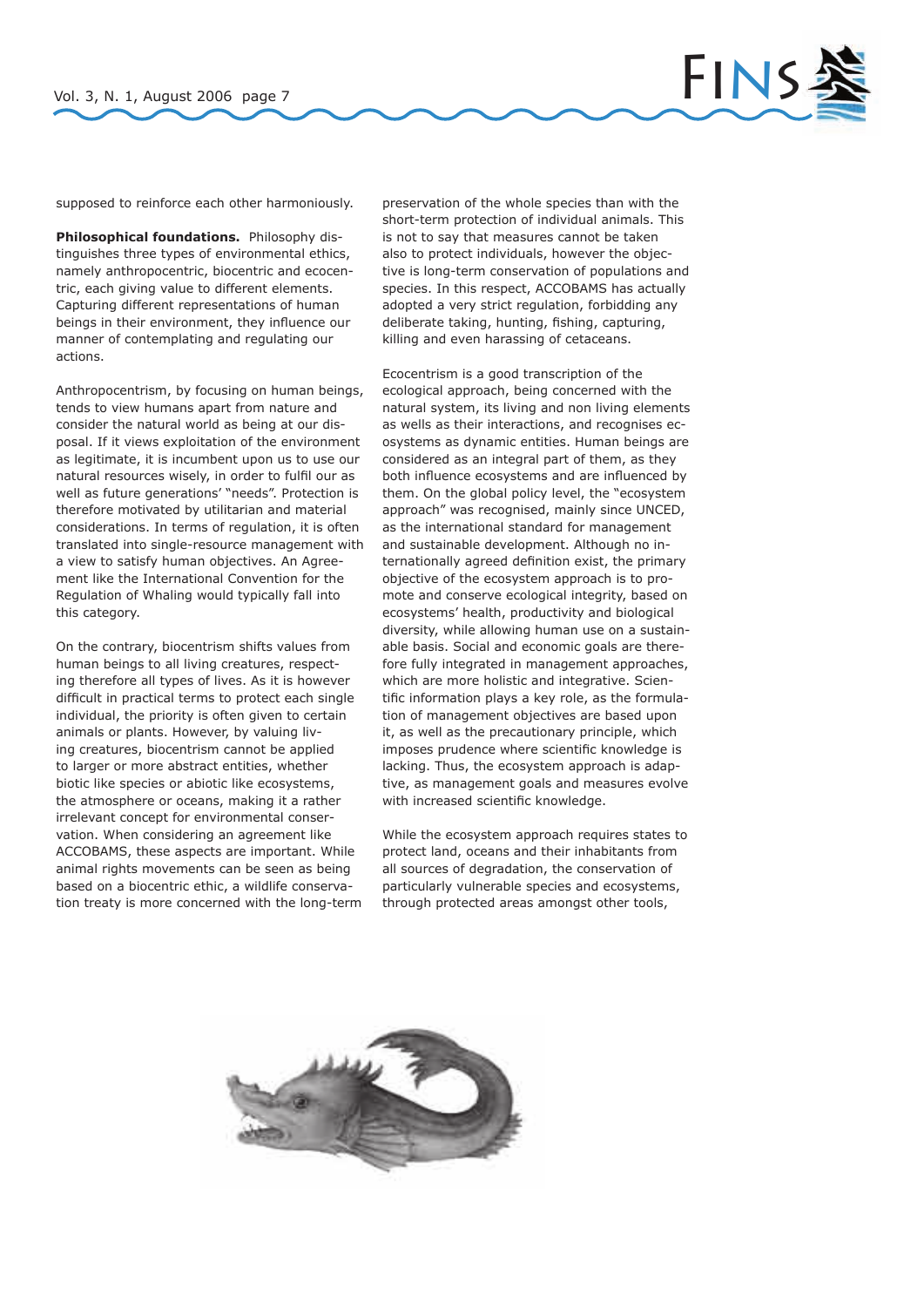FINS Vol. 3, N. 1, August 2006 page 8

is considered an integral part of the strategy. A wildlife conservation treaty therefore plays an important role in achieving this goal in a system which has, historically, addressed the various activities and uses that affect ecosystems and biodiversity separately and sectorally. The ACCOBAMS Agreement has adopted a holistic, integrative and adaptive approach to cetaceans conservation, as it requires parties to regulate all human activities that can adversely affect cetaceans and their environment, as well as adapt fisheries regulations in accordance with the marine mammals' feeding requirements. It also calls for the establishment of marine protected areas to protect sites which contain important habitats and/or provide important food resources to cetaceans. While marine mammals are primarily protected for the reason they are vulnerable species, as well as highly valued from a cultural point of view, their conservation can also be seen as strategic. As top predators, it is widely accepted that their disappearance would affect the entire ecosystem, although our scientific knowledge is not yet sufficient to inform us on how this would disrupt the whole food chain and the ecosystem equilibrium. The ACCOBAMS treaty itself states that the conservation of cetaceans and their habitats "will have ancillary benefits for other species". Therefore, although a species-specific Agreement, it is meant to support the conservation of an entire ecosystem, as measures taken towards cetaceans would benefit the entire community.

**The ACCOBAMS Agreement.** Structured like a typical environmental regime – with the COP, the Bureau, the Secretariat, the Scientific Committee and the sub-regional coordination units, a slight innovation introduced by the treaty – AC-COBAMS has really filled a gap in the existing patchwork of environmental treaties. All other conventions, closely or remotely connected with cetacean conservation in the Black Sea, Mediterranean Sea and contiguous Atlantic area are either too general or limited in their geographical or normative scope. Furthermore, ACCOBAMS can really be viewed as a child of both Rio and CBD. It implicitly recognises the principle of sustainable development, as it requires states to ensure that all activities undertaken under their jurisdiction do not harm cetaceans and their environment. To reach these goals, states are also bound to implement the precautionary principle and undertake impact assessments. The treaty furthermore stresses the need for international cooperation, collaboration and solidarity, public participation and incentives rather than sanctions for the implementation of its provisions.

Interestingly, the history of the creation of AC-COBAMS shows the will of the parties involved in its drafting to adopt a strict treaty, with the wid-

est geographical and taxonomic scope possible. First meant to cover only the small cetaceans of the Mediterranean Sea, it now encompasses all cetaceans frequenting the Agreement area accidentally or more permanently. Banning any deliberate taking, defined in strict terms as it includes harassing, the Agreement furthermore allows no exception to this rule, except in rare emergency cases for the purpose of non-lethal in-situ research. It covers the full geographical range of the Black Sea, the Mediterranean Sea and the contiguous Atlantic area, and doesn't allow general reservations to its text, except for specifically delimited part of states' internal waters. The inclusion of the Black Sea clearly demonstrated the negotiators' aspiration to implement the principles of international collaboration and solidarity.

The core conservation measures in the AC-COBAMS Agreement include the prohibition of the deliberate taking of cetaceans, and the creation and maintenance of protected areas through cooperation, with a view to achieve and maintain a favourable conservation status for those marine mammals. Regarding the main threats facing cetaceans, namely fisheries – overfishing and use of undiscriminatory fishnets – as well as habitat degradation, the Treaty contains provisions addressing those specific issues. The Agreement requires states to minimise the adverse effect of fisheries by, amongst other, preventing fishing gear to be disregarded at sea, release cetaceans accidentally caught in fishing nets and adapt fishing regulations and techniques to the food requirements of cetaceans. It also prohibits the use of drift nets longer than 2.5 kilometres, in accordance with the EU regulations at the time of the negotiation of ACCOBAMS. As these devices are now totally forbidden by the Union since 2002, it is to be hoped that the Agreement will amend its text to conform with the new European regulations. As for other activities that can negatively impact cetaceans and their habitats, like offshore exploration and exploitation, nautical sports, tourism, whale-watching and fishing, the Agreement requires states to engage in impact assessments and adopt guidelines and codes of conduct before engaging in those activities. It also calls upon states to regulate the discharge at sea of pollutants harmful to cetaceans, and establish marine protected areas within the framework of appropriate instruments.

Although most threats to cetaceans are covered by the treaty, and those missing, like anthropogenic noise and the effects of climate change on cetaceans, are still discussed by the scientific committee, it is unlikely that states will implement measures to regulate these activities on the basis of ACCOBAMS. Not so much a limita-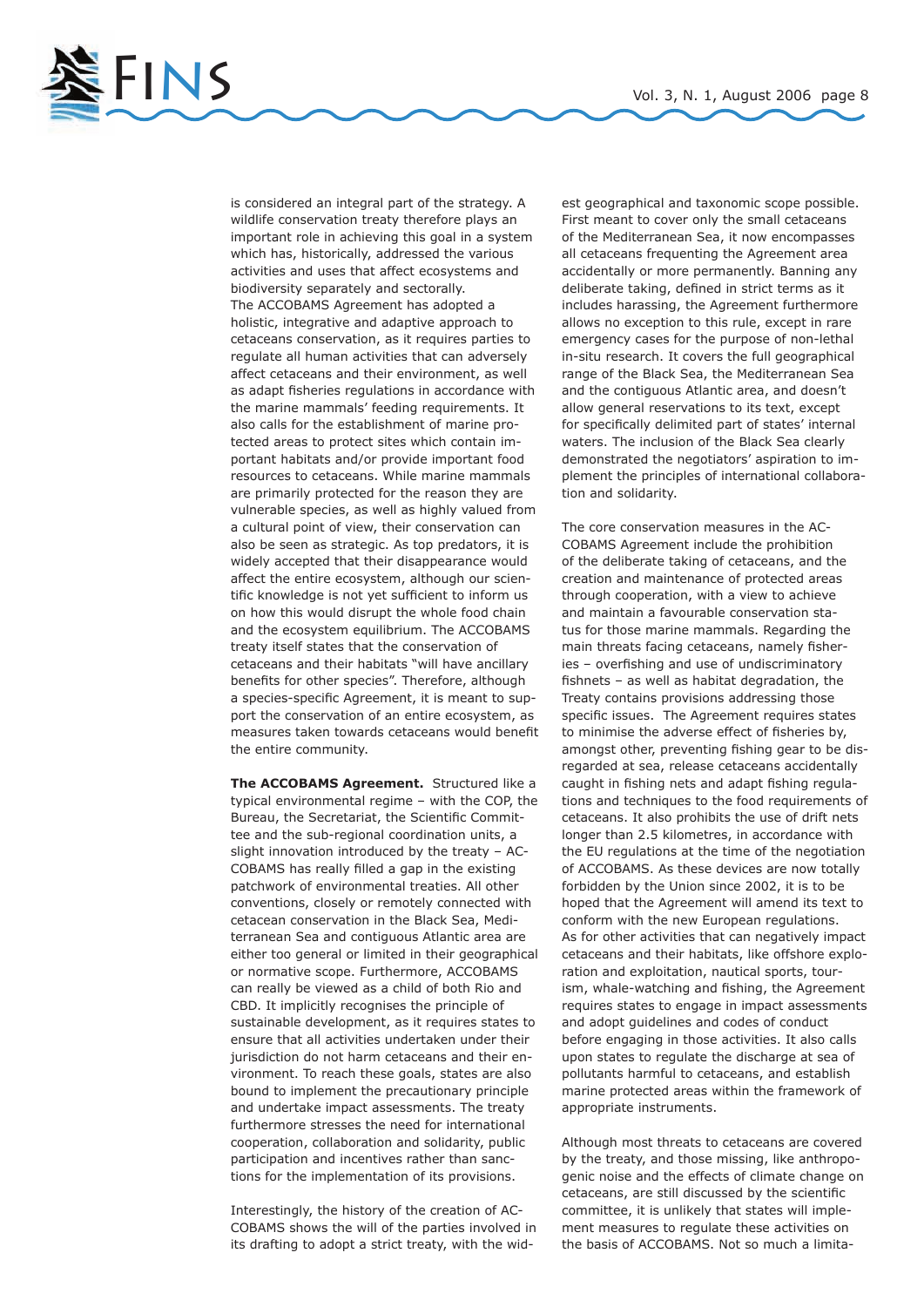

tion of the Agreement, this reflects more the complexity of the international system and the traditional sectoral-approach to conservation issues.

The proper limitations of the Agreement can be observed in the very few control measures introduced to ensure the states' compliance to their duties. The Agreement hasn't implemented an independent observer scheme to monitor cetacean accidental catches, which is one of the few efficient methods to control and regulate bycath problems, nor does it require best available technology for fishing gears. Emphasising on incentives, the Treaty doesn't put too much pressure on states to implement the Agreement by threatening them with sanctions. Being all highly sensitive issues, its states are rather reluctant to give an Agreement like ACCOBAMS too much power, which would face them with their responsibilities. Especially as the Agreement has only very limited resources, it is quite dramatically restricted in its possibilities and scope of action.

Whatever its constraints and weaknesses, AC-COBAMS represents at least an ideal forum for research and sound science-based approach to conservation. Scientific information, supplemented with the precautionary approach, is the fundamental base offering a common language and a frame of knowledge, interpretation and action. ACCOBAMS has given a concrete impetus to solidarity, by focusing mainly on capacity building, sharing of information, methods and guidelines, to create common databases and references. Not so much implementing proper

conservation measures yet, the Agreement allows for discussions taking place on all aspects that concern cetacean conservation, crucial for political decision-making.

To help promote an ecosystem approach to the conservation of the Mediterranean and Black Seas, of which cetaceans are an integral part, and to encourage states to regulate activities harmful to cetaceans, ACCOBAMS can play a key role in influencing fora such as the Barcelona or Bucharest Conventions, the General Fisheries Commission for the Mediterranean or the EU, on the basis of its expertise.

ACCOBAMS has only a few years of existence and has already undertaken a remarkable work, considering its modest budget. It has great potential for evolving and strengthening. It is to be hoped that states will provide ACCOBAMS with the means to reach its ambitious objectives, not only to protect cetaceans, but also the region's entire marine ecosystem.

### **Further readings:**

Kelly M.J. 1997. Overcoming obstacles to the effective implementation of international environmental agreements. The Georgetown International Environmental Law Review 9:447–488.

Churchill R.R., Ulfstein G. 2000. Autonomous institutional arrangements in multilateral environmental agreements: a little-noticed phenomenon in international law. American Journal of International Law 94:623–659.

This article is a synthesis of a thesis written in 2004 on the ACCOBAMS Agreement

Anyone interested in receiving a copy of the full original version (available in French only), please contact:

sarah.gotheil@bluewin.ch

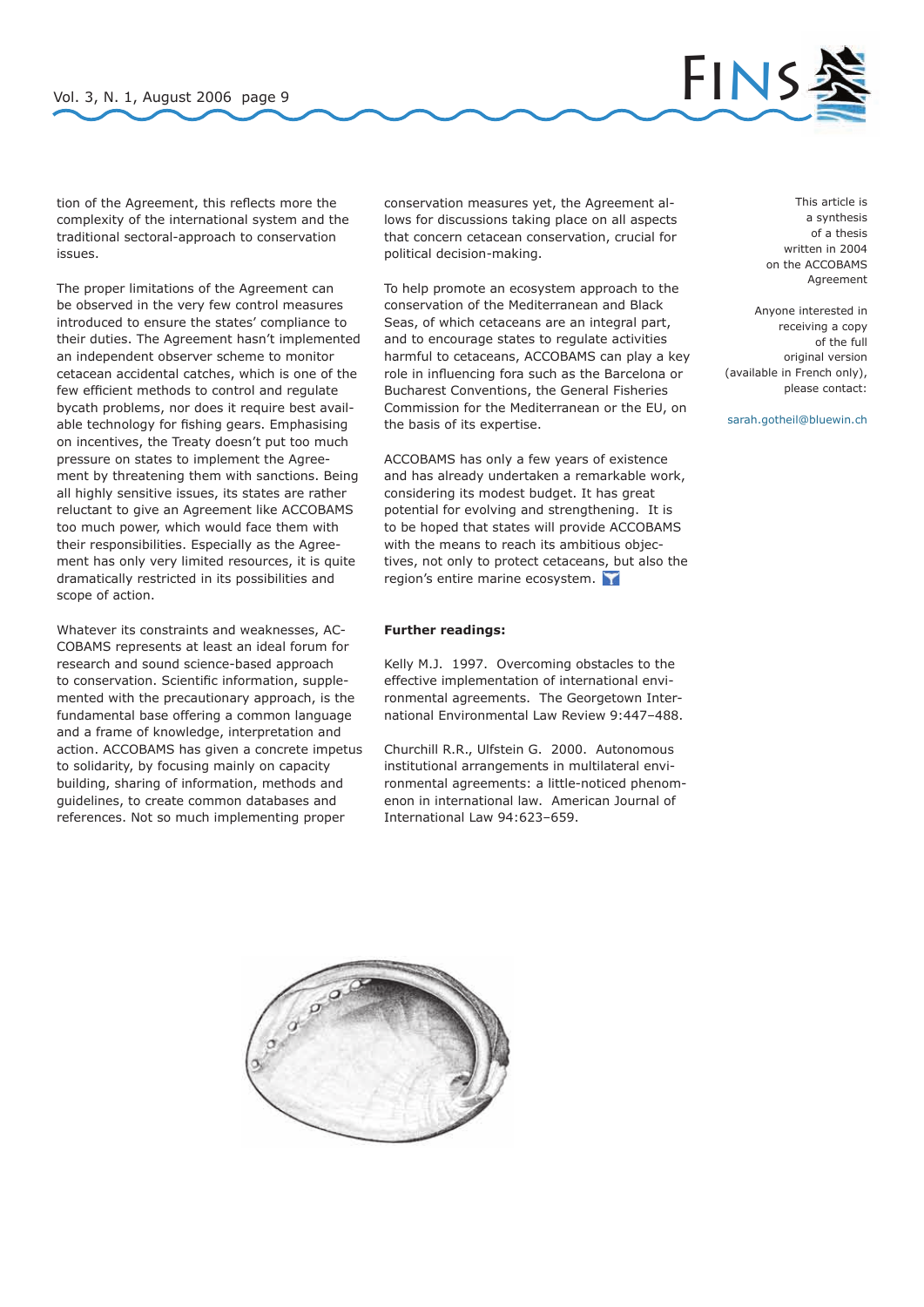

# *Forum*

*Opinions and letters are welcome and should be addressed to the Editor at disciara@tin.it*

### **Dolphin-Assisted Therapy**

In FINS 2(2) "Dolphin-Assisted Therapy (DAT): why not?" Giuseppe Notarbartolo di Sciara commented that "animal-assisted therapy (AAT) can provide significant help to overcome a number of human psychological disorders." This is medically documented for AAT using many animals, but has any reputable study documented that DAT "overcomes" disorders, that is, provides medically substantiated, long term rehabilitation and healing? Until there is proof, DAT remains a faith-based medical treatment. Even if DAT finally is proved to have long-term therapeutic value, because it uses dolphins it will always have extraordinary conservation implications. DAT has become a political and social force that must be viewed from a worldwide perspective. DAT facilities are appearing everywhere; a true growth industry. No one knows how many there are, what "standards" they use, how many people have been injured, or how many dolphins have died because of them. ACCOBAMS should be aware that the boundless promotion of DAT has enabled the capture and associated slaughter of dolphins from vulnerable or unstudied populations, caused governments to permit inadequate facilities or fail to enforce laws, and rendered CITES Non Detriment Findings impotent. DAT facilities range from sophisticated and shiny to plastic-lined holes in jungle ground: I have tracked portable displays that trucked dolphins into remote regions, fleeced poor families with exorbitant "therapy" fees, and vanished before authorities arrived to shut them down. Dolphins have been abandoned as well; where did their replacements come from? Even if we can ignore the gross exploitation by DAT facilities of desperate people seeking cures for loved ones, isn't it time we ensured the conservation of targeted dolphin populations?

WILLIAM ROSSITER President, Cetacean Society International rossiter@csiwhalesalive.org

Van Lawick H., Goodall J. 1970. Innocent Killers. Collins, London

Leopold, A. 1949. A Sand County Almanac and Sketches Here and There. Oxford University Press, New York

### **The names of cetaceans**

I have been reading FINS and I find it is an excellent source of information about whales in the Mediterranean, and the authors and editors deserve to be congratulated. My only point is that each time there is a picture or a news item about *Orcinus orca*, the species is named "killer

whale", an old fashioned name with an obvious negative message. It has not been easy to make room for ourselves in a world ruled by the hard laws of nature. Actually, we are still at war against pathogens that kill millions of people each year. But now at last we have understood that we have to care for all living beings on earth. To succeed in that enterprise we have to introduce changes in our behaviour. And also in our language, because words are not neutral and the long struggle has left its imprint in the way we name species or describe their behaviour, particularly those that have been our competitors. Maybe the most influential book ever written in support of the new language and the new vision associated to it was the marvellous "Innocent Killers" by Hugo van Lawick and Jane Goodall. Since then, African predators are not the cruel beasts always thirsty of blood that the hunter's culture had presented to us, but marvellous creatures that "kill in order to eat and to live in the only way for which evolution has fitted them". No less inspiring was Aldo Leopold when he recommended us to think like a mountain because "only the mountain has lived enough to listen objectively to the howl of a wolf". I do not know of an equivalent of Jane Goodall or Aldo Leopold for marine predators. Until he or she appears, shall *Orcinus orca* have to wait for a better name than killer whale, which conveys a meaning according to the old culture? AC-COBAMS plays a leading role in the Mediterranean and Black Seas. Its newsletter FINS reaches a wide audience and could contribute to the cultural change we need to preserve cetaceans. Calling them with their name should be, in my opinion, the first step.

### COSME MORILLO

Área de Estrategias y Planes de Conservación Dirección General para la Biodiversidad Ministerio de Medio Ambiente, Madrid CMorillo@mma.es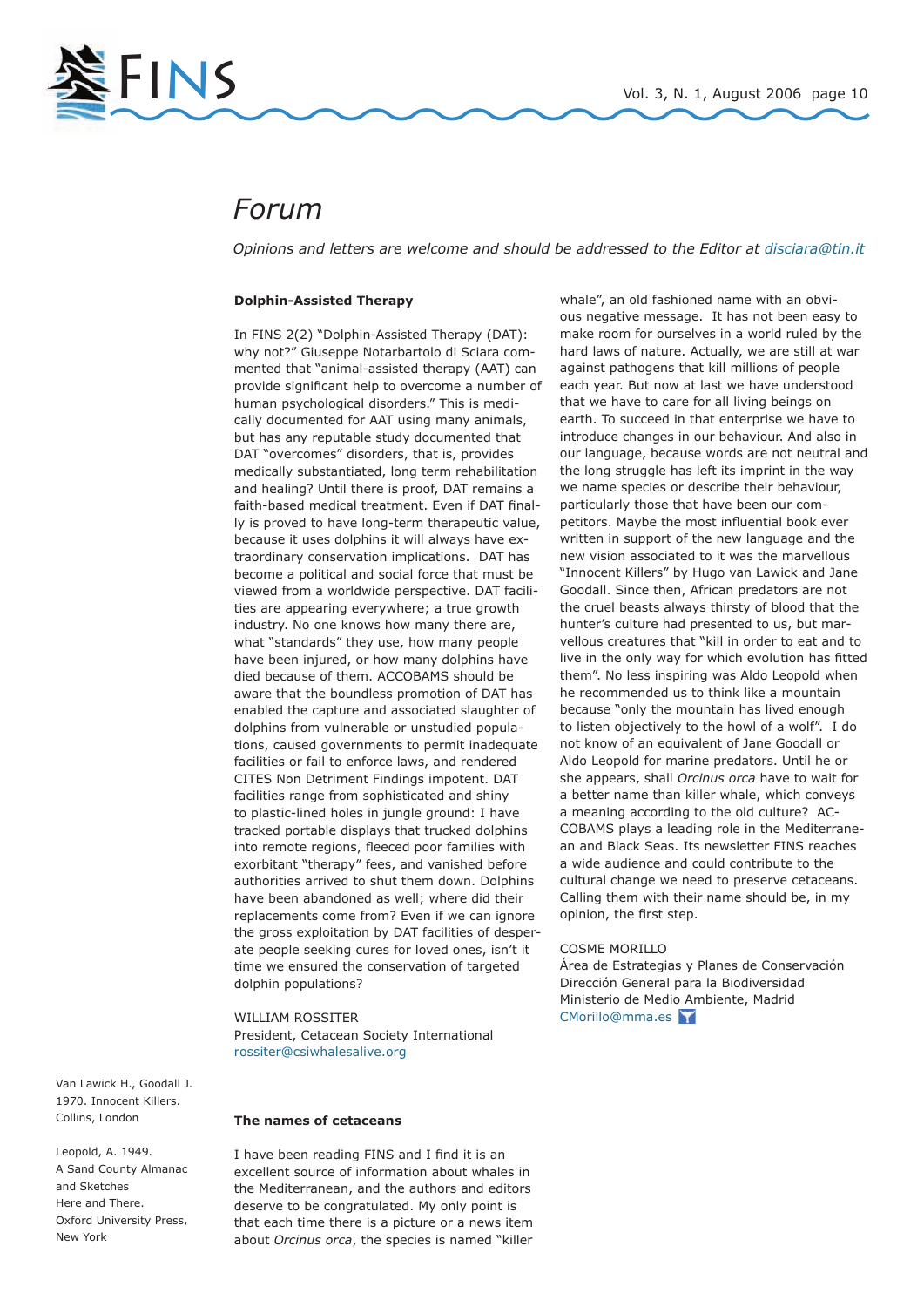

### *Ziphius* **specimen material from the Mediterranean**  *wanted*

Dr. Merel Dalebout, a postdoctoral fellow at University of New South Wales, in Sydney, Australia, is conducting research on the genetic population structure of *Ziphius cavirostris* (Cuvier's beaked whale) worldwide. *Ziphius* is found in most of the world's oceans, including the Mediterranean. This species is currently the focus of widespread concern due to its susceptibility to the adverse effects of sound generated by navy sonar and seismic surveys. *Ziphius* is extremely difficult to study at sea due to its preference for pelagic and deep slope waters and its elusive habits. There are numerous stranding records from the Mediterranean, but observations of live animals are rare. Using mainly specimens and samples obtained from strandings and fisheries bycatch held in museum collections and other institutions, this study aims to: 1) determine the nature and extent of population structuring among *Ziphius* worldwide based on mitochondrial (mt) DNA sequences; 2) estimate rates of gene flow between regional populations; and, 3) identify units for conservation.

As a largely-isolated sea where both *Ziphius* and naval manoeuvres are known to occur, it will be important to obtain good representative sampling for the Mediterranean. Only 12 specimens from this region were available for a previous study (10 from Greece, 2 from Croatia) but the mtDNA lineages represented by these animals were unique and highly distinct from those in the greater North Atlantic (Dalebout *et al.* 2005 Molecular Ecology; PDF available on request). For the current study, Merel aims to sample 10 – 20 specimens from each of several locations in the Mediterranean to quantify population structuring at this finer regional scale and enable robust comparison to other parts of the North Atlantic.

Would you have any material from this species (tissue or bone/teeth) that you might consider making available for this project? The methods used by Merel to sample osteological material are largely non-destructive and have been used successfully in other genetic studies (e.g., Dalebout *et al.* 2002; Dalebout *et al.* 2003). Further details are available on request. This study will identify appropriate units for conservation for this species, and will result in peer-reviewed scientific publications and other reports. All contributions will be fully acknowledged, and coauthorship on the resulting paper may be considered for provision of substantial numbers of samples.

*Ziphius* is listed as CITES Appendix II. As such, a valid export permit will be required. The University of New South Wales is a CITES-registered institution (AU069). Although an import permit is not required for Appendix II material, this may facilitate applications for export permits.

Anyone interested in supporting this effort please contact Merel at: m.dalebout@unsw.edu.au

Dalebout M.L., Robertson K.M., Frantzis A., Engelhaupt D., Mignucci-Giannoni A.A., Rosario-Delestre R.J., Baker C.S. 2005. Worldwide structure of mtDNA diversity among Cuvier's beaked whales (*Ziphius cavirostris*): implications for threatened populations. Molecular Ecology 14:3353-3371.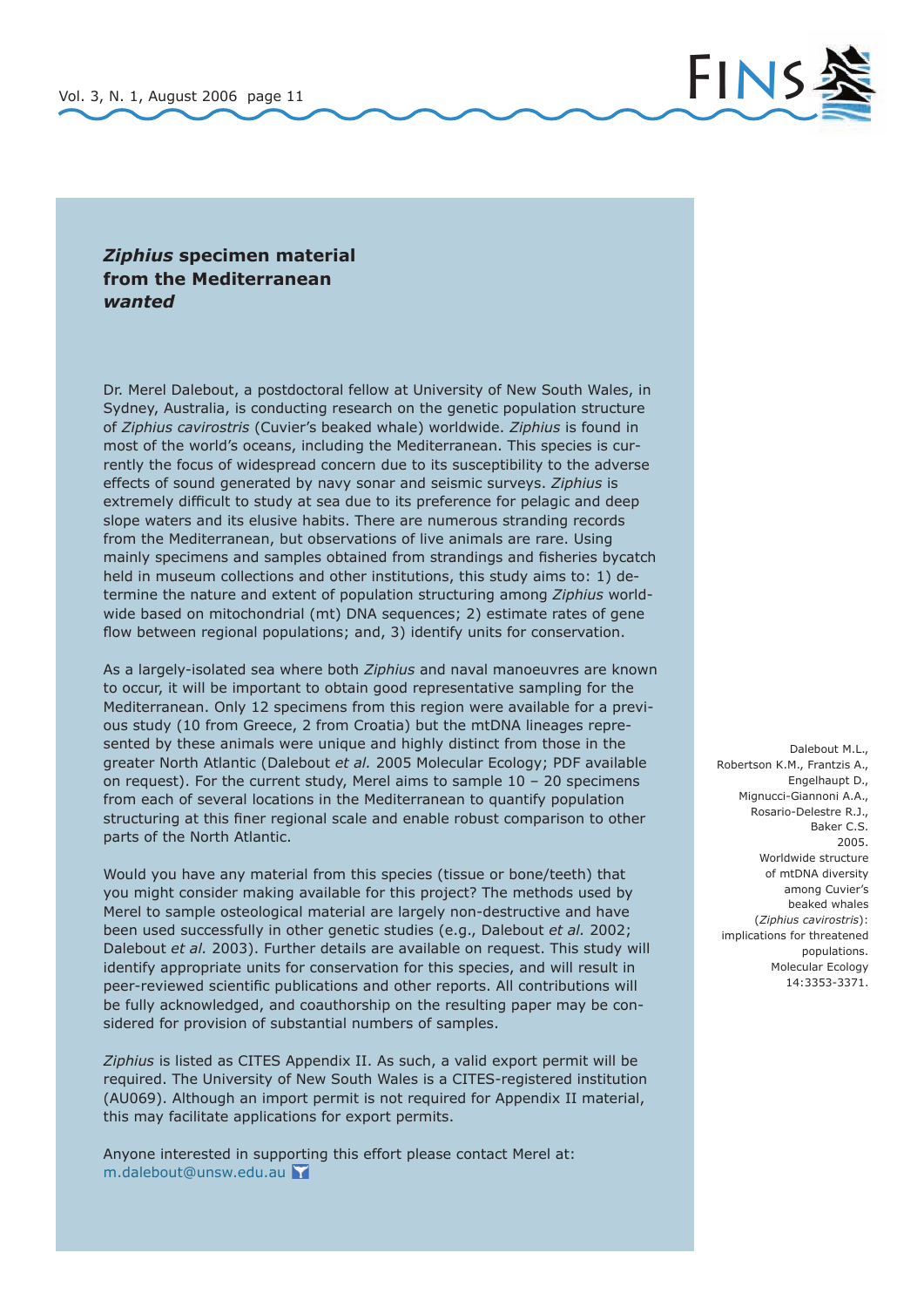

# *SPECIAL - SHIP STRIKES*

## *Ship strikes in the Mediterranean Sea and the ACCOBAMS activities*

### *Simone Panigada*

**Simone Panigada**  is with the Tethys Research Institute, Milan, Italy

panigada@inwind.it

Collisions between ships and whales, both odontocetes and mysticetes, are regularly reported from all the world's oceans. To date, there is evidence of ship collisions with 11 species of large whales. Of these, the fin whale is most commonly recorded as being hit by ships worldwide.

Every year, 220,000 ships greater than 100 tons cross the Mediterranean basin. Furthermore, a total of 2,000 vessels, including ferries, fast ferries and hydrofoils, as well as military, fishing, pleasure and whale-watching boats, navigate these waters daily. Whales often aggregate in areas during the summer months in areas where vessel traffic is highest. One such aggregation area for fin whales is the Pelagos Sanctuary for Marine Mammals, where particular oceanographic features support high levels of prey and consequently a large number of cetaceans.

The relatively small and largely isolated Mediterranean fin whale population faces several potential threats. In addition to collisions with vessels, we should keep into account noise, presence of noxious manmade pollutants in the marine food web, increasing disturbance, interactions with fisheries, and depletion of prey.

To provide a complete picture of the ship strike issue within the ACCOBAMS area, my colleagues and I reviewed all the available records - both from dead and photo-identified free-ranging individuals – of fin whale collisions. The objective of this work was to determine the types of vessels that hit cetaceans, to assess the extent of this threat for fin whales, to propose and discuss necessary conservation measures, and to suggest further research necessary to reduce the potential for vessel collisions and to minimize mortality rates for the Mediterranean population.

Data regarding deceased individuals were initially extracted from existing stranding network databases (Centro Studi Cetacei (CSC) in Italy, Groupe d'Etudes des Cétacés en Méditerranée (GECEM) and Centre for Research on Marine Mammals (CRMM) both in France) as well as historical and anecdotal records, such as early stranding reports, newspaper articles, ferry companies' archives, coast guard reports, and

records provided by marine biologists and ship captains.

Records concerning 287 fin whales stranded along the Mediterranean coasts, caught on the bow of a ship or found floating at sea, were examined. Of these, 46 (16.0%) were confirmed to have died because of a ship strike. The first fatal ship strike reported is dated 1897, and only two more records - in 1967 and 1971 - are available until 1972. Between 1972 and 2001, 43 whales were killed, yielding a mean fatal strike rate of 1.43 animals per year. While no significant differences was found in the number of fatal ship strikes among months (perhaps due to the low sample sizes), we did find seasonal differences, with spring and summer, pooled, having significantly more collisions than autumn and winter. This matches the presumed Mediterranean fin whale feeding season (April-September) versus the assumed breeding months (October-March), with the majority of the accidents (76.7%, 33 versus 10) occurring within the feeding season.

In 24 cases where it was possible to ascertain the vessel type involved in a strike, ferries were most frequently implicated (15, 62.5%), followed by merchant ships (4, 16.7%), fast ferries (3, 12.5%) and yachts. High-speed ferries were introduced into the area in 1996. In the six years following that period they accounted for almost 50% of the total collisions ( $n = 7$ ; three caused by high speed ferries, three by traditional ferries, and one by a merchant ship). However, the difference found in the annual number of fatal ship strikes before and after this period was not significant.

The majority of strikes (82.2%) were recorded in the Pelagos Sanctuary and the Gulf of Lions or in adjacent waters - suggesting that these waters are high-risk areas for whale collisions - while the remaining 11.8% was reported in Spanish waters and in the South of Italy. Based on approximately 900 fin whales assessed in this area, the estimated minimum fatal collision mortality rate would be 0.0013, three times higher than for the whole Western basin (0.0004). However, this may be confounded with increased observer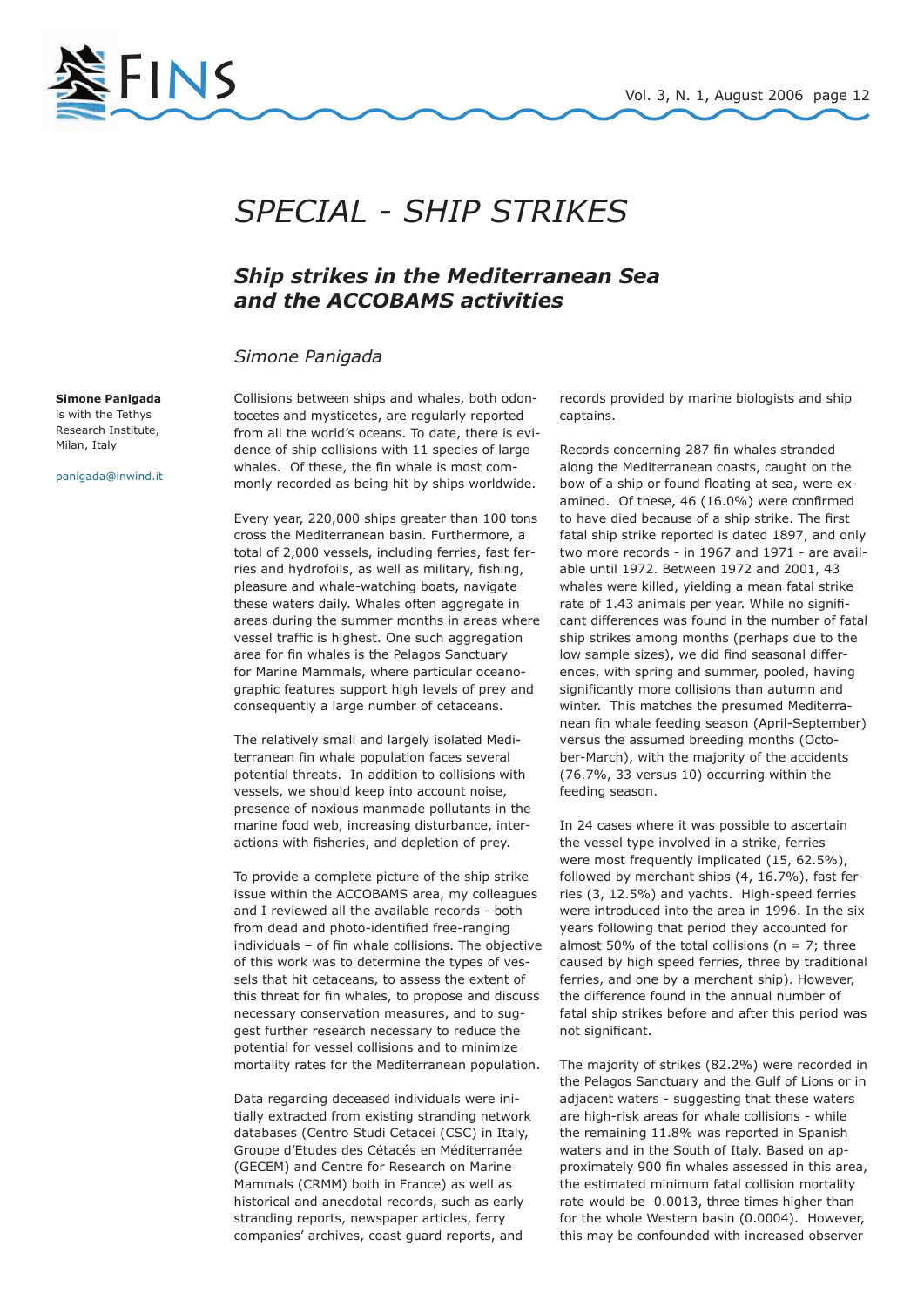

effort and more efficient stranding networks in those areas.

Data on live fin whales presenting evidence of collision was gathered by contacting different institutes involved in photo-identification projects and by examining photographs collected opportunistically. The majority of the data derived from the photo-identification catalogue compiled by the Tethys Research Institute during a longterm study in the offshore waters of the western Ligurian Sea, Sardinian Sea and Ionian Sea, including the Pelagos Sanctuary. The French identification catalogues compiled by the Groupe de Recherche sur les Cétacés (GREC, Antibes), and by the École Pratique des Hautes Etudes (EPHE, Montpellier), which also include a portion of the Sanctuary, have been similarly reviewed.

Nine out of 383 photo-identified whales (2.4%) had wounds positively attributed to a ship strike. No information on the year or the location of the incident was available in any case, as no animal was seen before and after the collision. Body scars and marks were divided into three categories: a) healed-over lesions (depressed scars from old wounds) were present on six whales (66.7%); b) propeller scars (multiple, parallel and evenly spaced slashes) were found on two whales (22.2%); c) non-cicatrized wounds

- one whale (11.1%) showed dorsal muscles and cicatricial or fatty tissue covering the injury. Six whales had a cut dorsal fin or fluke, four animals had a "humpbacked" body, and 11 whales presented large wrinkled spots (28.6%). No variations in the scar appearance were evident in two re-sighted animals.

The differences in scarring could be attributed either to the boat size or speed, or to the part of the boat that hit the animal. It is likely that the vessels involved were of small enough size and weight to allow the whale to survive the consequences of the collision. The low number of live whales presenting evidence of collisions may indicate that few animals survive a ship strike or that collisions with small boats are less frequent.

All these data tell us that in the Mediterranean Sea since 1972 a minimum of 43 fin whales (16 % of the total number of specimens found dead) were killed by a ship strike and nine whales survived after a collision event occurred. However, some biases are implicit when dealing with this type of information. Occurrence and frequency of collisions can be either underestimated (unnoticed or unreported events, incomplete or lacking necropsies, masking of fatal ship strikes by advanced carcass decomposition, inadequate data collection techniques) or overestimated



A fin whale photographed in the Pelagos Sanctuary, likely scarred by a collision with a ship (*photograph by the Tethys Research Institute*)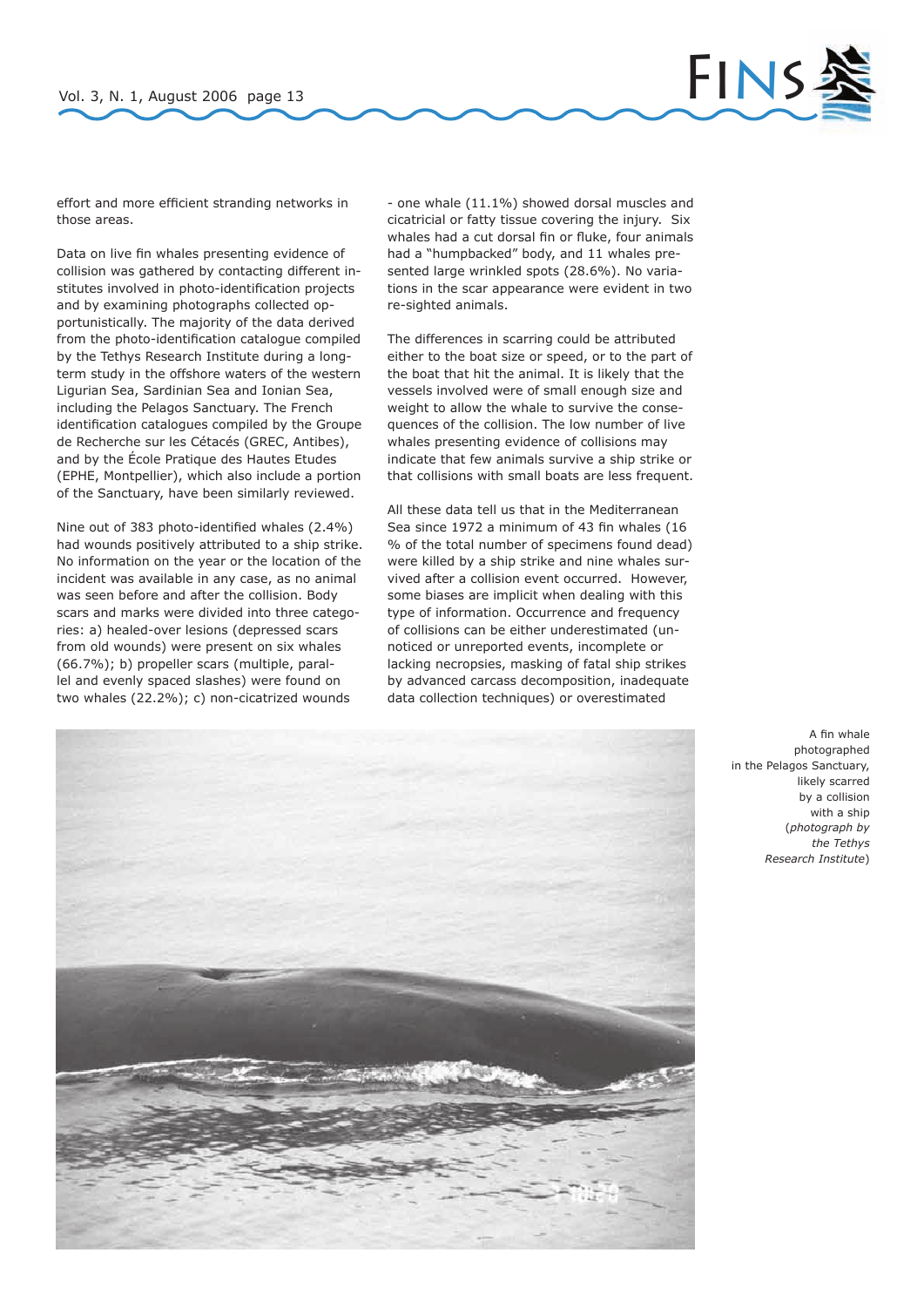

(e.g. animals who died from other causes, but whose floating carcasses were struck after death). Considering all the biases possibly affecting the Mediterranean data set, we believe that these numbers are more likely to be an underestimate rather than an overestimate. This was also suggested by Kraus *et al.* (2005), who analyzed North Atlantic right whale strandings and related them to estimated mortality rates, implying high values of underestimation for human-caused mortalities.

Almost half of the fin whales that were reported as fatally struck were lodged on the bow of the colliding ship. In the majority of these collisions the whale was discovered only once the vessel was in port, suggesting that in cases where the carcass did not become lodged, or fell off prior to arrival at the ship's destination, the strike would have gone unnoticed. Many of these carcasses showed no noticeable external wounds, confirming that such fatalities might be missed unless thorough necropsies are performed regularly. Such complete necropsies can also ascertain whether the collision occurred *pre-* or *post-mortem*.

The reason why fin whales do not avoid being struck by ships is baffling. In contrast to other baleen whales, fin whales are fast swimmers, with sprints up to 55.5 km/h; their speed suggests that they should be able to avoid boats by moving away from the ship's trajectory if

they detect them in time. However, particular behaviours, like feeding or resting, may reduce fin whales alertness to surrounding sounds. Mediterranean fin whales also perform unusually deep foraging dives (Panigada *et al.* 1999) and they may not be able to detect sounds originating from surface vessels until they have reached the end of their ascent, in the path of the vessel.

In order to reduce the risk of collisions, many different solutions have been proposed, ranging from instruments to detect whales mounted onboard ships (e.g., sonar, or night vision devices), to acoustic alerting devices to warn whales of approaching boats, bottom-anchored passive sonar systems designed to detect whales locations, and specially trained observers onboard ferries. None of these solutions alone seem to be effective or suitable for a significant reduction of ship strikes, since each of them either has undesired side-effects (such as interfering with the whales' communication or being too unreliable) or is only effective in particular situations (e.g., during day time, only when the whales vocalize, only at short distances or within certain angles from the ship's bow).

In the absence of a better understanding of why fin whales are struck by ships, more effective and realistic mitigation measures may focus on:

1) reducing ship speed when crossing whale high density areas, both to give cetaceans suf-



A fin whale photographed in the Pelagos Sanctuary, with healed propeller marks cutting through its dorsal fin and back (*photograph by the Tethys Research Institute*)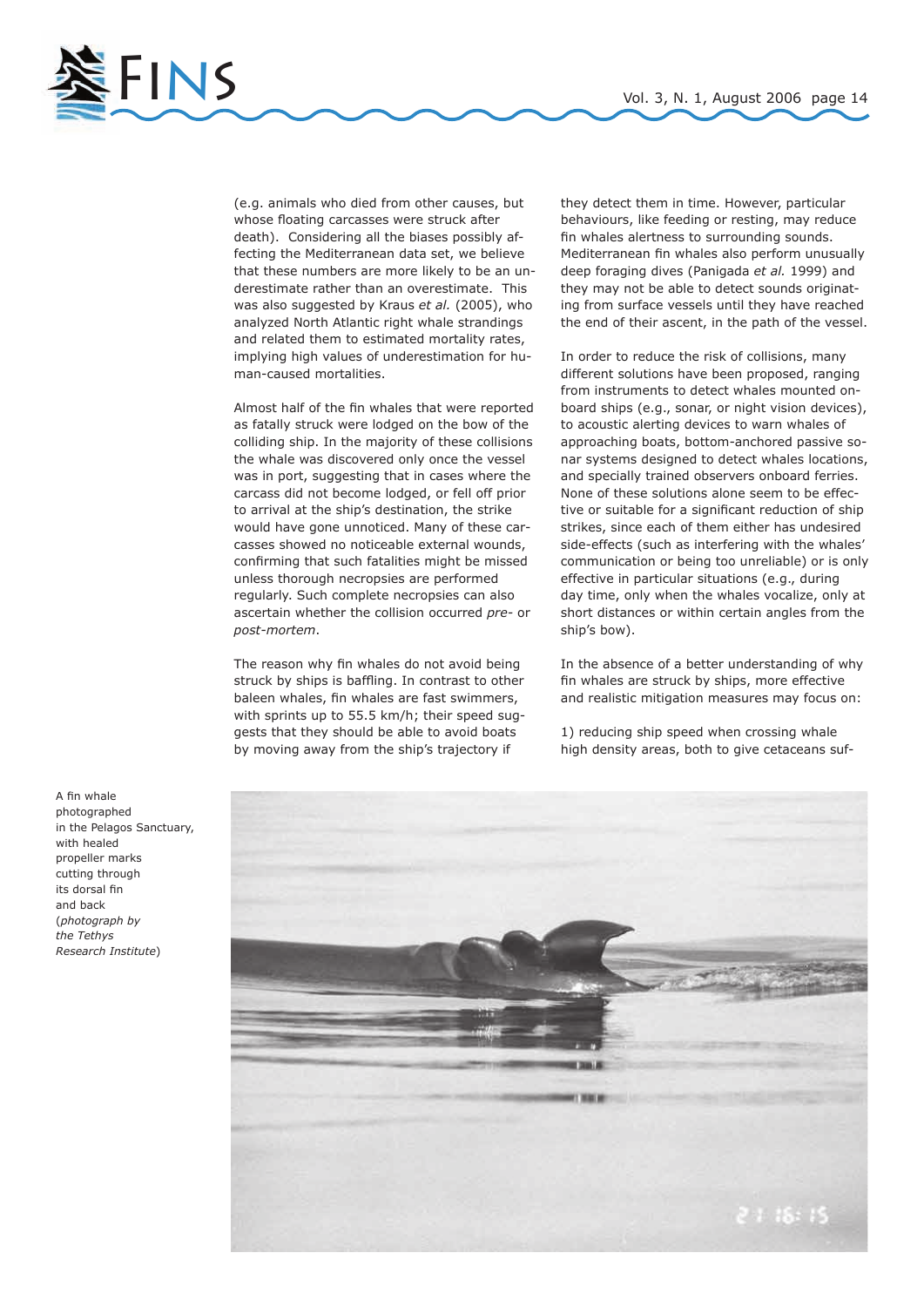

ficient time to avoid the oncoming vessel and to give the operator increased time to react to the whale's presence. This solution may be unpalatable to operators, since it counters the current trend of increasing speed; however, the United States recently proposed a drastic reduction in ship speed to protect North Atlantic right whales.

2) yearly monitoring of whale presence and distribution to suggest dynamically moving ferry routes from areas of particular concentration of fin whales to areas of lower density.

This second approach has been applied by the Canadian authorities in the Bay of Fundy to protect right whales. In the Ligurian Sea this solution will probably be very difficult to adopt since, as already stressed, the great majority of ferries connecting the islands with the Italian and the French mainland cross the region where fin whales are most concentrated. Nevertheless, the Pelagos Sanctuary for Marine Mammals - with its inclusion, in November 2001, by the Parties to the Barcelona Convention in the List of Specially Protected Areas of Mediterranean Importance (SPAMIs) - would represent an ideal place to apply similar regulations. Such measures could be limited to particularly risky vessel types or possible sub-areas characterized by high concentration of fin whales. In addition, it may eventually be possible to forecast areas of high fin whale densities from remote sensing data using habitat selection models.

In order to address this issue, to discuss the available information and to place them in a conservation context, on 14-15 November 2005 a Joint ACCOBAMS/Pelagos Workshop on Large Whale Ship Strikes in the Mediterranean Sea, funded by the Italian Ministry of the Environment, was held in Monaco on the premises of the Oceanographic Museum.

The objectives of the workshop were to synthesize the knowledge of ship strikes of fin, sperm, and other large whales in the Mediterranean Sea, with particular emphasis on the Pelagos Sanctuary for Mediterranean Marine Mammals, and to place them in a global and local context; to determine data gaps vital to a more comprehensive assessment of the issue; to discuss whether mitigation and management measures were necessary; and to discuss what mitigation and management measures might effectively be employed to address the issue.

The workshop started with a review of the present knowledge on strikes and mortality worldwide, underlining how general reporting both from vessels directly involved in the accidents and from carcass inspection was crucial to correctly estimate strikes and mortality rates. Secondly it discussed on the identification of information gaps that at present prevent proper evaluation of the situation, suggesting methods to address such gaps and possible mitigation measures that have been applied with success elsewhere in the world.

Several recommendations, related to estimating the number of ship strikes, were discussed, prioritized and suggested, including among others:

(a) undertaking thorough necropsies of carcasses to determine whether a collision was the cause of death;

(b) interviewing captains and crews to obtain all information on known ship strikes;

(c) conducting a feasibility study to assess the efficiency of dedicated observers to detect ship strikes; and

(d) undertaking a feasibility study to examine whether information from cases where carcasses are lodged on bulbous bows can be used to model the likelihood that struck whales become lodged and if this can be used to obtain estimates of true strikes.

In addition, some of the recommendations from the workshop included projects that may benefit from collaboration between the IWC Scientific and Conservation Committees, and the Secretariats of the abovementioned Agreements. Developing an international database of vessel strikes would be extremely important and it should be linked to sighting databases. The Workshop also recommended that: (1) AC-COBAMS should liaise with the IWC on issues related to ship strikes, and (2) the ACCOBAMS Secretariat should encourage all countries within the ACCOBAMS region to report all strikes, and the circumstances surrounding those strikes, whenever possible. The workshop further recommended that the ACCOBAMS Secretariat should investigate the most appropriate way in which it can bring cetacean issues to the International Maritime Organisation (IMO) and obtain relevant information from them.

Mitigation measures to reduce the risk of fatal ship collisions to whales were also discussed and proposed. These included the importance of education for captains and crews on the vessels involved, the possibility of real-time reporting of whale positions by local operating whale watching boats, the creation of shipping lanes, encouraging daytime transit for high speed and fast ferries.

In conclusion, strong similarities, in terms of ship collision problems and long-term management philosophy, were observed between the Stellwagen Bank National Marine Sanctuary (SB-NMS) in the U.S. and the Pelagos Sanctuary. It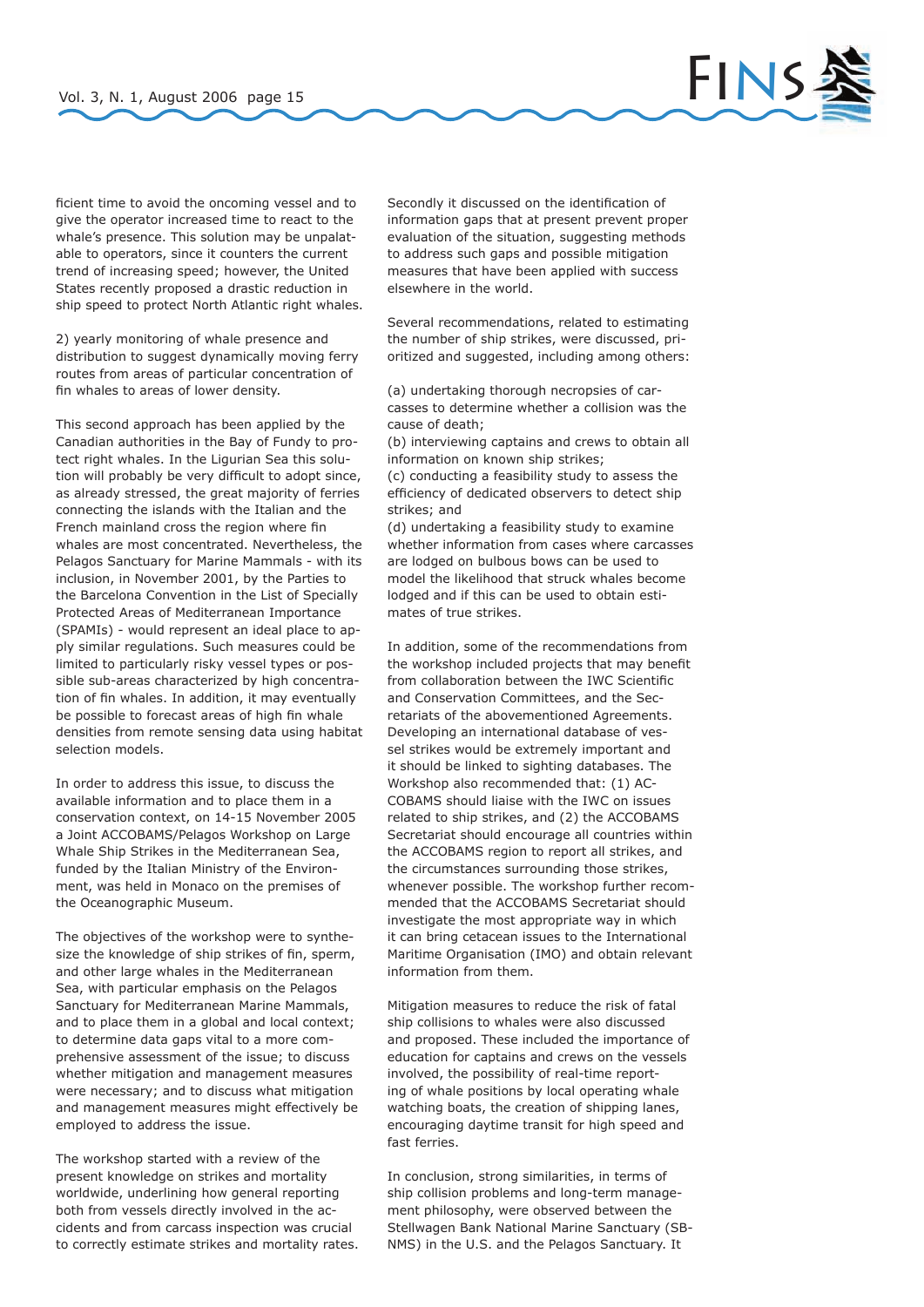

was therefore discussed and proposed to adopt similar management and research strategies in the two areas, which could lead to an effective reduction of the risk of vessel strikes to large whales.  $\blacksquare$ 

### **Further readings:**

ACCOBAMS. 2006. Report of the Joint AC-COBAMS/Pelagos Workshop on Large Whale Ship Strikes in the Mediterranean Sea, Monaco, 14-15 November 2005. Edited by M.Weinrich, S. Panigada, C. Guinet. 35 pp.

Kraus S.D., Brown M.W., Caswell H., Clark C.W., Fujiwara M., Hamilton P.K., Kenney R.D., Knowlton A.R., Landry S., Mayo C.A., McLellan W.A., Moore M.J., Nowacek D.P., Pabst A.D., Read A.J., Rolland R.M. 2005. North Atlantic right whales in crisis. Science 309:561-562.

Panigada S., Zanardelli M., Canese S., Jahoda M. 1999. How deep can baleen whales dive? Marine Ecology Progress Series 187:309-311.

Panigada S., Pesante G., Zanardelli M., Capoulade F., Gannier A., Weinrich M.T. In press (2006). Mediterranean fin whales at risk from fatal ship strikes. Marine Pollution Bulletin.





## *Risks of collision for fin whales in the north-western Mediterranean Sea in Summer*

### *Léa David*

### **Léa David**

is a marine ecologist working, since her Ph.D. in 2000, on thematics like cetacean spatio-temporal distribution, collisions and bycatches for several institutions, organisms or NGOs. She believes that to better understand cetaceans which have no frontiers, researchers (and all people working at sea: fishermen, Navy, etc.) should work more together at the scale of the Mediterranean Sea. Léa is co-founder of the French NGO "écoOcéan" for the conservation of marine vertebrates through research and education actions

lea.david2@wanadoo.fr http://ecoocean.free.fr

The current state of knowledge concerning the genetic differentiation of the fin whales of the north-western Mediterranean Sea compared to those of the Atlantic Ocean on one hand, and the summer concentration of a great number of individuals for trophic reasons in the Ligurian-Provençal basin on the other hand, make this area one of the most important for this species in the Mediterranean. In parallel the Mediterranean coast, French or Italian, is intensely visited by tourists through summer. A great amount of people spend their holidays there, also travelling to Corsica and Sardinia. To answer this demand, an intense traffic of ferries and high-speed craft (HSC) takes place between the continent and these islands. We can also add the ceaseless ballet of merchant ships between the large European harbours like Barcelona, Marseilles and Genoa and Africa.

Several attested cases of collisions between fin whales and large ships are known from the Ligurian-Provençal area, while studies on the causes of cetacean's strandings and the scars present on live animals photo-identified at sea prove that the strikes between ships and cetaceans are far from infrequent. This information constitutes the emerged part of the iceberg, because it is

certain that the majority of the collisions remain unnoticed.

This is an important issue, and one which rests among the objectives and conservation measures of ACCOBAMS and of the Pelagos Sanctuary, which have the mandate to study and manage the human-cetacean interactions. At the same time, the problem of collisions between ships and cetacean is of concern for the scientific community, and therefore was the subject of two dedicated workshops (European Cetacean Society, May 2001, and ACCOBAMS and PELAGOS joint workshop, November 2005).

In the case of the "Mediterranean" fin whale in the Ligurian-Provençal area, collisions are thought to be an important threat for the species, which is protected by the national and international Agreements and Conventions. However, as stated in both workshops, the real impact of ship strikes on cetaceans remains unknown.

A study jointly conducted by CEBC-CNRS, EPHE (École Pratique d'Hautes Études, Montpellier) and WWF-France aimed at bringing some new knowledge in order to propose mitigating solu-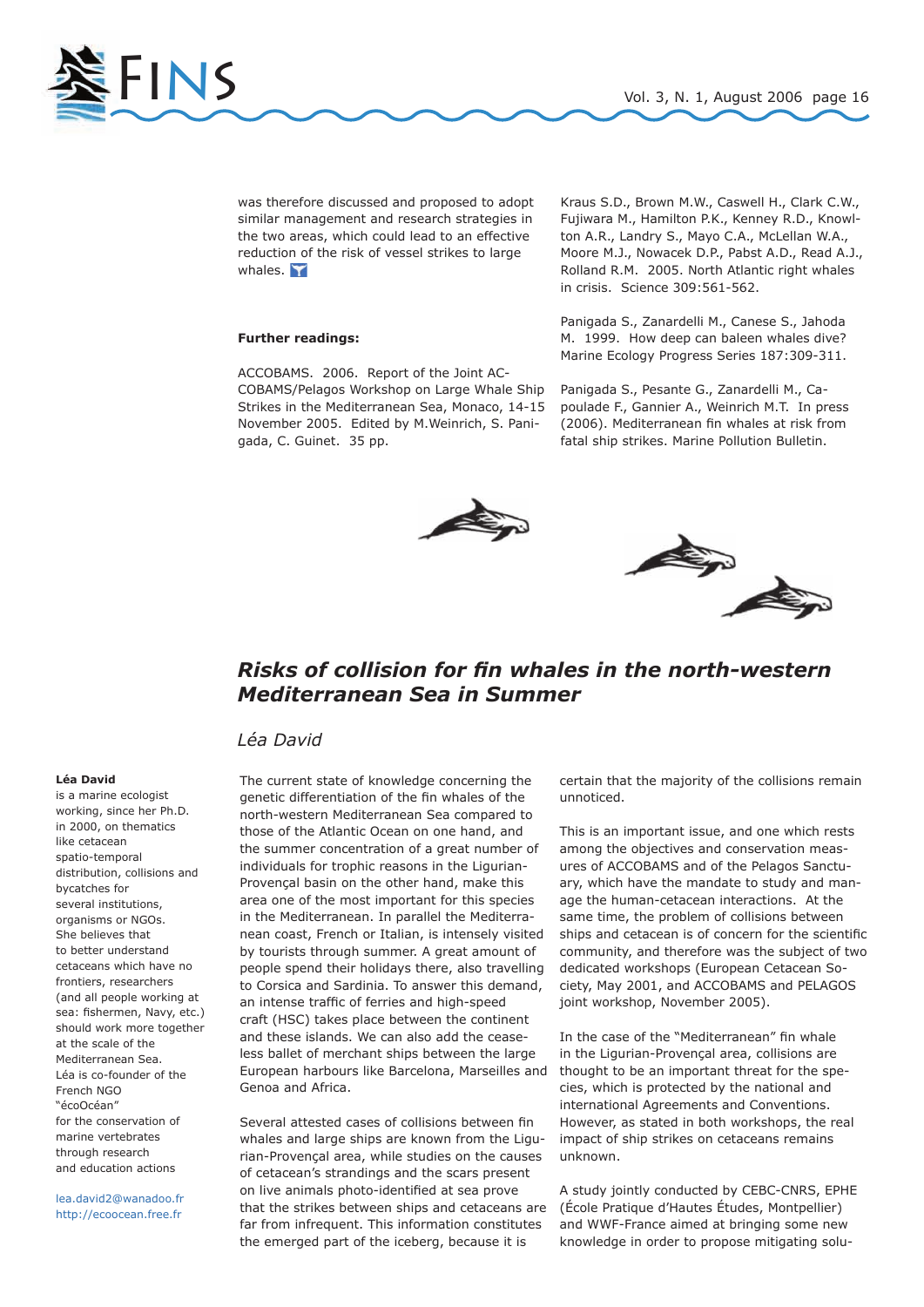

tions. Our objectives were:

- to measure the distribution and intensity of large vessels traffic;
- to calculate the size of the affected areas and estimate the degree of collision's risks;
- to propose risk-mitigating solutions.

We thus evaluated the areas and the degree of collision's risk between large ships and fin whales in July and August in the whole of the north-western Mediterranean Sea. We gathered data from various agencies and institutions and took into account observations of fin whales weighed by effort based on a standardised line-transect protocol. These data were mainly collected by EPHE, the Swiss Cetacean Society and WWF-France from 1993 to 2001. Through a total survey effort of 380,000 km 520 sightings of fin whales in good weather conditions were made. We calculated the relative abundance of fin whales for the summer (July and August) expressed in number of animals seen per hour of effort in 0.1° X 0.1°cells of a regular grid. The results show that fin whales frequent each year the same areas with recurrent hotspots and also intermittent hotspots (see Figure below).

The databases for ferries and HSC have been built based on timetables of departure and arrivals for 11,000 passages. Concerning the data for merchant vessels, we undertook a collaboration with the French Ministry of Transportation to get access to their database for 2001, and recorded 5002 passages. We thus calculated the levels of traffic intensity and expressed it as a number of km of ship routes occurred in a 0.1° X 0.1° grid.

This allowed us to compare the distribution of the encounter rates of fin whales with the distribution of maritime traffic, to emphasize where collision risk is greatest. The risk appears very high in the centre of the Ligurian Sea, half-way between the mainland and Corsica. This risk is due to an important frequentation of the area by the animals (rate of contact: 0.5 to 0.7 animals/ hour) and a strong intensity of traffic of ferries and high speed crafts (500 to 800 passages

during the summer). The risk is also high off the Provençal shore, between Marseilles and the Hyères Islands, where fin whales are also highly frequent, and many ships leave the nearby harbours bound for Corsica (ferries and trading vessels) and for Spain (cargo vessels). By contrast, the risks are relatively low in the Gulf of Lions, mostly over continental shelf; and in the south of our study area, although this may be likely due to low observation effort.

In terms of frequency of collisions ("Trégenza model"), we estimated that an average of three fin whales are likely to find themselves in front of the bow of a ship each Summer day within the Pelagos Sanctuary.

In order to reduce these risks, we propose some solutions, each associated with various levels of implementation and various costs:

• Two solutions are easy and fast to implement by the maritime companies and inexpensive. The first is to embark a specialized observer, or train embarked staff on cetaceans observation techniques, engaged in continuous observation. The second is an investment in instruments assisting in the detection of cetaceans: infrared night vision and radar are some of the tools developed and tested.

• Two other solutions appear more radical and difficult to implement, and their cost still remains to be estimated. The first is a reduction of the vessel speed to a less dangerous level (<13 knots) for all ships travelling in the sectors of maximum concentration of fin whales. The second is a delimitation of a "fin whale highlyfrequented area" to be circumnavigated by the ships during the summer, in order to minimize the zone of contact between large ships and fin whales.

Before implementing any of the above measures, a similar study should be performed of the collision's risks for sperm whales. This is the second most collided cetacean, which presents a distribution clearly distinct from that of fin whales. Collaboration between researchers



Collision risk between fin whales and large ships (ferries+HSC+cargos) in summer in the northwestern Mediterranean Sea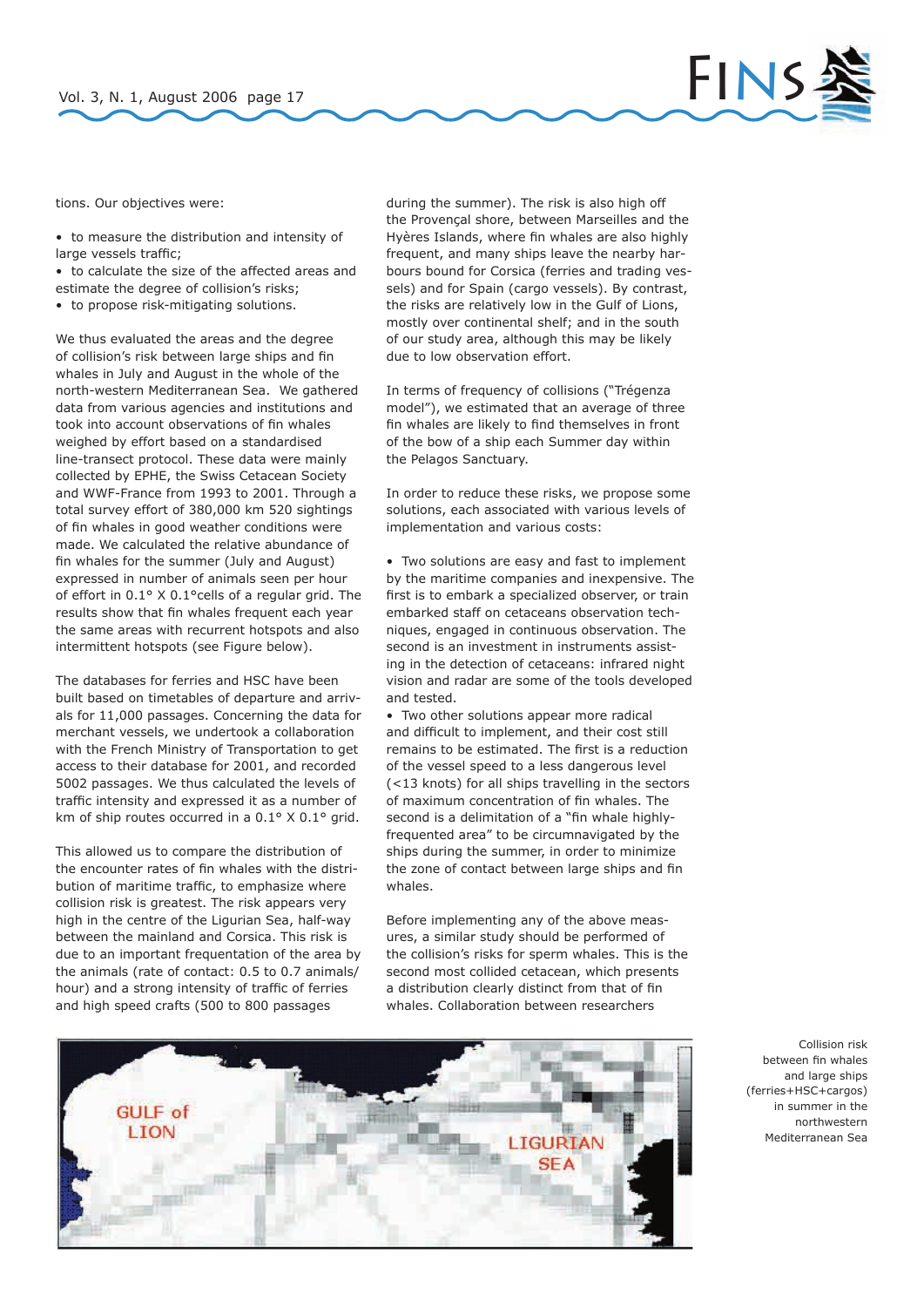

would greatly help in such study.

Secondly, we recommend that, just as in terrestrial environments, any innovation concerning regular human activities (e.g., new routes or new vessels) be preceeded by an environmental impact study.

Finally, our study shows the importance of knowing the temporal and spatial distribution of the trafficin order to properly assess the risk to cetaceans. Only with such knowledge can we help administrators to find suitable mitigation solutions in terms of management and conservation.

All cetacean species are potentially concerned with impacts due to boat traffic, from fin whales to bottlenose dolphins, and from pelagic to coastal species. However, if on the one hand the effects of large ships or whale-watching boats are better known, on the other hand insufficient information is available concerning pleasure boats and the overall effects of coastal navigation on cetaceans. Moreover, beyond the impact generated by single vessels, it is important to take into account the cumulative effects of the frequency of passages and boat density present at the same time in a particular area. Therefore, we must go forward in collecting and mapping data on all kinds of traffic. The French NGO "écoOcéan" is currently in the process of gathering such data year-round, concerning all types of coastal maritime traffic, during a three-year scientific programme implemented in collaboration with the French Navy. It is our hope that we will also collaborate with other countries in order to better understand the spatio-temporal characteristics of the human activities at sea and to better take into account the Mediterranean as a whole: just like cetaceans do.

### **Further readings:**

David L. 2002. Disturbance to Mediterranean cetaceans caused by vessel traffic. In: G. Notarbartolo di Sciara (ed.), Cetaceans of the Mediterranean and Black Seas: state of knowledge and conservation strategies. A report to the ACCOBAMS Secretariat, Monaco, February 2002. Section 11, 21 pp.

David L. 2005. Rorqual commun et transport maritime, Quel enjeu ? Quelles solutions ? Evaluation des zones à risque de collision entre le rorqual commun et le trafic maritime commercial en été en Méditerranée nord-occidentale. Rapport CEBC-CNRS/EPHE/WWF, septembre 2005. 64 pp.

Laist D.W., Knowlton A.R., Mead J.G., Collet A.S., Podestà M. 2001. Collisions between ships and whales. Marine Mammal Science 17(1):35-75.

Pesante G., Collet A., Dhermain F., Frantzis A., Panigada S., Podestà M., Zanardelli M. 2001. Review of collisions in the Mediterranean Sea. Workshop "Collisions Between Cetaceans and Vessels: can we find solutions?" held during the 15th Annual Conference of the European Cetacean Society, Rome, 6-10 May 2001.

Tregenza N., Aguilar N., Carrillo M., Delgado I., Diáz F., Brito A., Martin V. 2000. Potential impact of fast ferries on whale populations a simple model with examples from the Canary Islands. European Research on Cetaceans 14: 195-197.



Striped dolphin killed by propeller in the waters of Ischia, Italy *(photograph by Barbara Mussi)*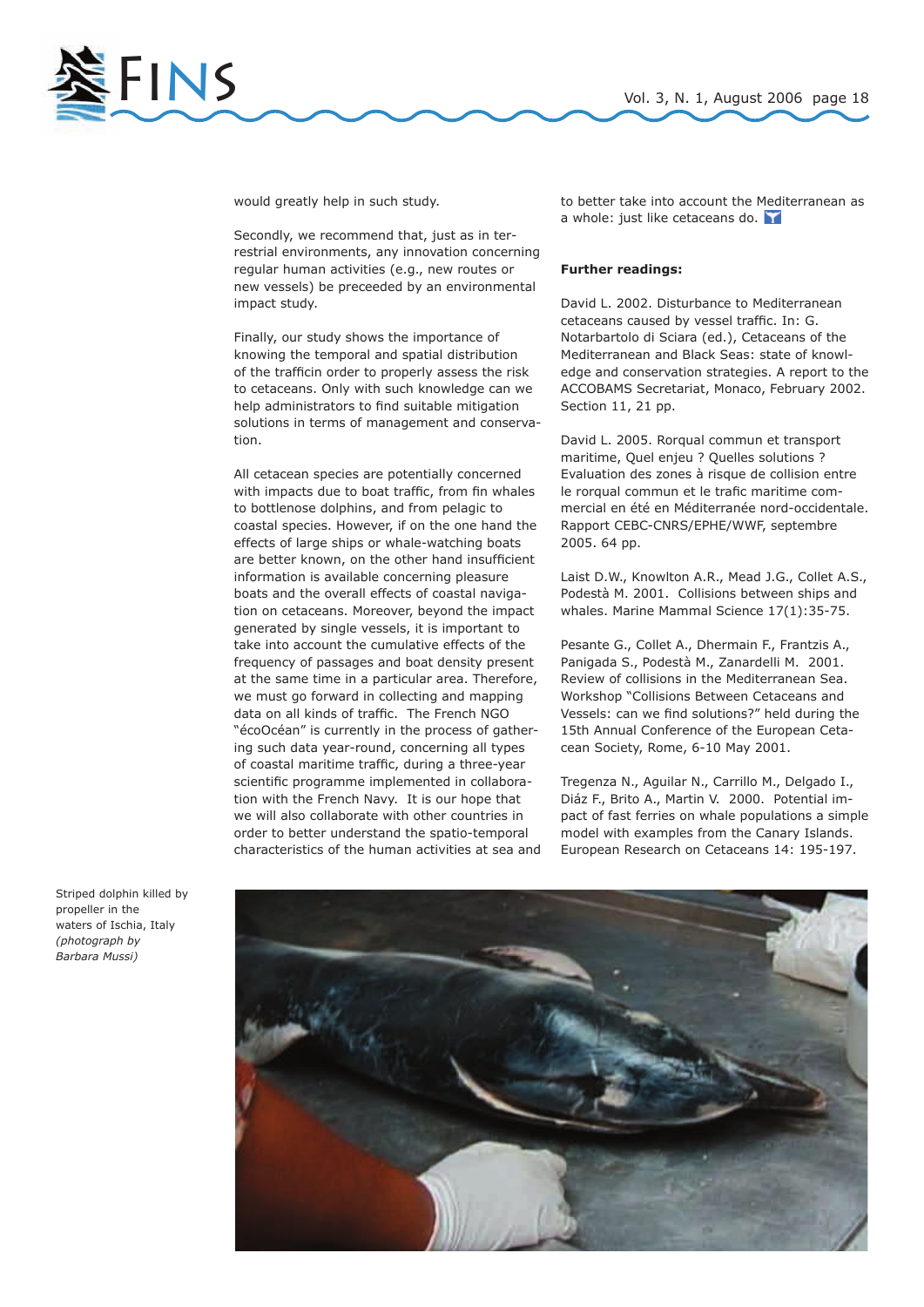

## *Vessels and dolphins: scars that tell stories*

*Daniela S. Pace, Angelo Miragliuolo and Barbara Mussi*

Collisions between ships and cetaceans are relatively common. Vessels strikes are a known cause of mortality for both odontocetes and mysticetes worldwide and for some species are an important source of added mortality. However, the scarcity of existing information both on frequency and, generally, place of collisions makes it quite difficult to evaluate their impact and repercussion on different species as well as on specific populations.

While ship strikes are a well-known cause of mortality for larger cetaceans, such as fin and sperm whales, not much is known about the impact of this phenomenon on the smaller dolphins. Our direct experience seems to confirm that an impact may also exist for the smaller cetaceans. In Summer 2000 a small individual of *Stenella coeruleoalba* was found dead around Ischia island (Southern Tyrrhenian Sea, Italy). At first inspection, the possible cause of decease appeared clear, since the animal presented an enormous lesion on the head (see photograph on previous page). However, only the detailed vet examination definitely confirmed the initial assumption. This meticulous procedure was not possible in another case. In the summer 1999, an adult individual of *Tursiops truncatus* was found dead near an aquaculture cage placed in a small bay of Lampedusa island (Mediterranean Sea, Italy). The carcass' external examination (see photograph below) revealed that the animal presented evident lesions on the head and near

rostrum, suggesting a possible collision with a boat. The constant presence of bottlenose dolphins near the fish farm, in fact, attracted a large number of tourist vessels in the area, often producing dangerous conditions for the animals' safety. However, an unquestionable confirmation of the collision hypothesis was not provided.

We don't know what proportion of collisions are fatal or just result in minor injuries. Photo-identification can be a good way of determining the rate of live animals displaying scars from contact with a boat, and actually several photo-identified individuals presented wounds positively or potentially attributed to a vessel strike. For example, many dolphins and whales show scars that appear to have been caused by propellers. Around the island of Ischia, where collisions are an increasing threat to the cetacean species due to the large number of vessels that regularly visit or transit across the area, some animals exhibit propeller scars or gashes indicative of a ship strike. The involved species are not only the larger ones like fin and sperm whales, but also smaller species like bottlenose (see photograph on following page), striped and perhaps common dolphins. In particular, among the latter, which are very gregarious, photo-identification techniques are obviously less powerful than in the case of *Tursiops truncatus*, since large aggregation of animals reduce the probability of capture for each individual. So, it is very difficult to evaluate the real impact at the individual level,

### **Daniela Silvia Pace**

is contract professor of Marine ethology at the University of Naples "Federico II", and President of Oceanomare, via Gino Marinuzzi 74, Rome, Italy

> www.oceanomare.info info@oceanomare.info

#### **Barbara Mussi**  and **Angelo Miragliuolo**

are with Delphis MDC, via Zaro 22, Forio d'Ischia, Naples, Italy

www.delphismdc.org barbara@delphismdc.org

> Bottlenose dolphin found dead near Lampedusa, Italy *(photograph by Marina Pulcini)*

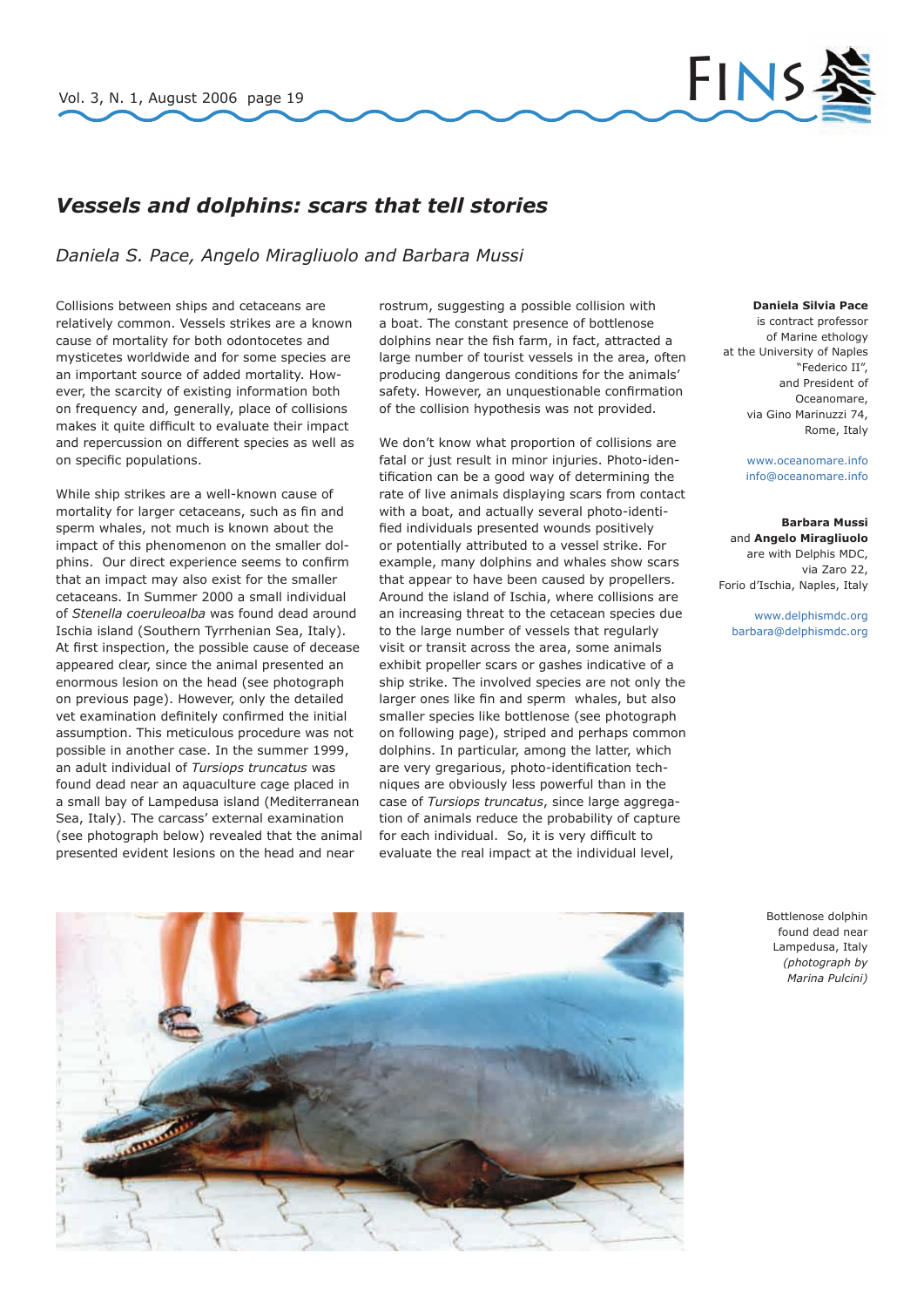

where the long-term effect of a minor collision on the rate of survival is not known, or at the level of population, where threats depend on the number, age and sex of the animals involved, and the population's conservation status. Obviously, some individuals/populations are more vulnerable than others: the young, females with newborns, or individual with weaknesses are reported to be principally involved in collisions as well as populations concentrated in high-traffic area for feeding/reproduction reasons and/or belonging to slow, large species. Both levels – individual and population – seems to be impacted around the island of Ischia, where the effects of a very intense boat traffic is a source of worry. Much of the concern regarding disturbance of cetaceans has focused on isolated incidents, where vessels have caused the death of one or more animals, or an evident change in their behaviour, or a serious harassment. Although these incidents capture public attention, it is likely that the more severe consequences of vessel disturbance is potentially the cumulative effects of many vessels. In fact, disturbance from vessels may be considered from a number of different aspects. Examples of stimuli from vessels which may be disturbing to some species of cetaceans include: a vessel that is too close or in danger of striking an animal, active pursuit or circling of animals, interfering with feeding or other vital activities, and vessel noise.

Disregard and ignorance by recreational boaters and ferries owners remains a serious problem in our area, especially during peak summer periods. The increasing boat traffic may imply the existence of ship-related threats and may underline significant conservation issues for certain individuals and population where appropriate mitigation measures are not an easy task. In order to reduce the probability and severity of vessel collisions, the implementation of speed restriction zones is needed, considering that

the Italian Ministry of Environment is currently working to designate around Ischia's coastal and pelagic waters an MPA (including the submarine canyon of Cuma, NW off Ischia island, as a preferred habitat for several cetacean species). Limiting high speed traffic through regions of high dolphin and whale density could have the dual benefit of decreased total strikes (given the additional time to react) and a lower probability that a given strike would be fatal.

### **Further readings:**

David L. 2002. Disturbance to Mediterranean cetaceans caused by vessel traffic. In Cetaceans of the Mediterranean and Black Seas: State of Knowledge and Conservation Strategies (G. Notarbartolo di Sciara Ed.). A report to the AC-COBAMS Secretariat, Monaco, February 2002. Section 11, 21 pp.

Laist D.W., Knowlton A.R., Mead J.G., Collett A.S., Podestà M. 2001. Collisions between ships and whales. Marine Mammal Science 17(1):35- 75.

Miragliuolo A., Mussi B., Bearzi G. 2002. Risso's dolphin harassment by pleasure boaters off the island of Ischia, central Mediterranean Sea. European Research on Cetaceans 15:168-171.

Pace D.S., Pulcini M. & Triossi F. In press. Interactions with fisheries: modalities of opportunistic feeding for bottlenose dolphins at Lampedusa Island (Italy). European Research on Cetacean 16.

Wells R.S. & Scott M. 1997. Seasonal incidence of boat strikes on bottlenose dolphins near Sarasota, Florida. Marine Mammal Science 13(3):475-480.



Bottlenose dolphin with propeller scars near Ischia, Italy. The wounds are well visible in spite of the low quality of the image *(photograph by Barbara Mussi)*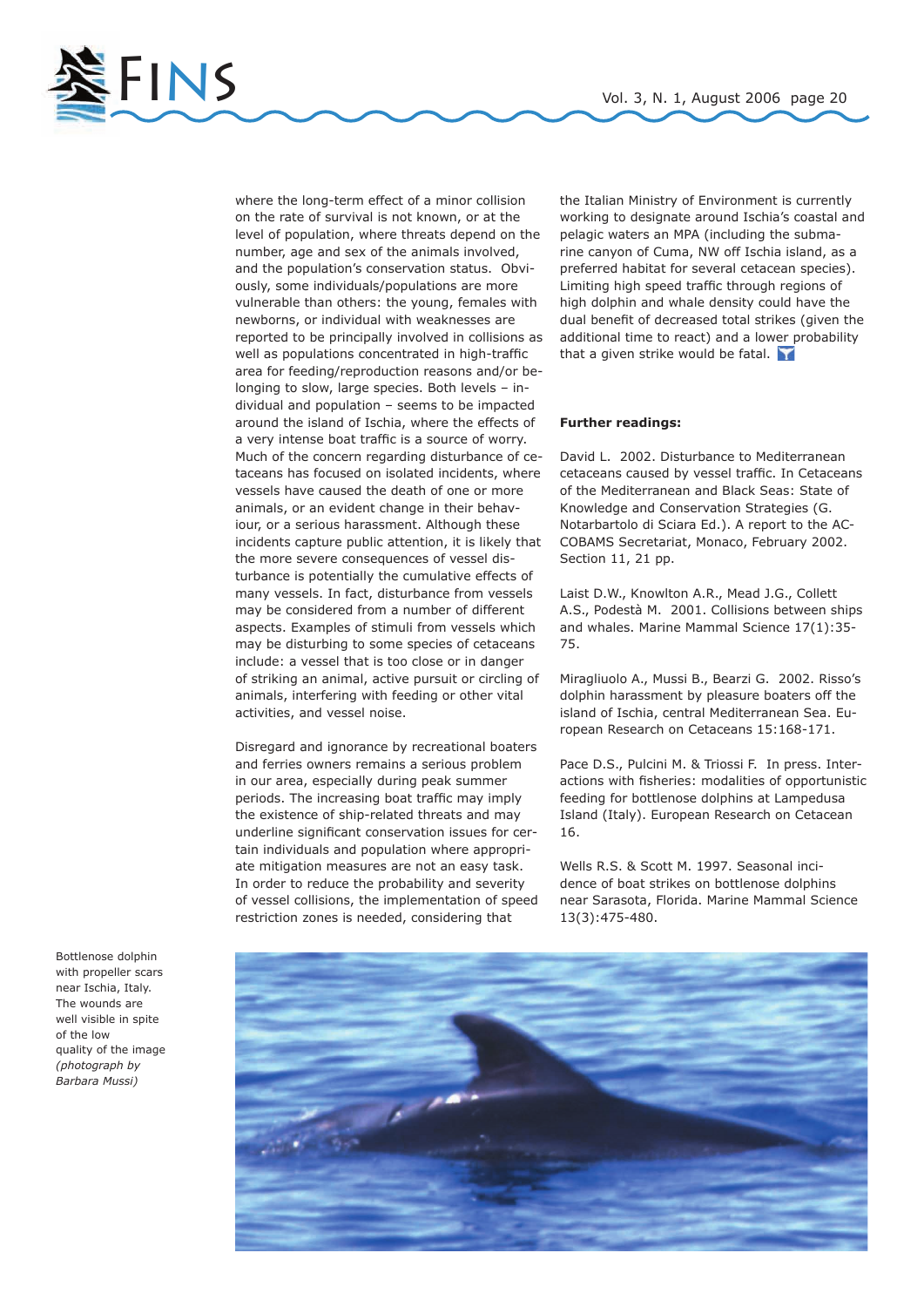

# *News from the Scientific Committee*

Considerable work is being carried out in preparation of the fourth meeting of the Scientific Committee, which will take place in Monaco from 5 to 8 November 2006. Shortly before, the Secretariat will convene a meeting of experts to draft guidelines on cetacean rescuing (live strandings, net-entrapments, entrapments in bays and harbours, etc.).

Among the many issues to be examined and debated by the Committee, a few stand out for their complexity. For this reason, such issues were addressed in *ad hoc* meetings recently organised in Monaco. These include:

- a workshop on ship strikes, which was held on 14 and 15 November 2005;
- a workshop on fin whale conservation, which was held back-to-back with the ship strike workshop, on 12 and 14 November 2005;

• a joint ACCOBAMS – IUCN workshop for the Red List Assessment of cetacean populations known to be regular in the Mediterranean and Black Seas, held from 4 to 7 March 2006.

Many other items will enrich the agenda of the meeting, and will consist, among others, of a review of cetacean Conservation status in the Subregions and discussions on the implementation of the ACCOBAMS work plan. This will include: comprehensive cetacean population estimates and distribution in the ACCOBAMS Area; the conservation plans of Mediterranean common dolphins, Mediterranean bottlenose dolphins, Black Sea cetaceans, and fin whales; strandings; tissue banks; interactions between cetaceans and fisheries; anthropogenic noise; whalewatching; specially protected areas; emergency task force for special mortality and stranding events; databases and directories; sighting database and photo-identification programme; granting of exceptions for the purpose of non-lethal in situ research; release of cetaceans into the wild; and the conservation problems raised by Dolphin Assisted Therapy). Finally, the Committee will decide on set of Recommendations to be forwarded to the Third Meeting of the Contracting Parties to ACCOBAMS, which will take place in Croatia towards the end of 2007.

A report of the fourth meeting of the Scientific Committee, together with all the relevant information and documents, will be posted, as usual, on the ACCOBAMS website.

### **Referencing the information contained in FINS**

FINS is a newsletter, not a peer-reviewed journal, and for this reason citing uncritically articles appeared on FINS may be discouraged by the editors of scientific journals. However, to cite factual information reported on FINS, which has not appeared elsewhere (e.g., documented strandings or sightings of unusual species), it may be useful, sometimes, to make reference to a news item appeared on FINS. In such cases the following format, which is applied for exemplification purposes to an article from a previous issue, may be adopted:

de Stephanis R. 2004. Interactions between killer whales and the bluefin tuna fishery in the Strait of Gibraltar. FINS, the Newsletter of ACCOBAMS 1(2):6-7.

(available from http://www.accobams.org/2006.php/newsletter/all).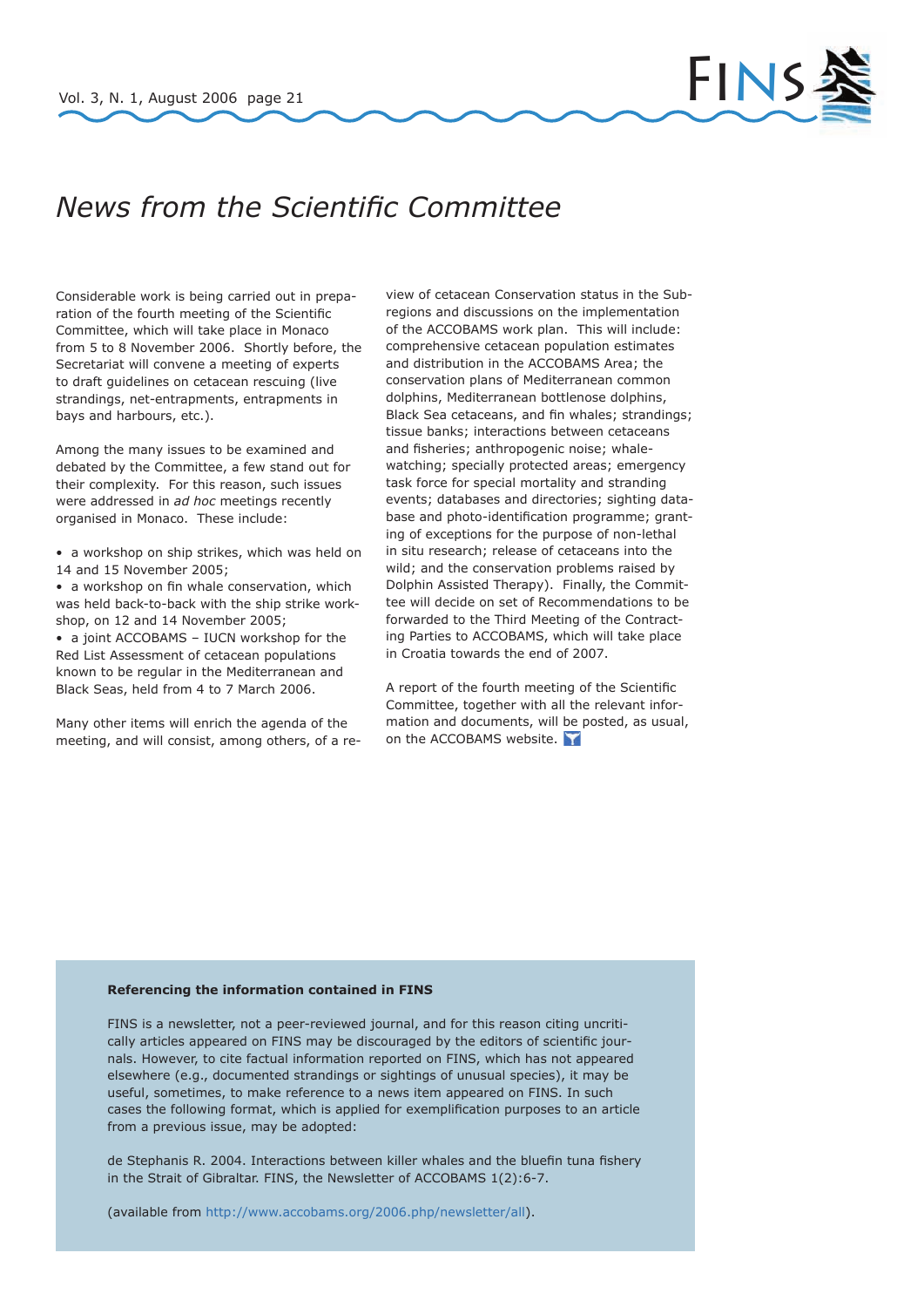

# *News from Range States*

## **Croatia**

## *The Lošinj Dolphin Reserve: two decades of work for a conservation success story?*

*Draško Holcer, Caterina Fortuna and Peter Mackelworth*

**Draško Holcer, Caterina Fortuna**  and **Peter Mackelworth** are with the Blue World Institute of Marine Research and Conservation Kaštel 24, HR-51551 Veli Lošinj, Croatia

www.blue-world.org info@blue-world.org During the late 1980s research and conservation of cetaceans was still a mystery in many places around the coasts of the Mediterranean Sea. This was the time when the Adriatic Dolphin Project (ADP) was started in the sheltered waters of the islands of Lošinj and Cres in the Northern Adriatic, Croatia. Not to stray into too many details, as far as we are aware, the project was started by an enthusiastic young man and his mentor (i.e., Giovanni Bearzi and Giuseppe Notarbartolo di Sciara) with the intention of providing enough data to complete a B.Sc. thesis. When we look at that time, we can see that the idea of few years of research developed into something much greater. The ADP, initiated in 1987, was run by the Tethys Research Institute, an Italian NGO, until the late 1990s. At that time it became obvious that the project outgrew its original idea and a local organization was needed. So, in 1999 the Blue World Institute of Marine Research and Conservation, a Croatian NGO, was founded to take over the ADP and develop it further together with new projects and activities that were urgently needed in the wider Adriatic area.

Since its inception, the ADP was scientific research with the intention of understanding the biology and ecology of the bottlenose dolphins inhabiting the area. The main research method used was (and still is) photo-identification. It remains the best tool to gather information on population structure and dynamics, including data on abundance, vital rates and social structure. During later years the project advanced into many new fields of research including genetics, behaviour, acoustics, habitat selection, impact of anthropogenic activities on population dynamics, toxicology, feeding habits, to name just a few.

The results of the analyses highlighted the need for conservation actions to maintain the resident population. When the protected area was first proposed, the size of the population was estimated at around 120 animals. Although these

data did not point to a dramatic decline in the numbers of individuals, the population size and the fact that it was unique in the Adriatic created the impetus to prepare a preliminary proposal for the establishment of a protected area.

The initial proposal was short and deliberately vague acting as a concept document, and leaving the definition of protection to decision-makers. But it did, however, create the base on which further discussions and proposals have developed. In 2002 Blue World formulated a revised proposal for the establishment of the protected area and named it "Lošinj Dolphin Reserve". Following the proposal, Blue World carried out a project funded by the Principality of Monaco through bilateral cooperation with the Croatian Ministry of the environment, entitled "The identification of critical habitats and the analysis of the management procedures for the future Lošinj-Cres marine protected area". This project clearly identified the area of Lošinj as critical habitat for this bottlenose dolphin population and provided further necessary data for the elaboration of the conservation needs.

So, what is it that makes this area so unique and important that it needs such care and attention? The proposed reserve is located in the eastern side of the northern Adriatic Sea. This geographical region, known as Kvarnerić, is punctuated by channels, islands and islets, submerged reefs and characterised by rocky shores that abruptly drop to depths of up to about 100 m (see map on page 24). Waters are oligotrophic and pollution is very localised and low. The proposed area of the reserve covers approximately 530 km2 (with 154.5 km of coastline) encompassing a wide range of marine habitats, including rocky shores, submerged reefs, *Posidonia oceanica*  meadows and mud seabed. Five of eight benthic biocenosis of the Lošinj Archipelago are classified according to MAP (Mediterranean Action Plan) as particularly valuable. Also, a number of protected and endangered animal species inhabit the area: molluscs, crustaceans, birds, marine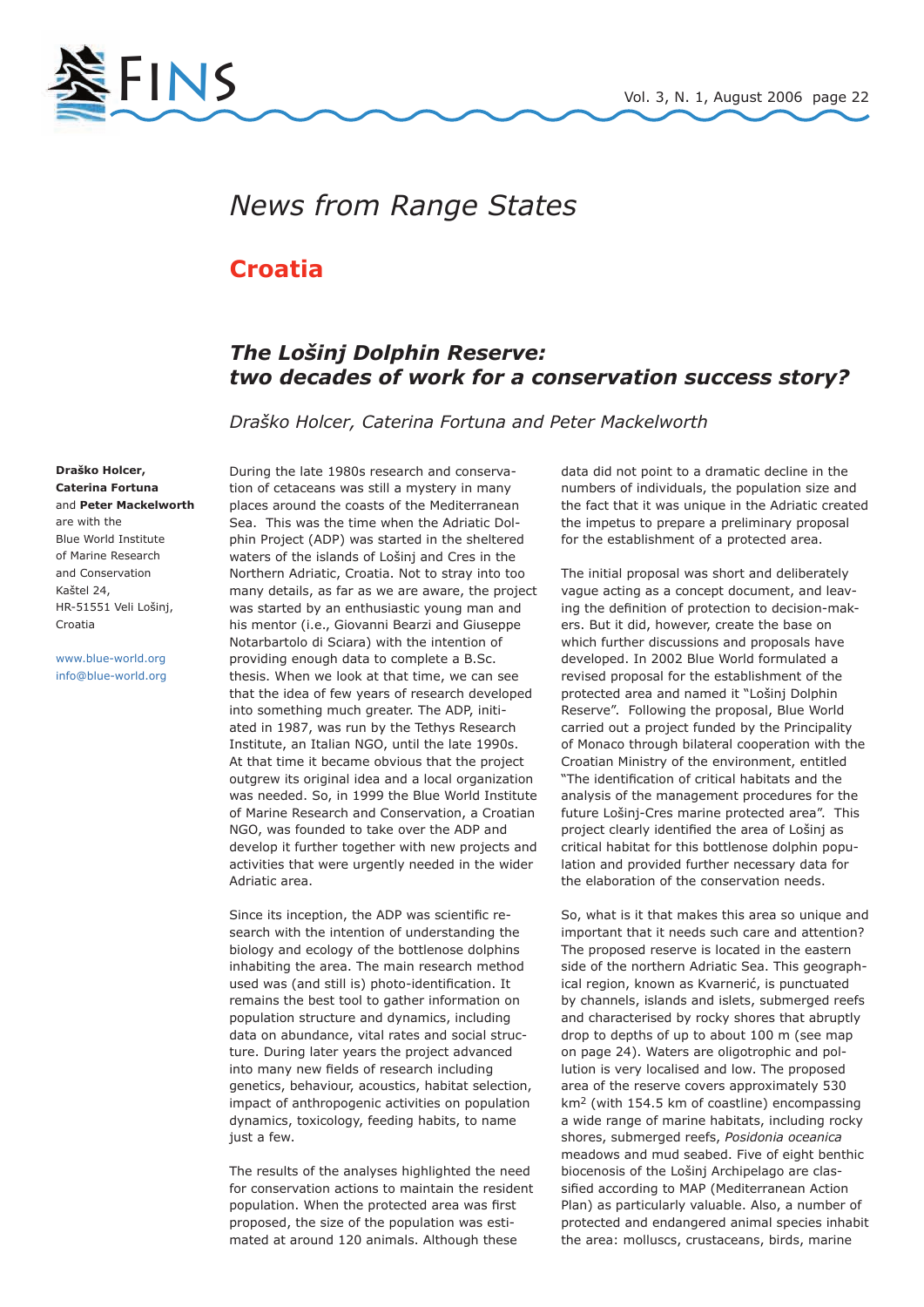

turtles and even recently a visiting monk seal.

The wider Kvarner region is affected by many anthropogenic activities that detrimentally influence its marine and terrestrial ecosystems. These include industrial maritime transport, shipbuilding, oil refineries, oil terminals, power stations, cement industry, tourism and fisheries.

Within the Lošinj and Cres Archipelago bottlenose dolphins (*Tursiops truncatus*) are the only regular cetacean species. In recent times, three other species have been recorded in the area. Common dolphins (*Delphinus delphis*) historically were fairly abundant and is now almost absent. Records of stranded animals also confirm that this species is to be considered extremely rare in the area. There are also a few records of stranded striped dolphins (*Stenella coeruleoalba*) and several documented encounters within the archipelago showing that the striped dolphin is possibly taking the niche left free by common dolphins. Finally, the first report of fin whales (*Balaenoptera physalus*) concerned a specimen stranded in Silba Island in 1990. Sightings of strayed fin whales have been recorded yearly around Pag Island between 1998 and 2002. Most of the observed individuals left the area within few days.

In Spring 2005 a lone female monk seal (*Monachus monachus*) was sighted regularly in the area. It was the first recorded sightings in several decades as the species is considered geographically extinct in most of the Adriatic Sea. Although vagrant animals have been recorded in the southern part of the Adriatic, this specimen still remains in the area potentially indicating its even greater importance.

Distribution of bottlenose dolphins in the Kvarnerić area was assessed through boat-based surveys and photo-identification techniques. Analysis of the data collected shows that the area is now inhabited by approximately 100 bottlenose dolphins. Between 1995 and 2003 a significant 39% decline of their abundance was observed, which aroused great concern. This observation was worsened by a dramatic change in habitat use caused by the increasing number of pleasure boats within the proposed MPA. Adult apparent survival rate was estimated to be significantly lower than for any other bottlenose dolphin population in the world and first year calf survival was also estimated to be low. A decreasing trend in fecundity rate was observed. In addition, a population viability analysis indicated that the current rate of human-induced mortality is unsustainable. The chance of local extinction risk within three generations was estimated to be high (35%). Applying the IUCN Red List Criteria, the Kvarnerić population should be listed

as Endangered under Criterion C and E.

This area presents identified critical habitat for the species and as such requires conservation measures to be taken. Although the proposed MPA does not encompass the entire home range of the dolphins present, data comparison with other contiguous sites in Croatia (i.e., the Kornati Archipelago to the south, and Istria to the north) found only one match. This may suggest that the wider Lošinj area is a home to a defined and semi-closed population of dolphins. Genetic studies have indicated the existence of gene flow within an Adriatic metapopulation, however the precautionary principle should be applied in order to avoid potential local geographical extinctions. Continual monitoring of the population size and trend is therefore necessary to ensure the survival of this population.

The analysis of habitat preference or avoidance, based on nine years of data, showed that areas with high anthropogenic disturbance (such as maritime petrol stations, marine traffic routes etc.) present an important factor negatively affecting the distribution. This is particularly significant during the tourist season, when the number of people visiting the island increases 20-30 times compared to the number of winter residents. The main factors causing disturbance have been identified as man-made noise connected with an increase in boat traffic, and physical presence of fast-moving boats. Manmade noise has the potential of interfering with animal signalling, resulting in a variety of effects. Dolphin distribution throughout the years of 2004 and 2005 was related to the local sea ambient noise (S.A.N.) during both the tourist and non-tourist seasons at 10 fixed locations within the area of proposed MPA. Results showed a clear negative impact of man-made noise and an almost complete avoidance of the areas with high noise levels. Results also indicated that the decrease in the abundance of the Kvarnerić bottlenose dolphin population (or sub-population) over longer period and increase of the homerange are likely to be due to changes in the use of the archipelago by unregulated boat tourism.

Not surprisingly, the Kvarnerić bottlenose population distribution showed a strong overlap with trawling areas. The analysis of stomach contents of stranded animals collected prior to 2001 showed a clear preference for demersal fish. However, there are indications that during the last years the bottlenose dolphins' diet has changed. This can be explained considering that demersal species have been heavily exploited by local fishing industry and recently pelagic fish stocks have been increasing providing a new potential food source.

The Blue World Institute was founded in 1999 to carry out scientific research, conservation and education projects and promote environmental awareness in the Adriatic region. Initially, Blue World was formed with the direct intention to take over the research and public awareness actions of the Adriatic Dolphin Project (ADP), started and managed by the Tethys Research Institute since 1987

### *Dolphin Day,*  the main public awareness event organized to celebrate the dolphins and the sea, has became a traditional event every first weekend of August

Blue World cooperates with a number of organisations and institutions in Croatia and abroad. Since 2004 Blue World is a Partner of ACCOBAMS

www.blue-world.org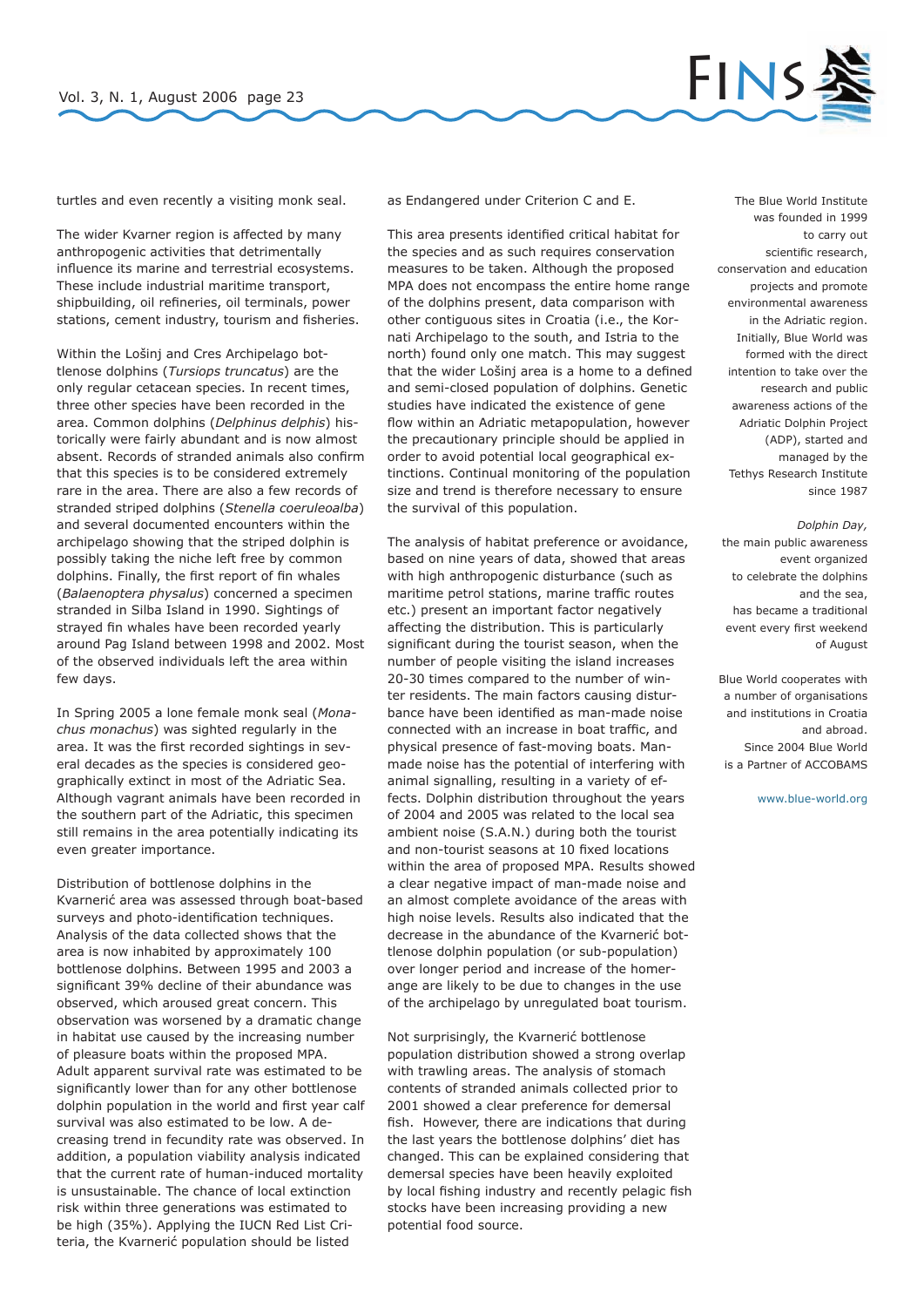

It seems that due to the nature of marine ecosystems, fluid and difficult to study, the use of indicator species and in particular of the flagship species concept may be better suited for the conservation of the habitats of charismatic species. As a result of flagship species protection and conservation actions taken, the entire ecosystem becomes protected. And what better flagship species than bottlenose dolphins?

The Lošinj population of bottlenose dolphins remains small and vulnerable. Statistical model-

ling and data analysis show that this population needs urgent protection against the numerous threats which it is facing. These threats range from direct killing and overfishing to anthropogenic disturbance. In order to protect this population a set of measures need to be taken which will try to mitigate these negative influences. Our proposal is to establish a marine protected area that would integrate conservation with sustainable development of the local, insular community.



The Lošinj Dolphin Reserve (in green) *(map courtesy of Blue World)*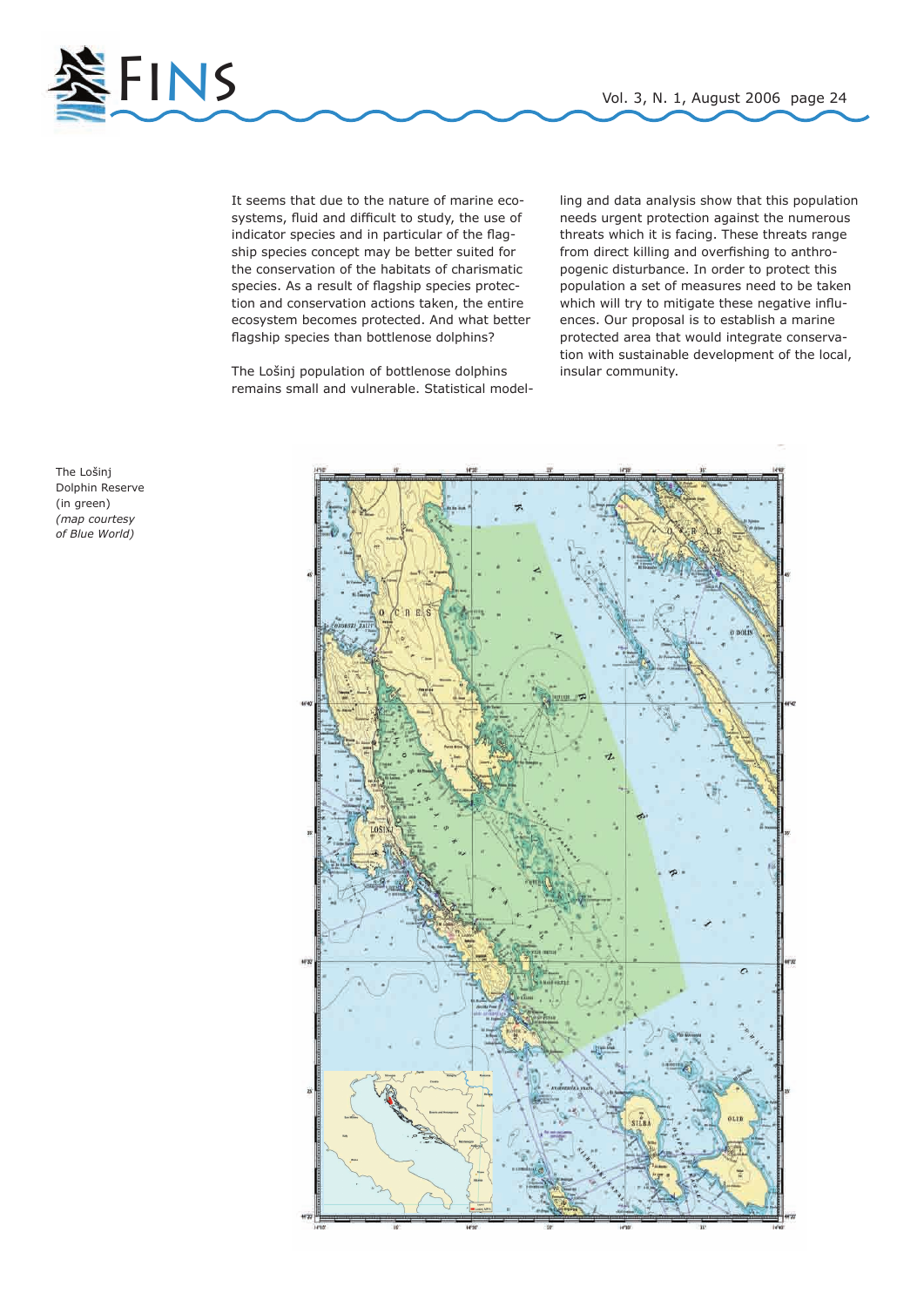

### COOPERATION ACROSS BORDERS *ANTE LITTERAM*

### *The early days of the Adriatic Dolphin Project*

*Giovanni Bearzi reports on his experience in Croatia*

I first went to Lošinj in 1987 with my father's inflatable boat, living in a camping. I was told that dolphins around Lošinj and Cres were easy to find, and could be approached from small boats. That sounded very interesting to me, as I was looking for ways to carry out a dolphin study for my Biological Sciences thesis at the University of Padua, Italy. By that time I had been surveying portions of the Mediterranean from oceanographic vessels, recording cetacean sightings. However, I was hoping to get a little closer to the animals, rather than just identifying the species and counting them while passing by. I soon realised that Lošinj offered amazing opportunities. Bottlenose dolphins were easy to find, they could be photographed individually (which later allowed the identification of most community members) and they could be followed at close quarters during their daily movements, thus allowing to collect information on their behaviour. The first time I came back home after two weeks in Lošinj I knew for sure that my life had changed - I finally had found what I was looking for. I completed my thesis on northern Adriatic dolphins, and then Giuseppe Notarbartolo di Sciara and myself decided that it was worth to continue, under the umbrella of the young Tethys Research Institute. Our aim was to start a long-term study to replicate in the Mediterranean what the likes of Randy Wells and Bernd Würsig had done in other parts of the world.

In 1990 Giuseppe and I crossed the border between Italy and former Yugoslavia with a busload of enthusiasm and hope. With us there was Laura Bonomi, one of the finest field workers I ever met. We managed to find a sponsor for the boat, an outboard engine, basic research equipment (a reflex camera, a tape recorder and the first GPS model available on the market), plus a little money for the renting of a house and for the gasoline. Nobody cared much about earning a salary, or turning the project into some sort of business (which it never became). All we wanted was to find the dolphins and get to know them better. And that's what we did, eventually, facing all sort of difficulties, dealing with damaged boats, broken engines, political trouble, much frustration, cold winters, lack of money, countless hours writing proposals and entering data, personal difficulties and the whole set of problems that come with a field project. But also hundreds of unforgettable hours spent with the animals, known one by one as good friends. The joy of being at sea, alone or with some of the many extraordinary people who joined me in that adventure. Observing dolphins, and eventually understanding at least in part what was going on, what they were doing, what they were likely to do next, and who was there socialising with Taba and Pinna Vibrante.

Although research was our main activity, the Adriatic Dolphin Project developed into something more than just a dolphin study. It soon attracted interest from enthusiastic local supporters such as Arlen Abramic, and then Nena Nosalj and many others. Nena, in particular, was instrumental in enhancing the public awareness potential of the project and allowing us to share whatever we learned about the local dolphins with the general public and the media. The Dolphin Day was one of her many brilliant ideas. She and Arlen also "forced" me to make dozens of presentations in front of a public that ranged from tourists to fishermen, from refugee children to commando soldiers. Today, I'm so glad I did all that, contributing to the development of what is now one of the most successful and long-lasting dolphin projects in the Mediterranean, and setting the stage for the next round of fine people, Drasko, Pete, Caterina and all the others, to whom we eventually passed the baton. After almost two decades, it is nice to see that the Adriatic Dolphin Project has managed to overcome many apparently insurmountable problems, and that Blue World is now doing such an excellent work, with about the same spirit and motivation we had in the early days. I wish that all will continue to produce outstanding conservation results, shining as a testimony that commitment by enthusiastic individuals can make a difference in this world.

Giovanni Bearzi is with the Tethys Research Institute, Milan, Italy

> bearzi@inwind.it www.tethys.org

Bearzi G., Notarbartolo di Sciara G., Politi E. 1997. Social ecology of bottlenose dolphins in the Kvarneric' (northern Adriatic Sea). Marine Mammal Science 13(4):650-668.

Bearzi G., Politi E., Notarbartolo di Sciara G. 1999. Diurnal behavior of free-ranging bottlenose dolphins in the Kvarneric (northern Adriatic Sea). Marine Mammal Science 15(4):1065-1097.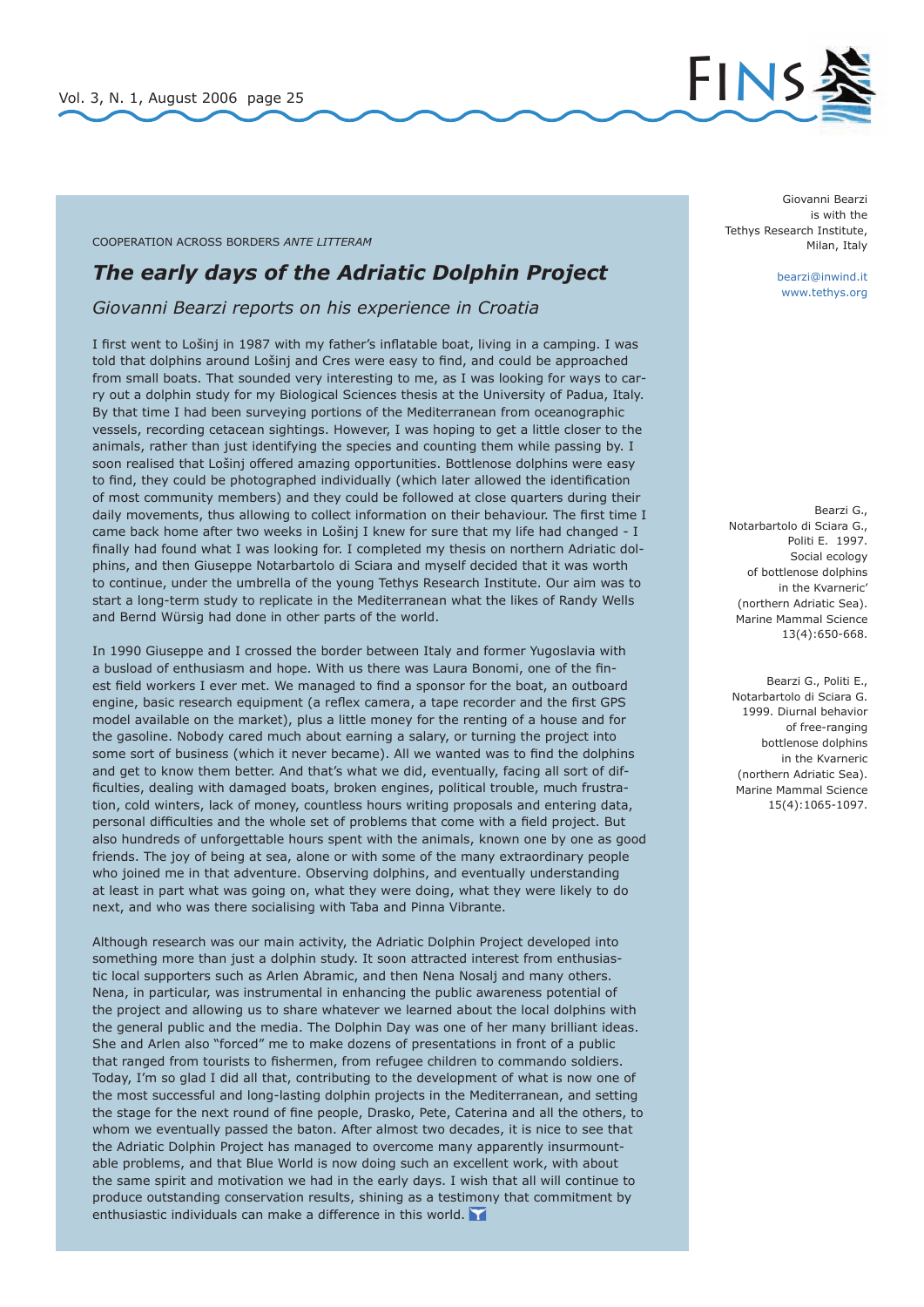

The Croatian Law on Nature Protection provides different categories of protection being granted to species, biocenoses, ecosystems or landscapes. Based on the review of the Law, Blue World has proposed the creation of the "Special Zoological Reserve for Bottlenose Dolphins". Special zoological reserves are a very strict category of protection granted by the Government and based on a formal proposal prepared by the relevant ministry. What we found of particular importance, apart from the very high and strict category of protection, was the fact that: a) some type of activities that do not jeopardise the protection goals are allowed, and b) management of such reserve can be given to a local public institution. The knowledge we have gathered assures us that these two facts will be crucial for the creation of an effective protected area.

Based on many years of integration into the local community and thousands of hours of interviews, discussions, lectures and debates, we realised that the hearts and minds of the people on the island have changed. Dolphins have changed from being a blight in the sea to become the symbol of Lošinj and the most recognizable feature the island has to offer – a real flagship species. The local community is aware of the strain that the environment is feeling: fish stocks are depleted and the island is overcrowded during the 2-3 summer months. Change needs to be done urgently. Blue World in cooperation with the local community is convinced that appropriate protection of bottlenose dolphins as a flagship species can help to conserve the entire ecosystem. Lošinj is now known as 'the island of dolphins', so it now seems right that protection be managed locally. Initially, we need a clear equitable set of measures to stop further degradation. Together we have proposed a mandatory speed limit for all boats passing through the area, the closing of certain areas for fishing, the banning of some types of fisheries and fishing licences issued only to local fishermen. Of course, after the initial measures, a clear management plan should take into consideration nature conservation, the local economy and different social issues, and be adapted accordingly.

The creation of the reserve provides the impetus to start the real work on conservation issues in this region. The same enthusiasm that has brought us to this point, where creation of the reserve is only a matter of days, will help us develop the area that will become a conservation model for similar places along the Mediterranean coast. To achieve such result there is a long list of provisions. The first and most important is a steady funding for the management of the reserve. At this point it is not important who will manage the area, but whether there will be sufficient resources to elevate it from paper to reality. This funding will need to be ensured, at least at the beginning, by state and local authorities. The second issue will be the elaboration of clear, concise and equitable management objectives and an appropriate management plan. During the plan's development it will be of the utmost importance to ensure transparency of the procedure within the local community and to include all potential stakeholders in its development. Case studies tell us that the effectiveness of the reserve can only be achieved with local support. The challenge is to make the local community feel like it is a part of the reserve, and to let the local people understand the benefits brought by the conservation of marine biodiversity and by sustainable management of resources. The creation of the Lošinj Marine Education Centre (LMEC) in 2003 represents a high profile first step in what is hoped to be a long and fruitful cooperation between Blue World and the local authorities. The centre aims to promote sustainable development and promote the protected area. Information displays, interactive programmes, lectures, specialised workshops, coastal walks and boat tours all offered by LMEC are an effective way to promote the local natural heritage and to increase the environmental awareness as a whole.

Finally, the continuation of the long-term monitoring programme is the only way to verify if the future MPA will meet its objectives and the conservation status of the bottlenose dolphin population. To that, Blue World will ensure its contribution by maintaining and improving the work carried out in the project that started this entire story – the Adriatic Dolphin Project.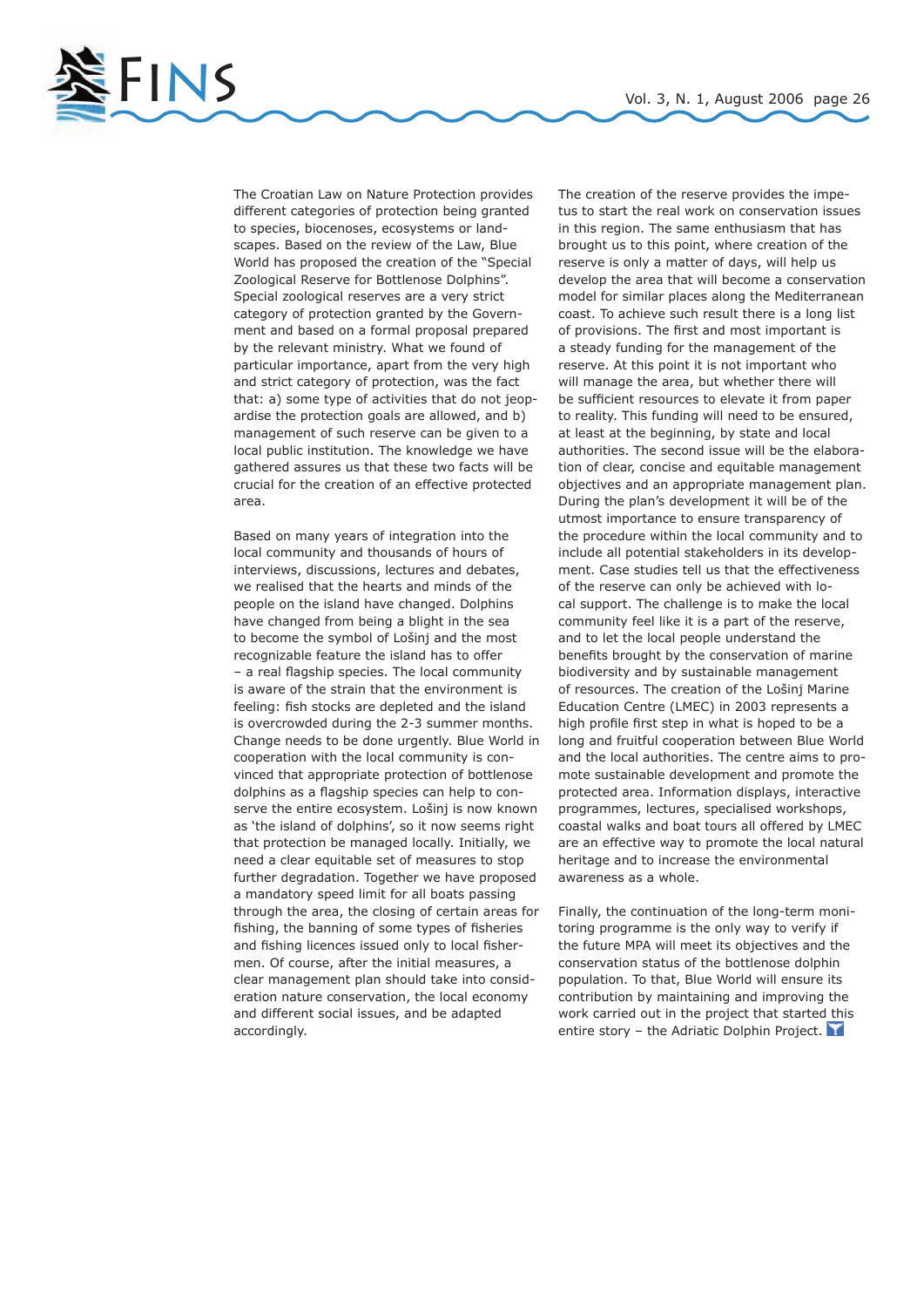

## *BREAKING NEWS*

**PRESS COMMUNIQUE'** - DOLPHIN PROTECTION IN ADRIATIC SEA: AN EXAMPLE OF HOW APPLIED RESEARCH HELPS EFFECTIVE CONSERVATION OF MEDITERRANEAN BIODIVERSITY

On Sunday 6th August, during the celebration of the 14th Dolphin Day, held regularly since 1993 on the island of Lošinj, the State Secretary of the Ministry of Culture of the Republic of Croatia, Dr. Jadran Antolovic, declared the establishment of the Lošinj Dolphin Reserve (Ministry of Culture, Republic of Croatia, UP/I-612-07/06-33/676, 532-08-02-1/5-06-1, July 26, 2006). With him to celebrate this occasion were the Executive Secretary of the Agreement on the Conservation of Cetaceans in the Black Sea, Mediterranean Sea and contiguous Atlantic area (ACCOBAMS), Dr. Marie-Christine Van Klaveren and the Assistant Minister for Nature Protection, Mr. Zoran Sikic. The celebration was hosted at the Lošinj Marine Education Centre the base for the activities of the Blue World Marine Institute for Research and Conservation. This achievement was also marked with congratulations sent by the President of the Republic of Croatia, Mr. Stjepan Mesic for the successful fruition of research work undertaken by Blue World and concerted cooperation with representatives from the State Institute for Nature Protection, the Croatian Natural History Museum and the ACCOBAMS Secretariat.

The area (http://www.blue-world.org/MPA/) is protected under the Croatian Law on nature protection as Special Zoological Reserve for bottlenose dolphins (*Tursiops truncatus*) and as such is subject to the strictest type of protection regime. Initially, the area receives "preventive protection" with protection from the development of any new human activities, for a maximum of three years. This will allow the establishment of a management body and the preparation of a management plan for the permanent Reserve. After this period the designation will become permanent through a Decree of the Government. The Lošinj Dolphin Reserve represents the first MPA dedicated specifically for the protection of one dolphin population in the Mediterranean. It is the biggest marine protected area in the entire Adriatic, totaling 526 square kilometres.

Together with bottlenose dolphins, this Reserve will help conserve a number of other endangered and protected species of flora and fauna and their critical habitats found within the designated area. For example, wintering sites of loggerhead turtle (*Caretta caretta*), sea grass (*Posidonia oceanica*) beds, coral biocenoses and nesting sites of the common European Shag (*Phalacrocorax aristotelis*). Moreover, recent research identified 152 species of marine flora, 303 species of marine invertebrates (7 strictly protected, 9 protected) and 112 species of fish (19 endangered species in Croatia) within the area. This area is known also for its important underwater archaeological sites particularly the site where the Greek bronze statue, a priceless replica of Lizip's Apoksymenos, was discovered.

The designation of this Reserve was based on the findings of a set of focused research projects carried out by Blue World Institute on critical factors affecting distribution and abundance of bottlenose dolphins in this area over the last 12 years, and the local socio-economic impact of this designation. These studies are contained in two PhD thesis carried out in cooperation with the Sea Mammal Research Unit, University of St Andrews (UK), University College London (UK) and Tethys (Italy). These academic theses represent a growing trend in combining academia with policy implementation and were fundamental in stimulating the development of the reserve. This designation represents one of the few examples of how policy makers and researchers can effectively work together toward a common goal.

For more details, please contact:

Drasko Holcer, president Blue World Institute of Marine Research and Conservation, Kastel 24, HR-51551 Veli Losinj, Croatia Drasko.Holcer@blue-world.org www.blue-world.org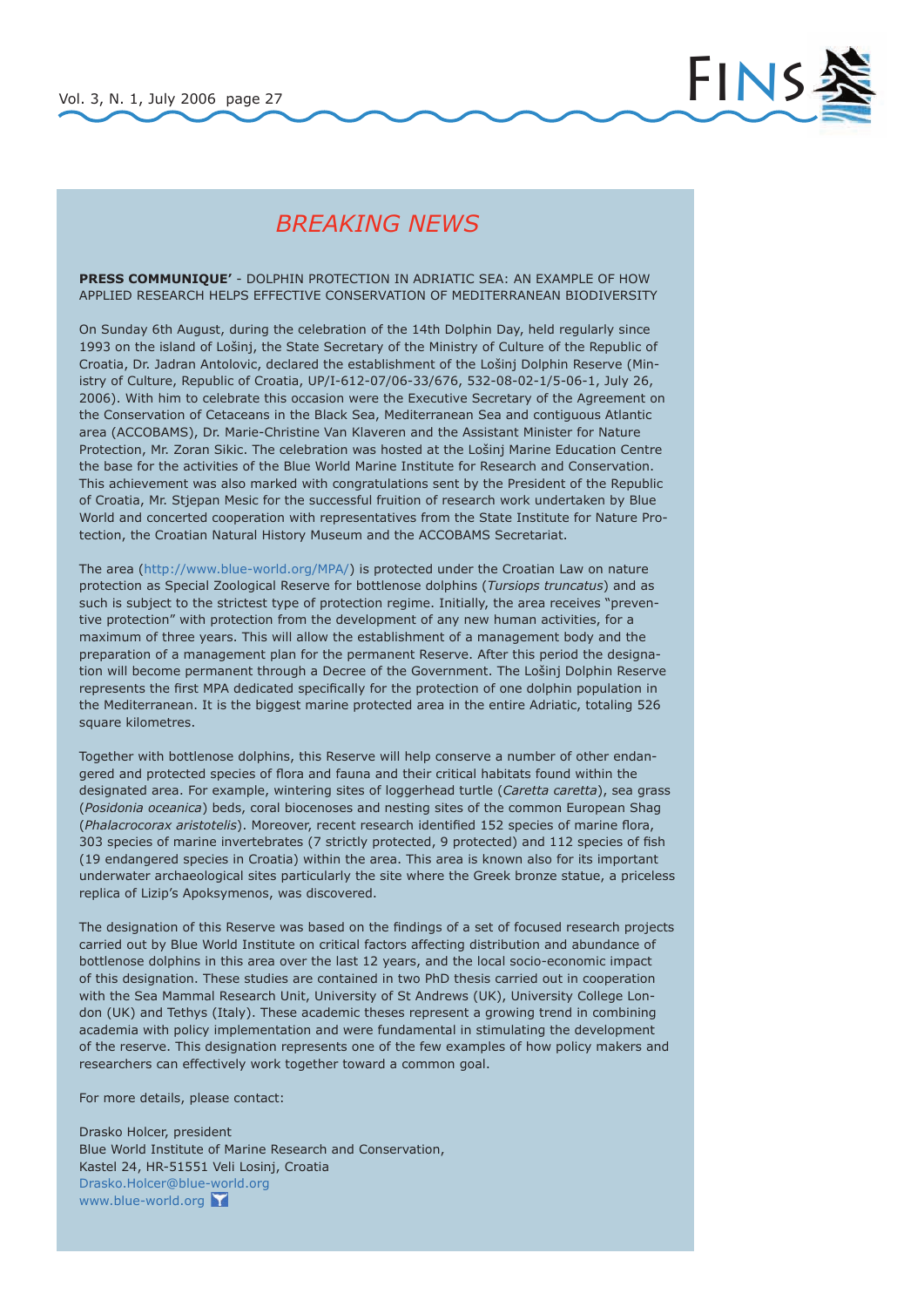

# *News from the Secretariat*

### **Current state of signatures, ratifications and accessions**

In the frame of the accessions to ACCOBAMS and following the meeting between the Executive Secretary and the Minister of the environment of Slovenia in November, Slovenia recently concluded its process of accession to the Agreement. This brings the Parties to ACCOBAMS to a total of 20.

In mid March the Executive Secretary met S.E.M. Smail Mimoun, the Algerian Minister of Fisheries and Aquatic Resources, to present the Agreement. The exchanges were very profitable and the Minister expressed his deep interest in ACCOBAMS objectives.

The Executive Secretary also met the Minister of Environment of Montenegro who renewed his interest in acceding to ACCOBAMS.

### **Loris Capirossi joins ACCOBAMS**

World-famous motorbike racer Loris Capirossi has recently joined ACCOBAMS, supporting the U.N. Agreement by promoting its work. Sensitive, helpful and humble notwithstanding his three world titles, thanks to his charisma, he appeared to be the ideal candidate for a partnership with ACCOBAMS. The Secretariat heartily welcomes Loris and thanks him for his kind and helpful dedication.

### **Workshop on cetacean conservation in the Southern and Eastern Mediterranean Countries**

The Workshop for the Southern and Eastern Mediterranean Countries, organized thanks to the collaboration of INSTM and ISPA and with the financial and scientific support of RAC/SPA (Regional Activity Service for Specially Protected Areas) of the Barcelona Convention was held from 9 to 11 March 2006 in Bizerte, Tunisia. The meeting was attended by experts from Algeria, Egypt, Lebanon, Libya, Morocco, Syria and Tunisia. The aim was to summarize all available data, identifying the top priorities to put AC-COBAMS resources into action and to assess interactions between cetaceans and fisheries.

During the meeting, the threats connected with fishing activities and the decreasing number of prey were highlighted. Common bottlenose dolphin were believed to be the most concerned species at this regard. Some attenuation techniques of the impact of gill nets, pingers and metal tube deterrents were discussed. Other threats were considered as well, including pollution, collisions with vessels, acoustic pollution, and degradation and loss of natural habitats.

Participants showed great interest and their countries' commitment to the issue of cetacean conservation, presenting national reports summarising the existing knowledge and their countries' needs to reach the ACCOBAMS objectives. The need for capacity building was emphasised, especially through the allocation of structures and resources for research, monitoring and conservation.

### **10th ACCOBAMS Anniversary**

In the frame of the celebrations for the 10th Anniversary of ACCOBAMS, the Secretariat organised a cycle of conferences for the Clubs of the Principality of Monaco. The cycle was opened on 5 April with a conference about "Knowing and recognising the cetaceans of the Mediterranean Sea and the Black Sea in their own environment", intended for members of the Yacht Club. On 9 May, members of the Monaco Rotary Club learnt about threats faced by cetaceans, and about the initiatives of ACCOBAMS aiming to protect them. During the dinner that followed the conference, invitees could test their knowledge on cetaceans by participating to a quiz developed by the Secretariat. The winners enjoyed an unforgettable guided whale-anddolphin-watching tour sponsored by Imperia's Blue West. The cycle will be continued during the remainder of 2006 at the Lions, Zonta's and Franco-Libanais' Clubs.

On 24 May the ACCOBAMS Secretariat supported the so-called "Operation Poséidon" which took place in Monaco. World-famous Monegasque free-diver Pierre Frolla returned the chequered flag for the 64° F1 Monaco Grand Prix which was previously placed at a depth of about 60 meters. H.R.H. Prince Albert II also attended the event. Autographed by many personalities, the flag was auctioned to support AMADE Monaco (Association nationale Monégasque des Amis de l'Enfance, a Monegasque Association protecting children). The staff from the ACCOBAMS Secretariat participated to the event on a sailboat kindly provided by Mr.Guy Baria.

From 22 to 26 June the ACCOBAMS Secretariat took part in the festival organised in Rome by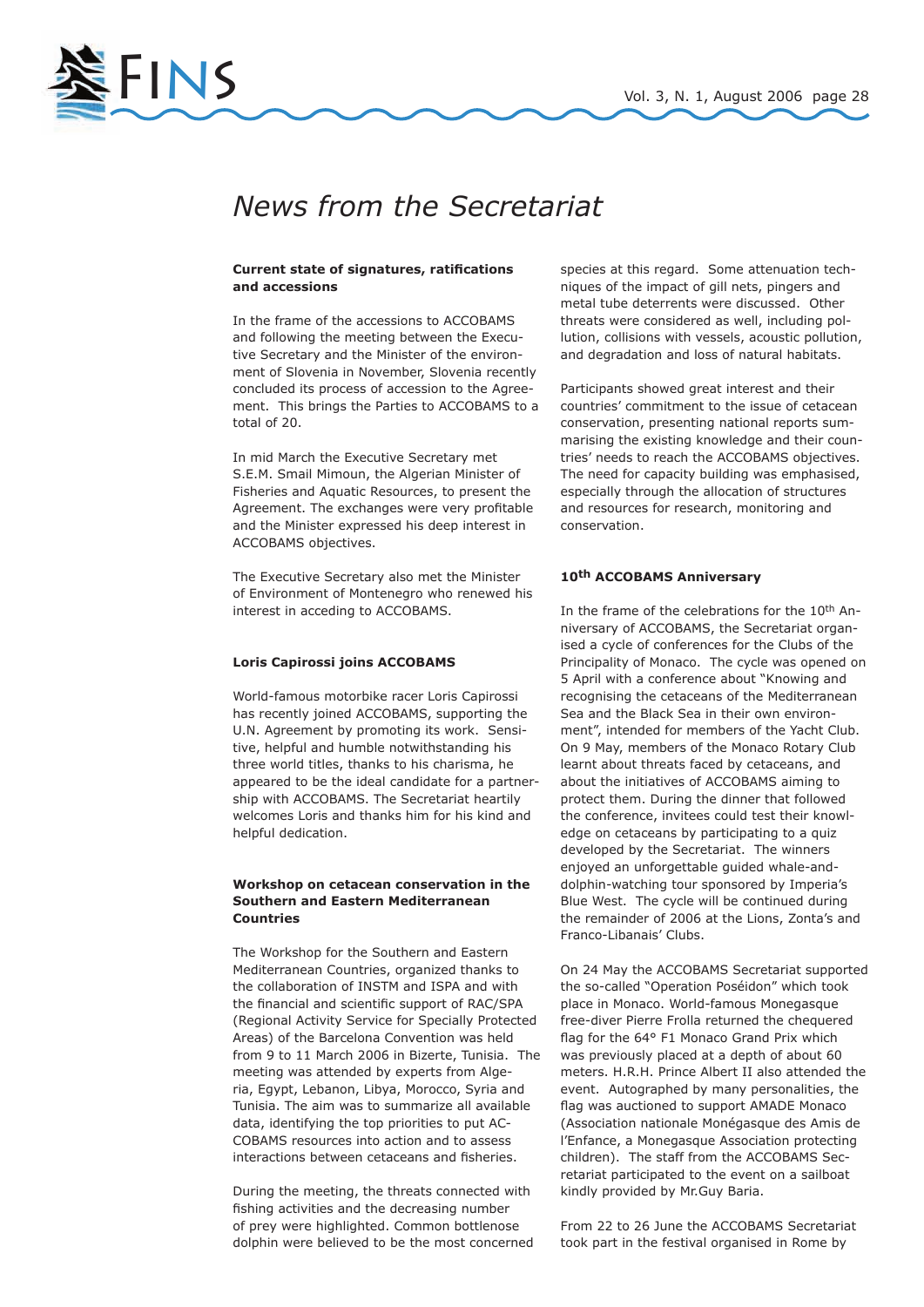

Marevivo, an Italian environmental NGO committed to the conservation of biodiversity in the Mediterranean Sea. The 10<sup>th</sup> anniversary of ACCOBAMS was celebrated on Friday 23 June, with a round-table on "Political strategies for cetacean conservation in the Mediterranean Sea" - which was attended by the Executive Secretary of the Agreement - and with a series of short films intended to awaken public concerns on the issue of conservation. Throughout the whole event the ACCOBAMS Secretariat manned a booth presenting the Agreement's activities and distributing information material.

### **ACCOBAMS awarded the Prize "Marevivo – Città di Camogli"**

Marevivo Liguria, an Italian NGO, awarded AC-COBAMS the Prize "Marevivo – Città di Camogli: un premio ad un amico dei cetacei" ("a prize to a friend of cetaceans"), thanks to the Agreement's 10-year commitment to cetacean conservation. The award was handed to Mrs. Marie-Christine Van Klaveren.

# *Short news*

## *First dedicated cetacean surveys in the easternmost Mediterranean Sea*

*Aviad Scheinin, Rafi Kent, Dan Kerem and Vasilis Podiadis*

Oceanographically, the Eastern Levantine Basin (ELB) is on the lowest point of the primary productivity range in the Mediterranean, demonstrating extreme oligotrophicity. It is thus rather surprising that representatives of all but two cetacean species known to be resident in the Mediterranean have been sighted off or have stranded in seemingly good nutritional state on the Israeli shoreline. The ELB also holds special interest in being in the position to host potential Lessepsian migrants from the Red Sea through the Suez Canal, including cetacean species.

Yet, the cetacean populations of the ELB have hardly been studied systematically. Most of the knowledge has been gathered in the last decade by IMMRAC. Information is based on stranded animals and opportunistic sightings collected since 1993, and on dedicated near-shore halfday coastal surveys being performed since 1999. The latter involved considerable survey effort, but did not follow a predefined course, being mainly confined to a water strip off the centre of the country's coastline, six miles wide and 30 miles long. A comprehensive coastal and offshore cetacean survey, following standard linetransect procedures, has never been attempted in the region.

In 2005 we also managed to conduct the first cetacean acoustical survey in the ELB. The survey took place from 22 to 29 June aboard the sailing vessel *Princes Lia* (a "Hunter" 46.6ft long). Use of the yacht and air fare for the foreign experts and their acoustic research equip-

ment were donated by the yacht owner. Project aims included: (a) searching for the presence of sperm whales in the ELB, (b) surveying the offshore cetacean populations in the ELB, and (c) gaining expertise in acoustical surveying methods.

The survey area was confined to a rectangle,



### **Aviad Scheinin, Rafi Kent**  and **Dan Kerem**  are with **IMMRAC** (Israeli Marine Mammal Research and Assistance Center) and the Recanati Institute for Maritime Studies, Deptartment of Maritime Civilization, University of Haifa, Israel

### scheinin@013.net

### **Vasilis Podiadis**

is with the School of Agricultural -<br>Sciences, Department of Agriculture, Animal Production and Aquatic Environment, University of Thessaly, Greece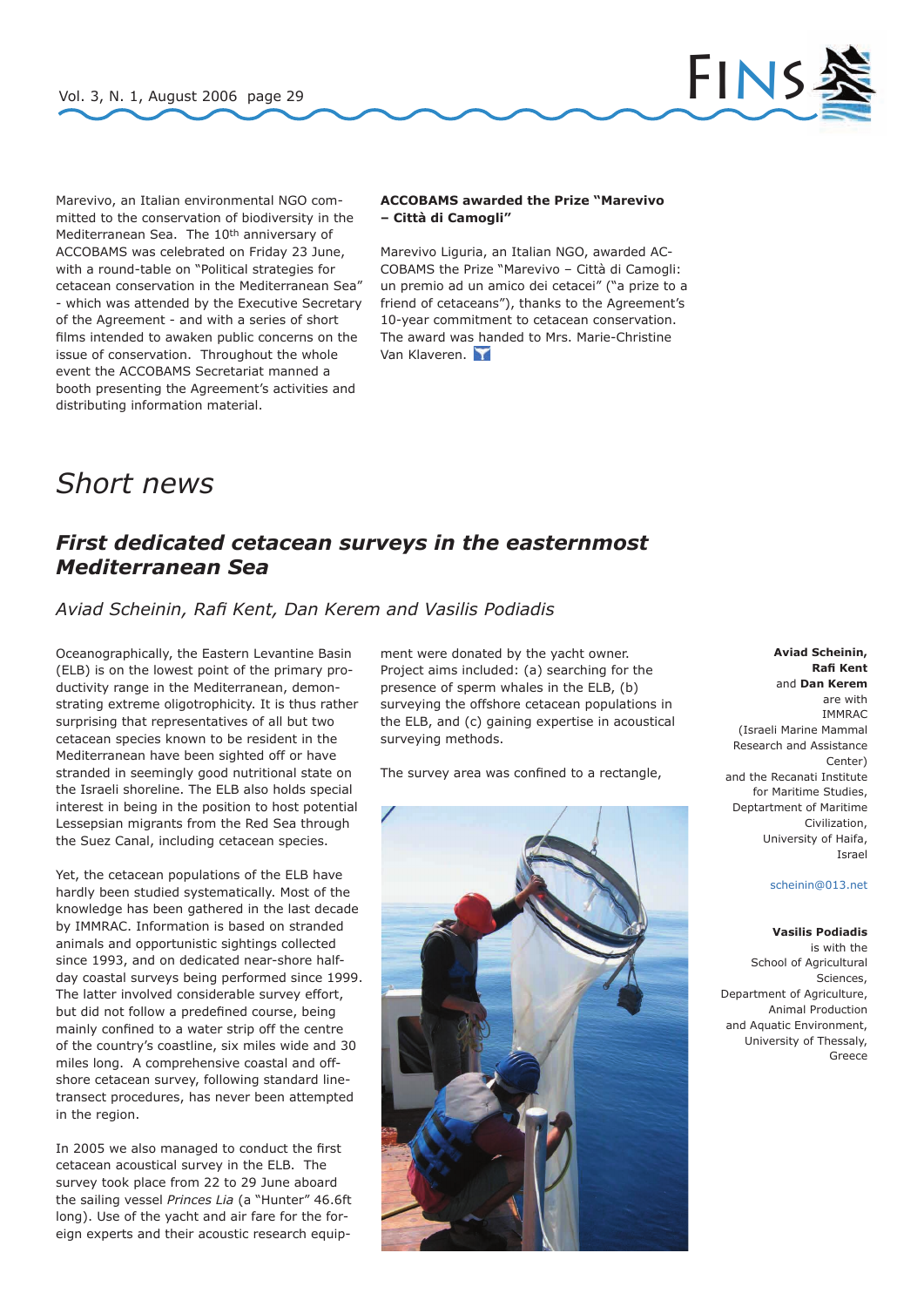

Bottlenose dolphins off the Mediterranean coast of Israel *(photograph by Aviad Scheinin)*



its eastern and western sides being 12 and 55 nautical miles parallel to the shoreline and its other pair being the northern and southern sea borders of Israel. Water depth in the area is comprised between 1000 and 1800 meters. Cruising speed was 4-6 knots, preferably using the sails to reduce engine noise disturbance. The route was chosen randomly in the survey area. Visual observations were performed during daylight hours, in Beaufort sea states ≤3, by 2-3h shifts of two observers each. The observers, equipped with binoculars, scanned 90° to port and starboard, respectively. The acoustic survey was continuous, and was performed with a towed stereo hydrophone (HP30-ST Magrec Underwater Monitoring Equipment) connected to dedicated IFAW Rainbow-Click v.3 software. Sampling of one minute every 15 was carried on throughout the survey.

Cetaceans were detected both visually and acoustically. Visual sightings included a group of two bottlenose dolphins seen three n.m. offshore, and two groups of Risso's dolphins, one of five and the other of 18 animals, seen between 12 and 25 n.m. off the coast.

Six acoustical detections were also made during the survey. Five involved unidentified delphinids, and one, 27 n.m. offshore, was of sperm whales. The sperm whale acoustical signal was weak and we lost it after 15 minute without a visual detection (having to start the engine due to lack of wind).

From 11 to 29 September 2005 the first of six

planned biannual multi-day cetacean surveys over the Israeli continental shelf took place aboard EcoOcean's R/V Med Explorer (www. ecoocean.com). Use of the ship for the first survey was graciously approved for the cost of fuel only, in the hope that funding would be secured for successive ones.

Project aims included: (a) estimating the population abundance of cetacean species along the Israeli shoreline. as representing the ELB, (b) ascertaining whether there is a stable population of sperm whales in the ELB, and if so (c) modelling sperm whales' regional distribution together with that of common bottlenose dolphins and striped dolphins, relative to environmental variables, in order to predict their distribution in un-surveyed areas. This information would contribute to a comprehensive plan for the conservation of these cetaceans in the ELB and in the Mediterranean as a whole.

The line-transect survey followed a 10-segment zigzag line confined in a rectangle, its borders being the shoreline, the northern and southern Israeli sea borders and a line 30 n.m. from shore, roughly overlying the 1200 m isobath. Cruising speed was ~8 knots, a good compromise between optimal fuel consumption and good survey speed. To estimate population abundance, line-transect and distance sampling techniques were used to determine detectability functions for the species. The survey was designed to provide a representative coverage of the study area. The zigzag line, approximately perpendicular to the shore, was devised to maxi-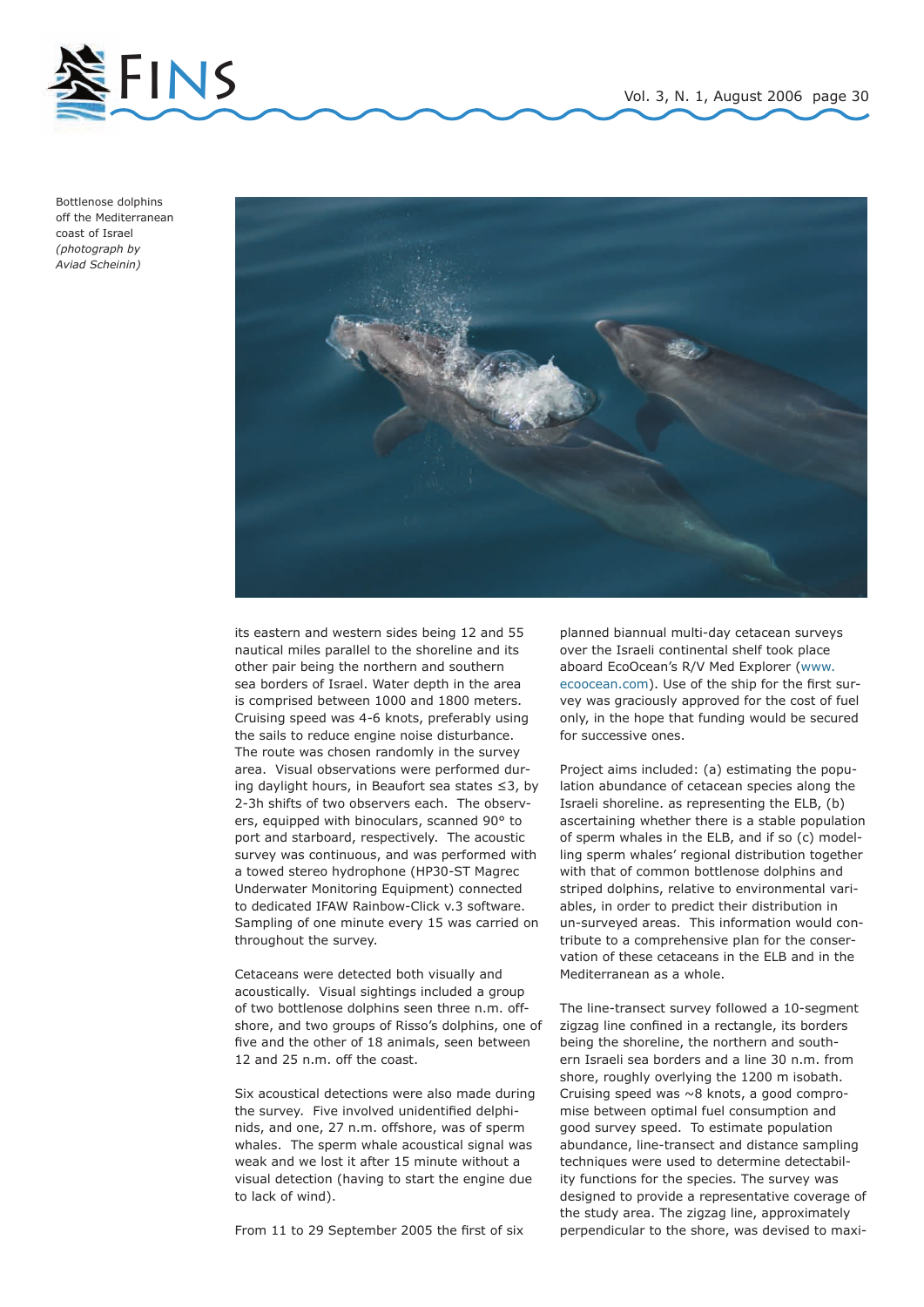

mize depth and slope gradients, considered to be important determinants of distribution. Sperm whales were also searched for acoustically throughout daylight hours by towing a single element hydrophone connected to IFAW Rainbow-Click. As the expected sperm whale density in the survey area is low, the "passing" transect mode would be broken into a "closing" approach mode whenever sperm whales are sighted or acoustically detected. This would allow the collection of photo-ID data. For other species, photo-ID would be only attempted on individuals approaching the ship to bow-ride.

During the surveys, standard cetacean sighting data are related to environmental variables measured on predetermined stations, three on each zigzag segment. These included zooplankton density (from samples collected with a 300 µm mesh size towed plankton net) and depthprofiles of temperature, chlorophyll-a concentration, salinity and light intensity down to 200 m or to the bottom, if shallower (by deploying a CTD).

At the end of each of the planned surveys, all sighting and environmental variable data will be inserted as separate layers into a GIS grid-cell map with 7.5x7.5 n.m. cell size. Depth and slope (from bathymetric maps) as well as sea surface temperature and chlorophyll-a concentration (from satellite images) will also be included. The resulting map will then be incorporated into the ENFA (Ecological Niche Factor Analysis) model software, in order to create a habitat suitability map for these species in this area and in un-surveyed areas of the Mediterranean Sea.

During the first survey a total of 14 cetacean sightings were made, concentrated in five survey days and totalling 53 animals. These included

the first sighting by IMMRAC staff of striped dolphins in Israeli waters, the first sightings of off-shore bottlenose dolphins (18.5 – 55.5 km from shore, at depths of 170 to >1200 m) and an apparent reencounter with a group of 25 Risso's dolphins sighted in June 2005, suggesting a long-term residence of this species in the area. The low overall sighting rate (0.088 animals per n.m.) is in line with the well-known extreme oligotrophicity of the area and stresses the need for an extensive effort to collect suffcient data for reliable estimates.

### **Further readings:**

Feingold D., Elasar M., Goffman O., Granit S., Hadar N., Ratner E., Scheinin A., Kerem D. 2004. Summary of cetacean strandings along the Mediterranean Israeli coast in the past decade (1993-2004). European Research on Cetaceans, 19.

Goffman O., Roditi M., Shariv T., Spanier E., Kerem D. 2000. Cetaceans from the Israeli coast of the Mediterranean Sea. Israel Journal of Zoology 46:143-147.

Kerem D., Goffman O., Spanier E. 2001. Sightings of a single hump-backed dolphin (*Sousa* sp.) along the Mediterranean coast of Israel. Marine Mammal Science 17:170-171.

Yacobi Y., Zohari T., Kress N., Hecht A., Robarts R.D., Wood A.M., Li W.K.W. 1995. Chlorophyll distribution throughout the southeastern Mediterranean in relation to the physical structure of the water mass. Journal of Marine Systems 6:179–190.

The authors wish to thank all IMMRAC and other volunteers who took part in the observation effort, and Fabio Siniscalchi for his help and expertise. They would also like to thank Haim Amit, skipper of *Princess Lia* for his support to cetacean research in Israel

The project was partly supported by the Recanati and Hatter Foundation awards to Aviad Scheinin and Rafi Kent

http://immrac.haifa.ac.il/

Risso's dolphin off the Mediterranean coast of Israel *(photograph by Aviad Scheinin)*

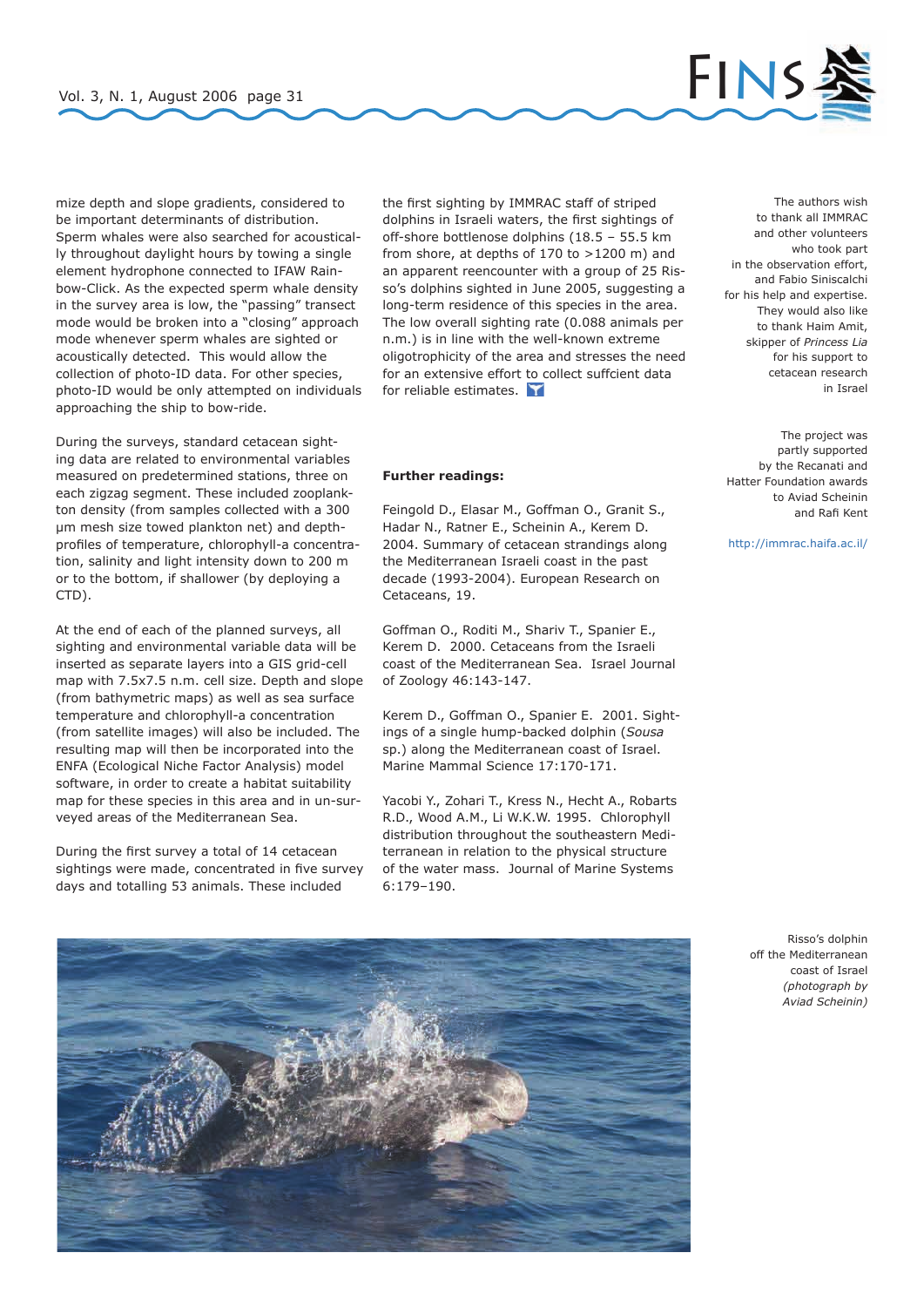



## *Cetacean mass-stranding in Bulgaria caused by fishing ...*

### **Gheorghe Radu**

gpr@alpha.rmri.ro

#### **Kristio Popov**

kpopov @moew.government.bg

#### **Konstantin Mikhailov**

konstantinmikhailov @yahoo.com

In April 2006 the ACCOBAMS Secretariat was informed that an unusual small cetacean stranding event had occurred along the coasts of Bulgaria. The information was kindly provided by Kristio Popov, from the Bulgarian Ministry of the Environment, and by Konstantin Mikhailov under request by Gheorghe Radu, Regional Representative for the Black Sea of the ACCOBAMS Scientific Committee. All of them are gratefully acknowledged for their efforts.

A total of 25-26 dolphins and porpoises were found dead along a stretch of the Bulgarian coastline between the northern border with Romania and the town of Shabla. Seven carcasses were found in the region of Durankulak, 11 near the village of Krapetz, and seven near Shabla. Species determination was made for a subset of 14 carcasses, found in workable conditions,

by the experts from the regional Inspectorate of the environment, the regional structures of the Fisheries Agency, and by the Varna Institute of aquaculture and fisheries. Of the inspected animals, four were common dolphins, and 10 harbour porpoises. All of them had clear marks of nets on their bodies, and in some the fins were missing. Supposedly, dolphins and porpoises were caught in nets set for turbot (*Psetta maeotica*).

As a result of this event, the regional Inspectorate of the environment and the Fisheries Agency are planning to increase the frequency of inspections along the northern coast of the country in the near future, and a seasonal closure (from May to June) of turbot fisheries is envisaged as well.

## *... however other mortality causes are at work in the wider Black Sea*

### **Alexei Birkun, Jr.**

alexeibirkun@home.cris.net

This year a cetacean mass mortality event started in the Black Sea in the late March and continued till the first week of July (at present the event is finished). At least four Black Sea countries were involved in the event: Bulgaria, Georgia (I received factual information from Irakli Goradze and local media), Romania and Ukraine (where over 200 strandings were recorded during this period). Unfortunately, nobody studied strandings during this period in Russia (I contacted some people but they know nothing), and no relevant information is available from Turkey. However, the wide geography of known strandings (western, northern and south-eastern Black Sea) is indicative of the regional scope of the event. A special survey along the entire western Azov Sea coast (June, Brema Laboratory) did not reveal mass strandings in this satellite basin.

All three species of Black Sea cetaceans were involved in the stranding event, but most were

harbour porpoises. It is indeed true that the event concurred with the traditional turbot fishing season - many harbour porpoises die annually due to the entanglement in bottomset gillnets (see FINS 2(1):10). It is also true that some stranded porpoises had indications of having been by-caught. At the same time, many animals had no such signs and some of them stranded alive. In Ukraine we recorded 14 live strandings of harbour porpoises and common dolphins. Live strandings were confirmed also in Bulgaria (including one bottlenose dolphin; Konstantin Mikhailov, pers. comm.) and Georgia (Irakli Goradze, pers. comm.). According to these facts, fishery is not a single cause of the Black Sea cetacean die-off this year. Morbillivirus infection is a second suspected factor. The Brema Lab stored frozen samples collected from some individuals which stranded alive and later died on the shore.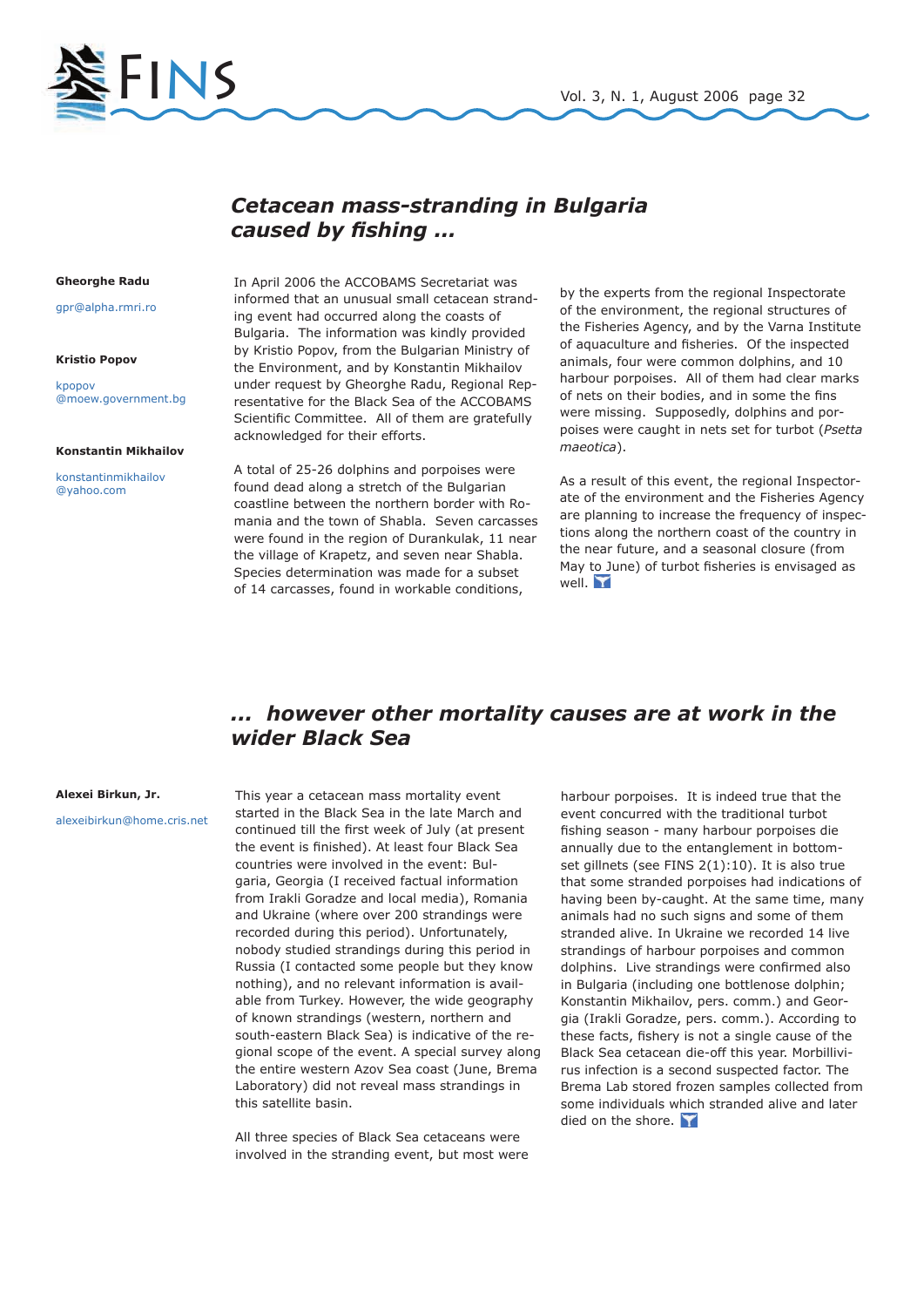

# *Book review*

*Giuseppe Notarbartolo di Sciara*

**Entanglements: the intertwined fates of whales and fishermen.** Tora Johnson. 2005. University Press of Florida, Gainesville, 290 pp. ISBN 0-8130-2797-7

This book tells the story of a battle that started over 20 years ago along the US and Canadian shores of the north-western Atlantic, and that, at the time of writing, is neither won nor has its end in sight. The battle is about trying to prevent whales from becoming entangled in fishing gear. Entanglements of whales in nets and fish traps in that region have been known to occur for a long time. However it is only during the last couple of decades that the problem has become particularly critical, in large part because many of the entangled whales are North Atlantic right whales, which are among the world's most endangered mammals.

On a superficial reading of the story, one could be led to think that the battle the book recounts is one between the fishing communities, who understandably want to get on with their business, and conservationists, who – equally understandably - would like to see the problem of whale entanglements just dissolving, with all its burden of risk and needless suffering. Not so. As the author eloquently tells to her readers, this battle pits a quite diverse crowd of human beings, all more or less coherently motivated to get rid of the problem, against a most intractable circumstance. While it is true that during the years the different stakeholders – fishermen, environmentalists, government officials, scientists, and the public at large, each of them being animated by different motivations – have often found themselves engaged in rather nasty arguments and hopeless impasses, clearly all the stakeholders are brought together by the same strong sentiment: they want the problem of whale entanglements to go away. Rather interestingly, by reading the book one gets the feeling that, with minor exceptions, all the players participate in the effort basically in good faith, in stark contrast with the fraudulent and malicious tones that similar situations have acquired, for instance, in the Mediterranean driftnet controversy or in the Japanese "whales-eat-our-fish" fabrication.

The issue described by this book seems very specific to the waters of New England and East-

ern Canada, and indeed the whales involved – mostly northwest Atlantic populations of right and humpback whales – happen to solely run into the gear of Massachusetts, Maine, Nova Scotia and Newfoundland fishermen. However, you



can change the names of the characters in the play, and find yourself confronted with any of the several instances pitting human activities against the conservation of habitats and species. All the canonical elements are there: a community of people living from the sea, one or more species of endangered wildlife facing unsustainable levels of mortality due to the activities of the human community, groups of other people taking the sides of the endangered wildlife, and decision makers and law enforcers scrambling desperately to find solutions and to appease conflicts. So the story intertwining the fates of New England whales and fishermen significantly transcends regional relevance and becomes a quite fascinating and instructive precedent to enlighten in similar predicaments elsewhere.

All these things considered, I found that Tora Johnson has produced quite a good book, written with great personal involvement, and even illustrated by her. Her views are so balanced that one doesn't quite understand whether she has stronger feelings for the whales or for the fishermen. The answer, I think, is for both. "She takes us to sea with fishermen who struggle to stay in business, setting traps and gillnets in the whales' habitats, and with members of the rescue teams who attempt to cut away deadly rope and nets from whales in the wild." In decades of efforts, substantial mistakes were made on all sides, most notably by regulators, and the book pitilessly exposes and examines them one by one.

However, on one account the plight of New England whales and fishermen seems to be standing